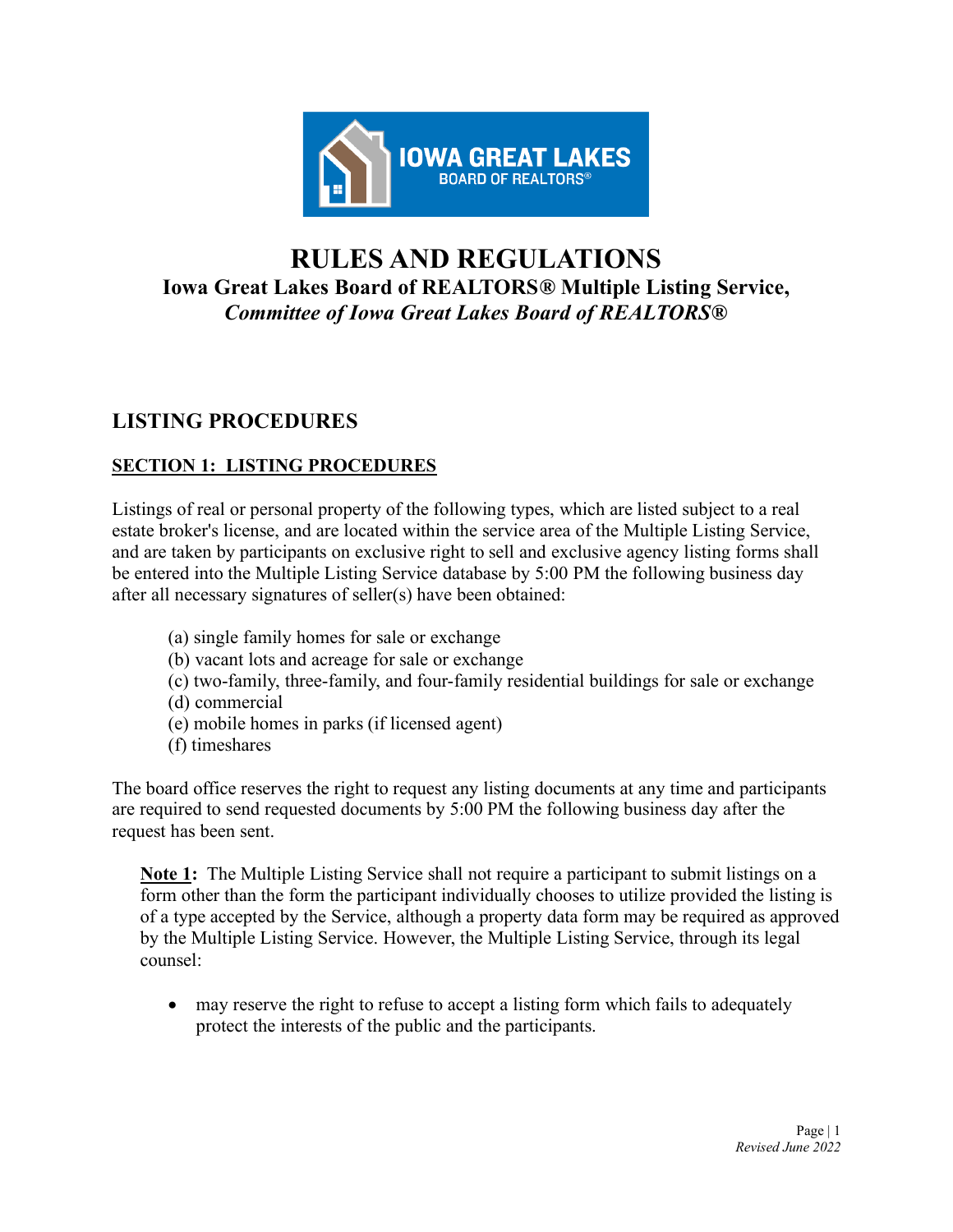• assure that no listing form filed with the Multiple Listing Service establishes, directly or indirectly, any contractual relationship between the Multiple Listing Service and the client (buyer or seller).

The Multiple Listing Service shall accept exclusive right to sell listing contracts and exclusive agency listing contracts and may accept other forms of agreement which make it possible for the listing broker to offer compensation to the other participants of the Multiple Listing Service acting as subagents, buyer agents, or both.

The listing agreement must include the seller's written authorization to submit the agreement to the Multiple Listing Service.

The different types of listing agreements include:

- exclusive right to sell
- exclusive agency
- open
- net

The Service may not accept **net listings** because they are deemed unethical and, in most states, illegal. **Open listings** are not accepted except where required by law because the inherent nature of an open listing is such as to usually not include the authority to cooperate and compensate other brokers and inherently provides a disincentive for cooperation.

The **exclusive right to sell** listing is the conventional form of listing submitted to the multiple listing service in that the seller authorizes the listing broker to cooperate with and to compensate other brokers.

The **exclusive agency** listing also authorizes the listing broker, as exclusive agent, to offer cooperation and compensation on blanket unilateral bases, but also reserves to the seller the general right to sell the property on an unlimited or restrictive basis. Exclusive agency listings and exclusive right to sell listings with named prospects exempt should be clearly distinguished by a simple designation such as a code or symbol from exclusive right to sell listings with no names prospects exempt, since they can present special risks of procuring cause controversies and administrative problems not posed by exclusive right to sell listings with no named prospects exempt. Care should be exercised to ensure that different codes or symbols are used to denote exclusive agency and exclusive right to sell listings with prospect reservations.

**Co-listings** between two agents are only allowed when both agents are subscribers of the MLS.

**Note 2:** A multiple listing service does not regulate the type of listings its members may take. This does not mean that a multiple listing service must accept every type of listing. The multiple listing service shall decline to accept open listings (except where acceptance is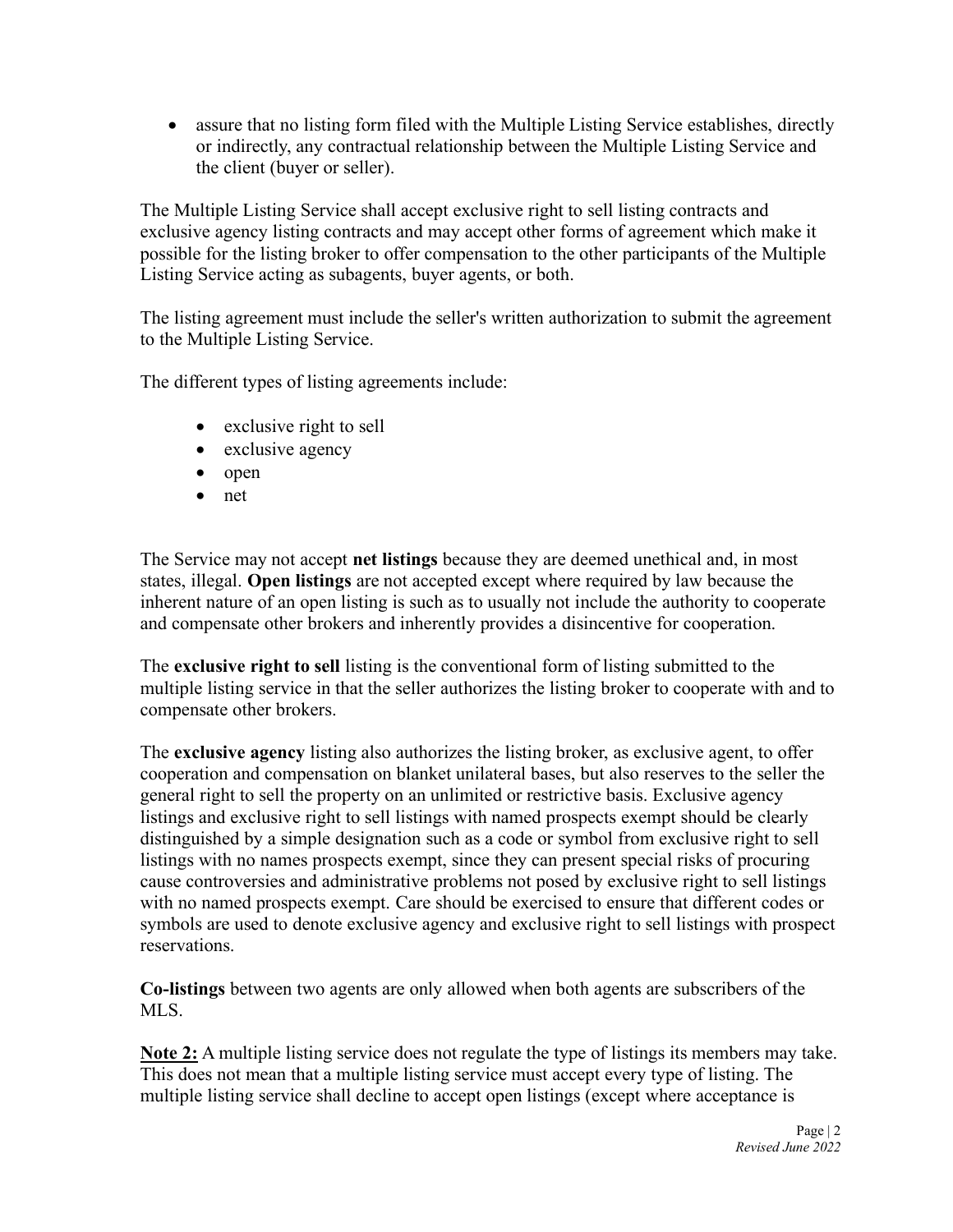required by law) and net listings, and it may limit its service to listings of certain kinds of property. But, if it chooses to limit the kind of listings, it will accept, it shall leave its members free to accept such listings to be handled outside the multiple listing service.

**Note 3**: A multiple listing service may, as a matter of local option, accept exclusively listed property that is subject to auction. If such listings do not show a listed price, they may be included in a separate section of the MLS compilation of current listings.

**Note 4:** If a Seller has opted out of the MLS (Office Exclusive), the listing broker may, with the written permission of the Seller, elect to enter the corresponding property and transactional sales data into the MLS database. Listing broker is required to include in the private remarks of the listing in the MLS database: \*\*\**Seller Opted Out of the MLS- this data is provided for statistical purposes only*.\*\*\*

\*\*\*Per the Clear Cooperation Policy, if a seller has opted out of the MLS, all forms of public marketing are prohibited.

**Note 5:** Off-MLS Listings can be added to the MLS but must be added by 5:00 PM on the business day following the closing date, with a valid listing agreement or written authorization from the seller if no listing agreement exists. Listing must be submitted under 'Closed' status and all information submitted must properly reflect the transaction as it took place. Agent or broker is required to include in the private remarks of the listing in the MLS database: *\*\*\*Data provided for statistical purposes only.\*\*\**

# **SECTION 1.01: CLEAR COOPERATION**

Within one (1) business day of marketing a property to the public, the listing broker must submit the listing to the MLS for cooperation with other MLS participants. Public marketing includes, but is not limited to, flyers displayed in windows, yard signs, digital marketing on public facing websites, brokerage website displays (including IDX and VOW), digital communications marketing (email blasts), multi-brokerage listing sharing networks, and applications available to the general public. (Adopted 11/19)

**Note:** Exclusive listing information for required property types must be filed and distributed to other MLS Participants for cooperation under the Clear Cooperation Policy. This applies to listings filed under Section 1 and listings exempt from distribution under Section 1.3 of the NAR model MLS rules, and any other situation where the listing broker is publicly marketing an exclusive listing that is required to be filed with the service and is not currently available to other MLS Participants.

# **SECTION 1.1: TYPES OF PROPERTIES**

Following are some of the types of properties that may be published through the service, including types described in the preceding paragraph that are required to be filed with the service and other types that may be filed with the service at the participant's option provided, however,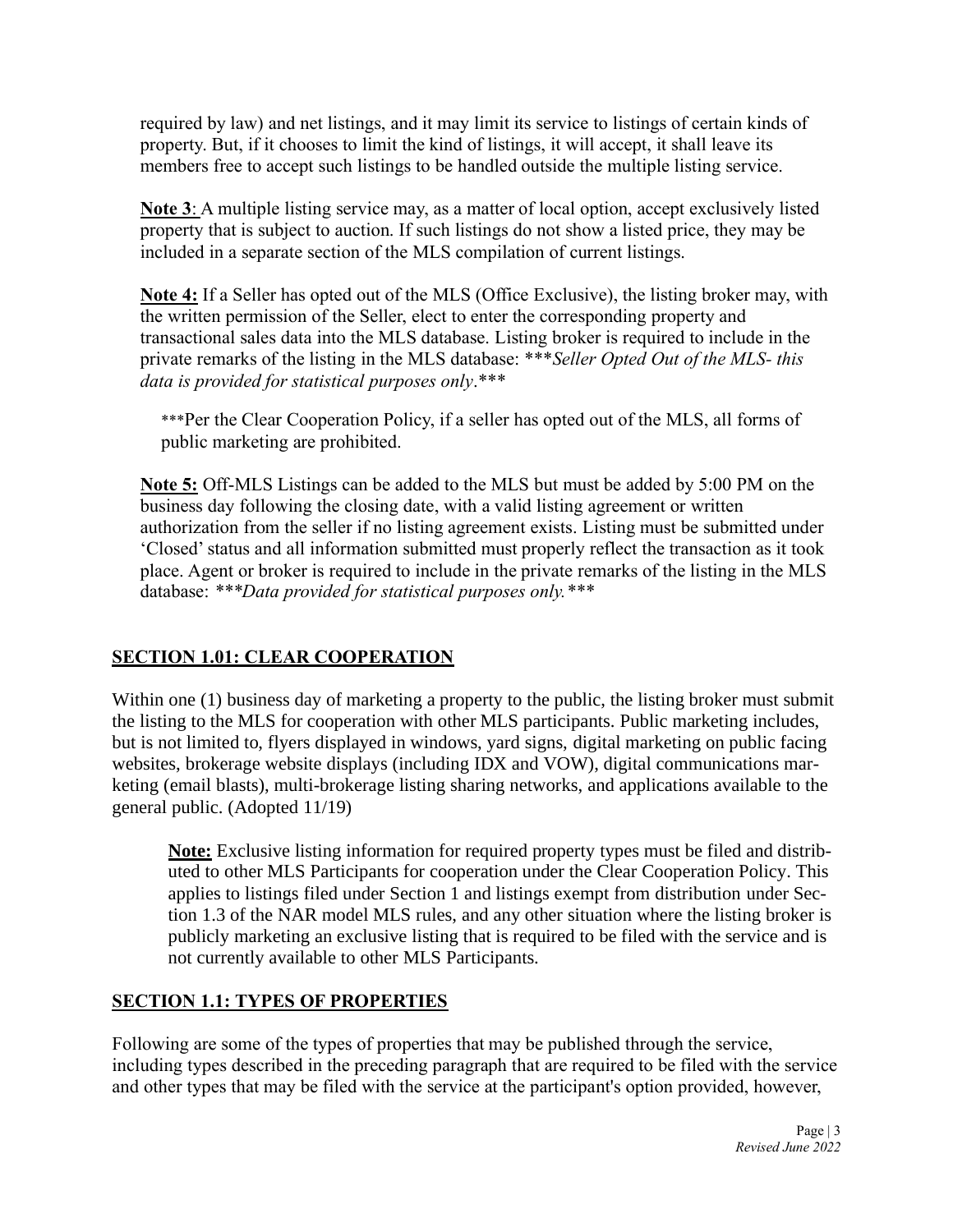that any listing submitted is entered into within the scope of the participant's licensure as a real estate broker:

- Motel-Hotel
- Residential Income
- Mobile Homes
- Subdivided Vacant Lot
- Mobile Home Parks
- Land and Ranch
- Commercial Income
- Business Opportunity
- Industrial

# **SECTION 1.1.1: LISTING SUBJECT TO RULES AND REGULATIONS OF THE SERVICE**

Any listing taken on a contract to be filed with the multiple listing service is subject to the rules and regulations of the service upon signature of the seller(s).

# **SECTION 1.2: DETAIL ON LISTINGS FILED WITHIN THE SERVICE AREA**

A listing agreement or property data form, when filed with the multiple listing service by the listing broker, shall be complete in every detail which is ascertainable as specified on the property data form.

# **SECTION 1.2.0: ACCURACY OF LISTING DATA**

Participants and subscribers are required to submit accurate listing data and required to correct any known errors.

# **SECTION 1.2.1: DUPLICATE LISTINGS/DELAYED SHOWINGS**

Duplicate active listings of the same property address are prohibited.

In the event a seller chooses to delay the availability of the property for showings, a written and signed seller request must accompany the listing documents. The listing agreement shall be dated for the date in which the delayed showing period begins. During the "no-showing" period, listing agent and MLS participants are prohibited from gaining access and making entry to the property for the purpose of showing a potential buyer client. The listing agent is also prohibited from the use of a real estate sign or any other form of public advertising during the delayed showing period. At the expiration of the delayed showing period, the listing must be immediately entered into the MLS data system with the seller signed delayed listing form and listing agreement uploaded to private documents. Delayed listings shall be permitted for a period of no more than seven (7) calendar days.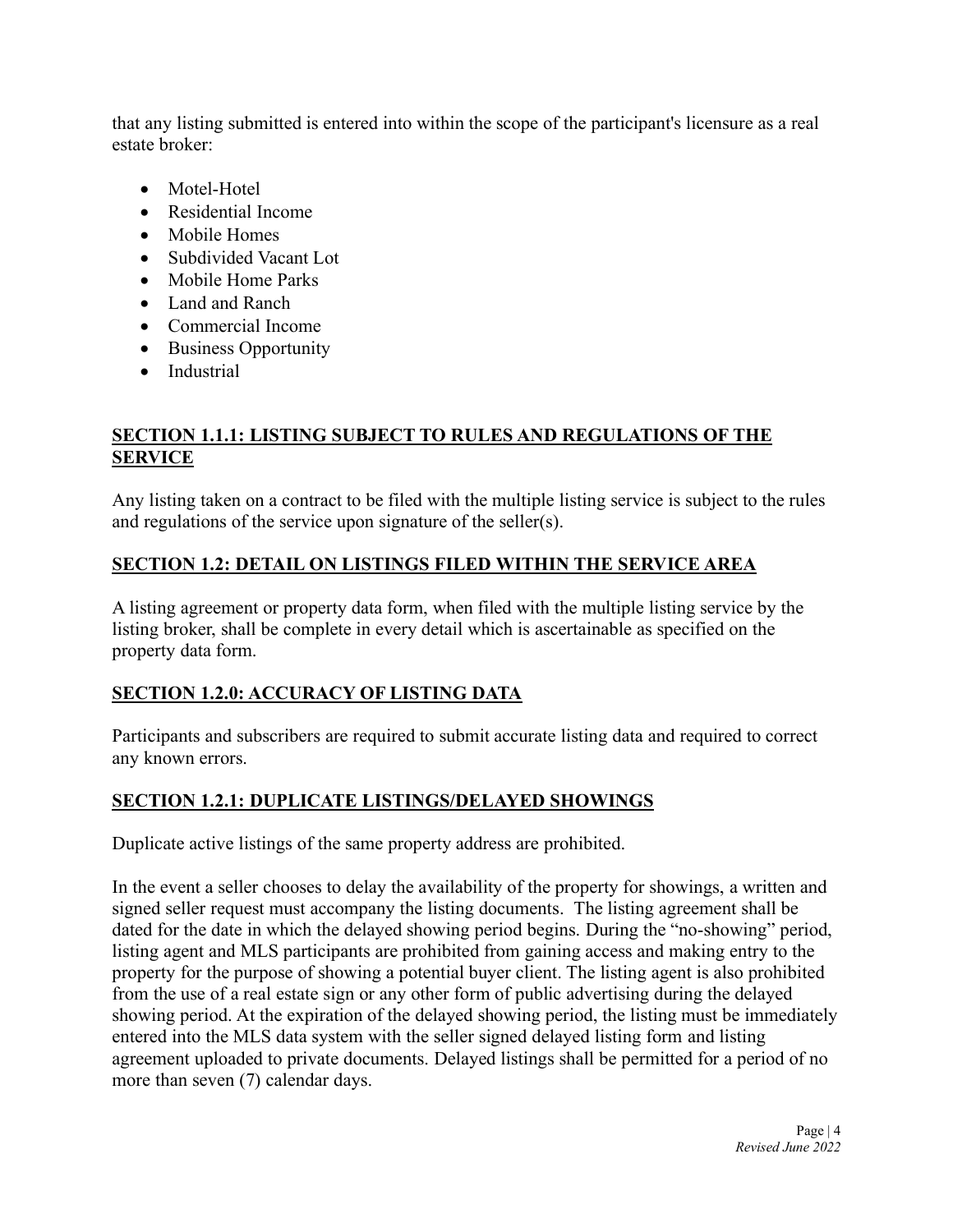# **SECTION 1.3: EXEMPTED LISTINGS**

If the seller refuses to permit the listing to be disseminated by the Service, the Participant may then take the listing ("office exclusive") and such listing shall be filed with the Service but not disseminated to the Participants. Filing of the listing must be accompanied by certification signed by the seller that he does not desire the listing to be disseminated by the Service.

**Note 1**: MLS Participants must distribute exempt listings within (1) one business day once the listing is publicly marketed. See Section 1.01, Clear Cooperation.

# **SECTION 1.4: CHANGE OF STATUS OF LISTINGS**

All changes from the original listing agreement shall be authorized in writing by the Seller. Status changes including cancellations, withdrawals, and extensions shall be entered into the MLS database by 5:00 PM the following business day after the authorized change is received by the listing Broker.

# **SECTION 1.5: WITHDRAWAL OF LISTING PRIOR TO EXPIRATION**

Listings of property may be withdrawn from the Multiple Listing Service by the listing broker before the expiration date of the listing agreement, provided notice is filed with the service, including a copy of the agreement between the seller and the listing broker which authorizes the withdrawal.

Sellers do not have the unilateral right to require an MLS to withdraw a listing without the listing broker's concurrence. However, when a seller(s) can document that his exclusive relationship with the listing broker has been terminated, the Multiple Listing Service may remove the listing at the request of the seller.

# **SECTION 1.6: CONTINGENCIES APPLICABLE TO LISTINGS**

Any contingency or conditions of any term in a listing shall be specified and noticed to the Participants.

# **SECTION 1.7: LISTING PRICE SPECIFIED**

The full gross listing price stated in the listing contract will be included in the information published in the MLS compilations of current listings unless the property is subject to auction.

# **SECTION 1.8: LISTING MULTIPLE UNIT PROPERTIES**

All properties which are to be sold or which may be sold separately must be indicated individually in the listing and on the property data form. When part of a listed property has been sold, proper notification should be given to the Multiple Listing Service.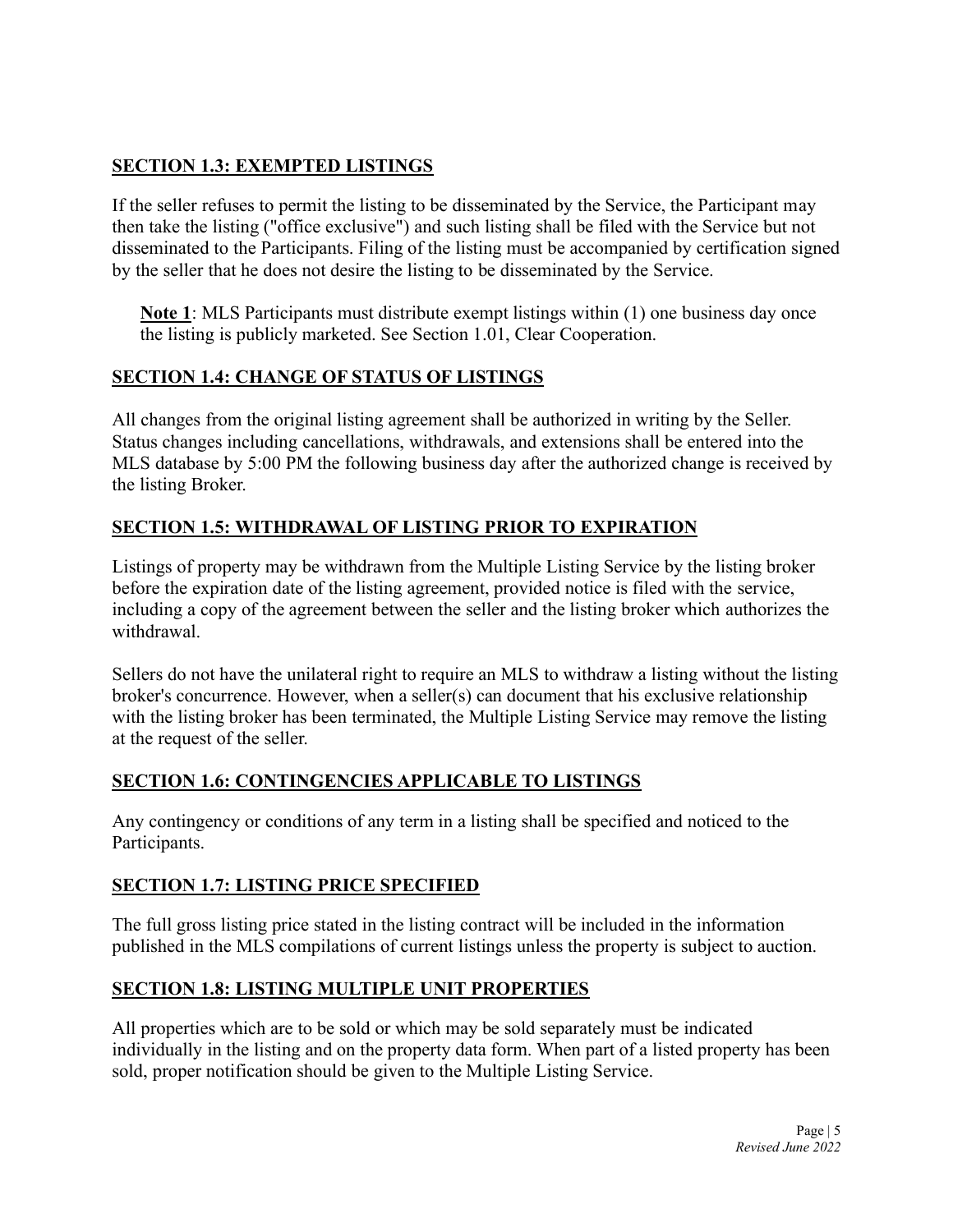# **SECTION 1.9: NO CONTROL OF COMMISSION RATES OR FEES CHARGED BY PARTICIPANTS**

The Multiple Listing Service shall not fix, control, recommend, suggest, or maintain commission rates or fees for services to be rendered by Participants. Further, the Multiple Listing Service shall not fix, control, recommend, suggest, or maintain the division of commissions or fees between cooperating Participants or between Participants and nonparticipants.

# **SECTION 1.10: EXPIRATION OF LISTINGS**

Listings filed with the Multiple Listing Service will automatically be removed from the compilation of current listings on the expiration dates specified in the agreement, unless prior to the date the MLS receives notice that the listing has been extended or renewed.

If notice of renewal or extension is received after the listing has been removed from the compilation of current listings, the extension or renewal will be published in the same manner as a new listing. Extensions and renewals of listings must be signed by the seller(s) and filed with the Service.

# **SECTION 1.11: TERMINATION DATE ON LISTINGS**

Listings filed with the Service shall bear a definite and final termination date, as negotiated between the listing broker and the seller.

# **SECTION 1.12: SERVICE AREA**

Only listings of the designated types of property located within the service area of the MLS are required to be submitted to the service. Listings of property located outside the MLS's service area will (or will not) be accepted if submitted voluntarily by a participant, but cannot be required by the service. (Amended 11/17))

**Note:** Associations must choose whether the service will accept listings from beyond its service area into the MLS compilation. (Adopted 5/18)

**\*\*IGLBOR's service area shall be defined as the MN counties of Nobles, Jackson, and Martin and the IA counties of Osceola, Dickinson, Emmet, O'Brien, Clay, Palo Alto, Cherokee, Buena Vista, Kossuth, and Pocahontas. Listings within IGLBOR's service area must be submitted to the Multiple Listing Service. Listings located outside IGLBOR's service area, are permitted but not required to be added to the Multiple Listing Service. (Adopted 6/18)** 

# **SECTION 1.13: LISTING OF SUSPENDED PARTICIPANTS**

When a Participant of the Service is suspended from the MLS for failing to abide by a membership duty (i.e., violation of the Code of Ethics, Board Bylaws, MLS Rules and Regulations, or other membership obligation except failure to pay appropriate dues, fees, or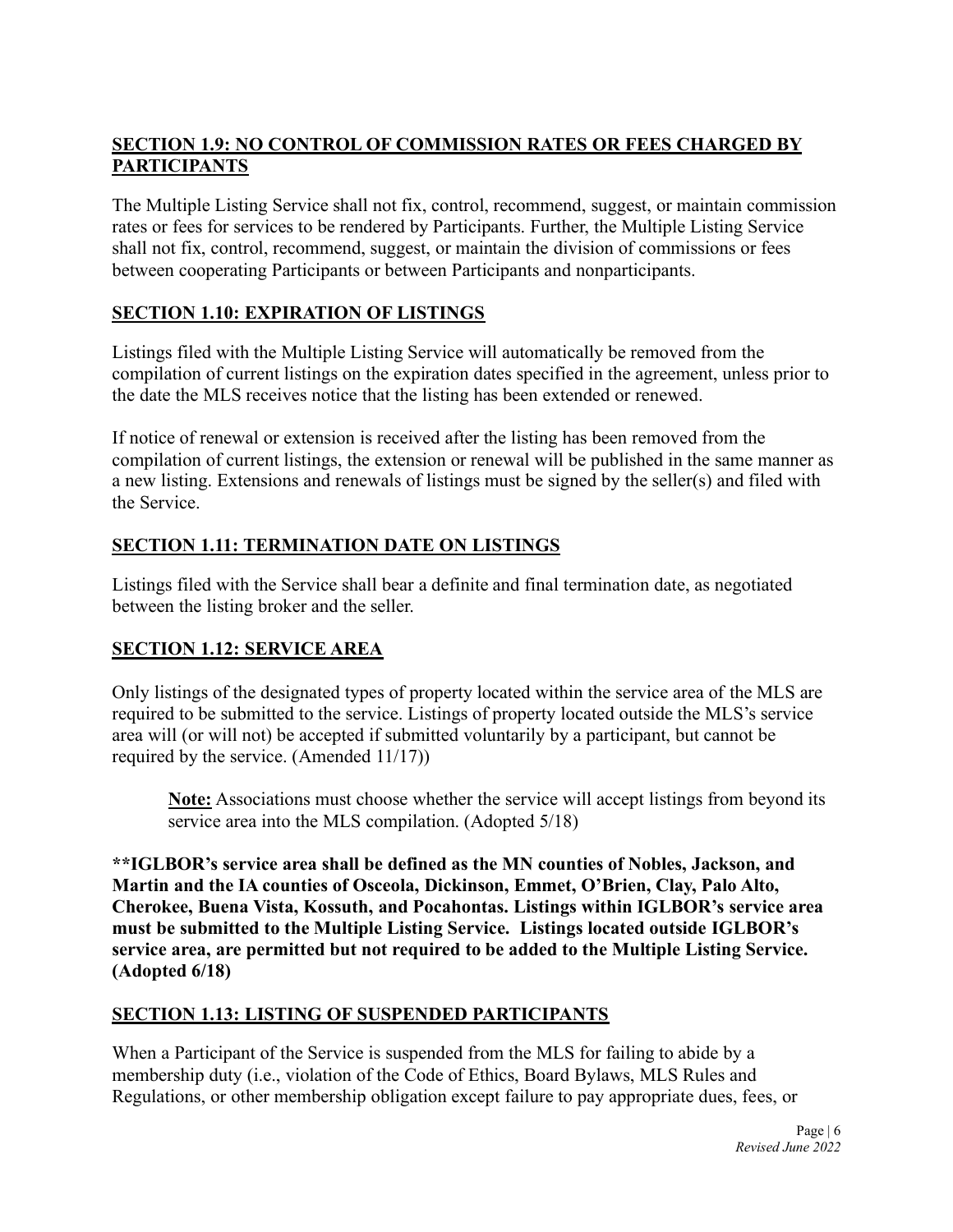charges) all listings currently filed with the MLS by the suspended Participant shall, at the Participant's option, be retained in the Service until sold, withdrawn, or expired, and shall not be renewed or extended by the MLS beyond the termination date of the listing agreement in effect when the suspension became effective. If a Participant has been suspended from the Board (except where MLS participation without Board membership is permitted by law) or MLS (or both) for failure to pay appropriate dues, fees, or charges, the MLS is not obligated to provide MLS services, including continued inclusion of the suspended participant's listings in the MLS compilation of the current listing information. Prior to any removal of a suspended Participant's listings from the MLS, the suspended Participant should be advised in writing of the intended removal so that the suspended Participant may advise his clients.

# **SECTION 1.14: LISTING OF EXPELLED PARTICIPANTS**

When a Participant of the Service is expelled from the MLS for failing to abide by a membership duty (i.e., violation of the Code of Ethics, Board bylaws, MLS Rules and Regulations, or other membership obligations except failure to pay appropriate dues, fees or charges), all listings currently filed with the MLS shall, at the expelled Participant's option, be retained in the Service until sold, withdrawn, or expired, and shall not be renewed or extended by the MLS beyond the termination date of the listing agreement in effect when the expulsion became effective. If a Participant has been expelled from the Board (except where MLS participation without Board Membership is permitted by law), or MLS, (or both) for failure to pay appropriate dues, fees, or charges, a Board MLS is not obligated to provide MLS Services, including continued inclusion of the expelled Participant's listings in the MLS compilation of current listing information. Prior to any removal of an expelled Participant's listings from the MLS, the expelled Participant should be advised in writing of the intended removal so that the expelled Participant may advise his clients.

# **SECTION 1.15: LISTINGS OF RESIGNED PARTICIPANTS**

When a Participant resigns from the MLS, the MLS is not obligated to provide services, including continued inclusion of the resigned Participants listings in the MLS compilation of current listing information. Prior to any removal of a resigned Participant's listings from the MLS, the resigned Participant should be advised in writing of the intended removal so that the resigned Participant may advise his clients.

# **SECTION 1.16: PROPERTY ADDRESSES**

At the time of filing a listing, participants and subscribers must include a property address available to other participants and subscribers, and if an address doesn't exist a parcel identification number can be used. Where an address or parcel identification number are unavailable, the information filed with the MLS must include a legal description of the property sufficient to describe its location.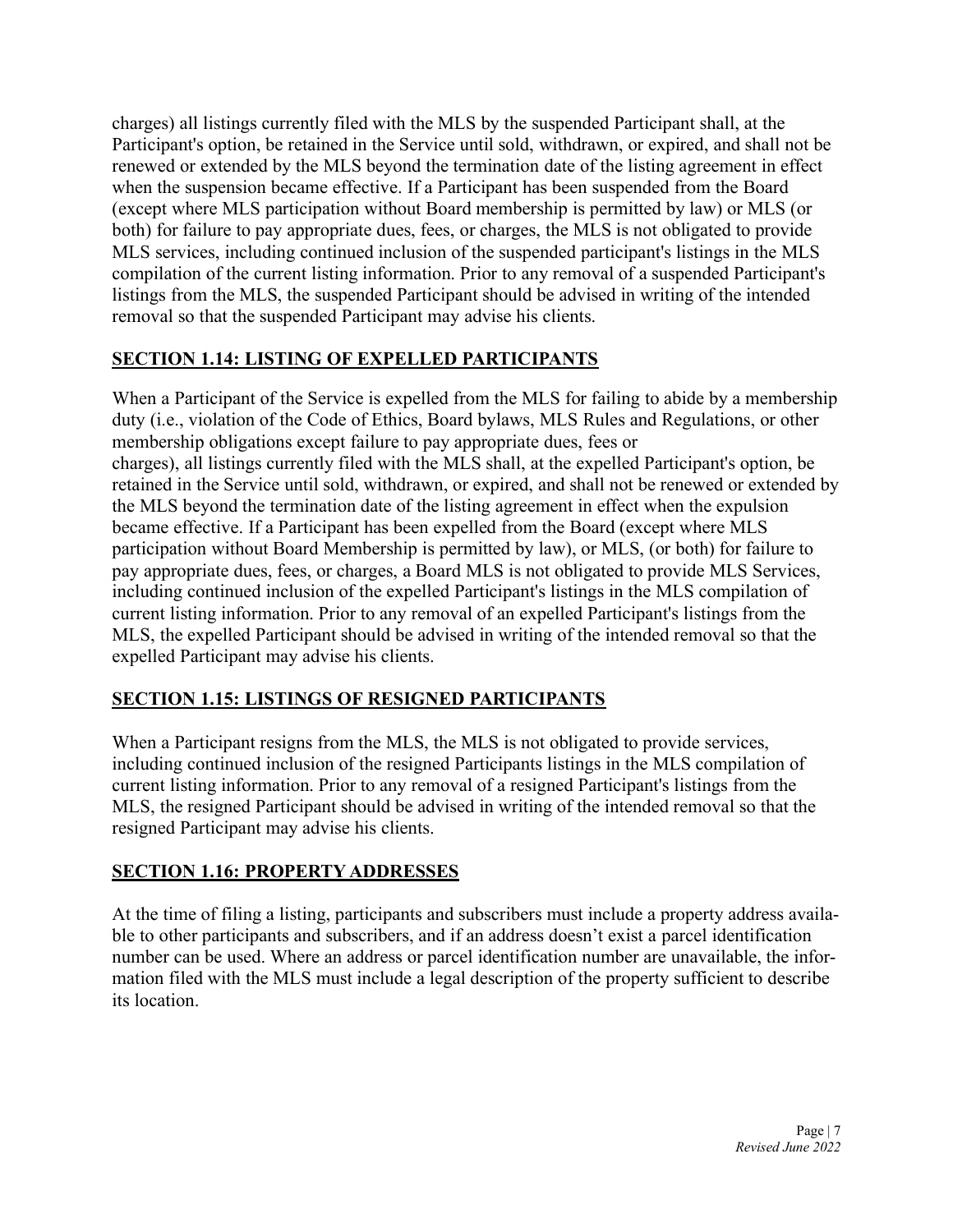# **SECTION 1.17: BRANDING/PHOTOS/TOURS**

The MLS database is intended to serve as a platform to market properties, not MLS participants. No content shall be allowed in the public remarks which reference any listing company or company information.

Photos, videos, and virtual tours which include real estate signs or any reference to any listing company or information are prohibited, except in those fields labeled specifically for 'Branded' content. Use of photos taken by other agents requires the expressed consent of that agent.

All listings are required to include a minimum of one exterior photo of the property. For new construction, a computer-generated likeness or floor plan may be used.

Digital manipulation of photos is allowed so long as the below requirements are followed, and the images are not deceptive to potential buyers.

- (a) Digitally removing any items from photos is not allowed.
- (b) Property must be vacant.
- (c) Virtual staging is only allowed in interior photos. No staging or manipulating shall be applied to any exterior photos, with the exception of virtually staging of furniture on existing decks and/or patios.
- (d) Covering property defects using digitally staged items is prohibited.
- (e) Digital manipulation which changes the structure or layout is not allowed.
- (f) Adding or removing permanent visual elements is not allowed. (i.e. Removal of an electrical line that can be seen out the front window or adding a lake view to a non-lake property.)
- (g) Agent must include in the **Public Remarks**: "Listing contains virtually staged photos."
- (h) Agent must include in the **Agent Remarks**: "Listing contains virtually staged photos. Contact listing agent for original photos." Listing agent is required to send original photos when requested.
- (i) Each photo which has been edited must have a **photo label** stating, "Photo has been digitally staged."

# **SELLING PROCEDURES**

# **SECTION 2: SHOWINGS AND NEGOTIATIONS**

Appointments for showings and negotiations with the seller for the purchase of listed property filed with the multiple listing service shall be conducted through the listing broker, except under the following circumstances:

(a) the listing broker gives the cooperating broker specific authority to show and/or negotiate directly, or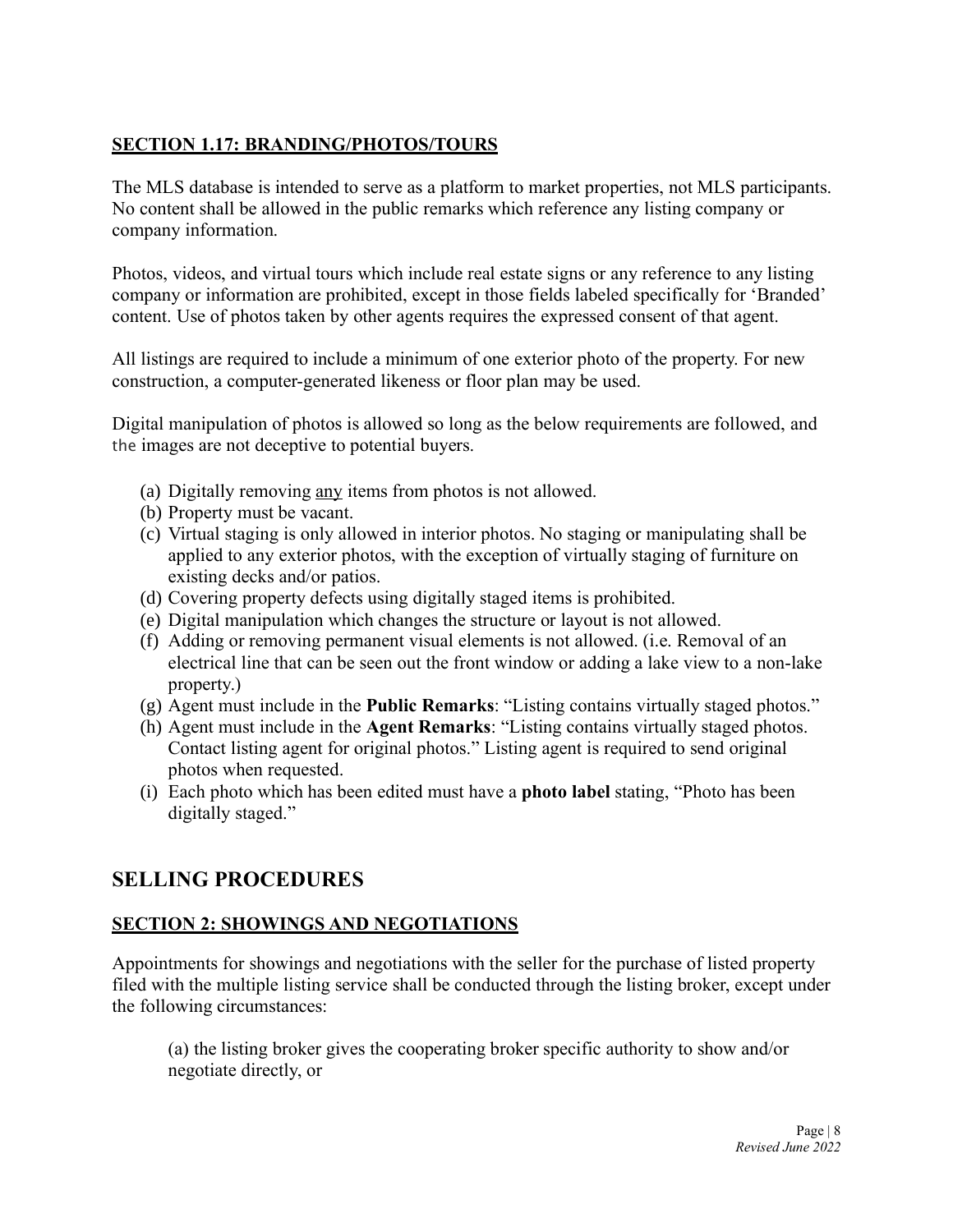(b) after reasonable effort, the cooperating broker cannot contact the listing broker or his representative; however, the listing broker, at his option, may preclude such direct negotiations by cooperating brokers. (Amended 4/92)

#### **SECTION 2.1: PRESENTATION OF OFFERS**

The listing broker must make arrangements to present the offer as soon as possible, or give the cooperating broker a satisfactory reason for not doing so.

# **SECTION 2.2: SUBMISSION OF WRITTEN OFFERS**

The listing broker shall submit to the seller all written offers until closing unless precluded by law, government rule, regulation, or agreed otherwise in writing between the seller and the listing broker. Unless the subsequent offer is contingent upon termination of an existing contract, the listing broker shall recommend that the seller obtain the advice of legal counsel prior to the acceptance of subsequent offer.

Participants representing buyers or tenants shall submit to the buyer all offers and counter-offers until acceptance, and shall recommend that buyers and tenants obtain legal advice where there is a question about whether a pre-existing contract has been terminated.

# **SECTION 2.3: RIGHT OF COOPERATING BROKER IN PRESENTATION OF OFFER**

The cooperating broker (subagent or buyer agent) or his representative has the right to participate in the presentation to the seller or lessor of any offer he secures to purchase or lease. He does not have the right to be present at any discussion or evaluation of that offer by the seller or lessor and the listing broker. However, if the seller or lessor gives written instructions to the listing broker that the cooperating broker not be present when an offer the cooperating broker secured is presented, the cooperating broker has the right to a copy of the seller's or lessor's written instructions. None of the foregoing diminishes the listing broker's right to control the establishment of appointments for such presentations. (Amended 4/92)

Where the cooperating broker is not present during the presentation of the offer, the cooperating broker can request in writing, and the listing broker must provide, as soon as practical, written affirmation stating that the offer has been submitted to the seller, or written notification that the seller has waived the obligation to have the offer presented. (Amended 11/19)

#### **SECTION 2.4: RIGHT OF LISTING BROKER IN PRESENTATION OF COUNTER-OFFERS**

The listing broker or his representative has the right to participate in the presentation of any counteroffer made by the Seller or lessor. He does not have the right to be present at any discussion or evaluation of a counteroffer by the purchaser or lessee (except when the cooperating broker is a subagent). However, if the purchaser or lessee gives written instructions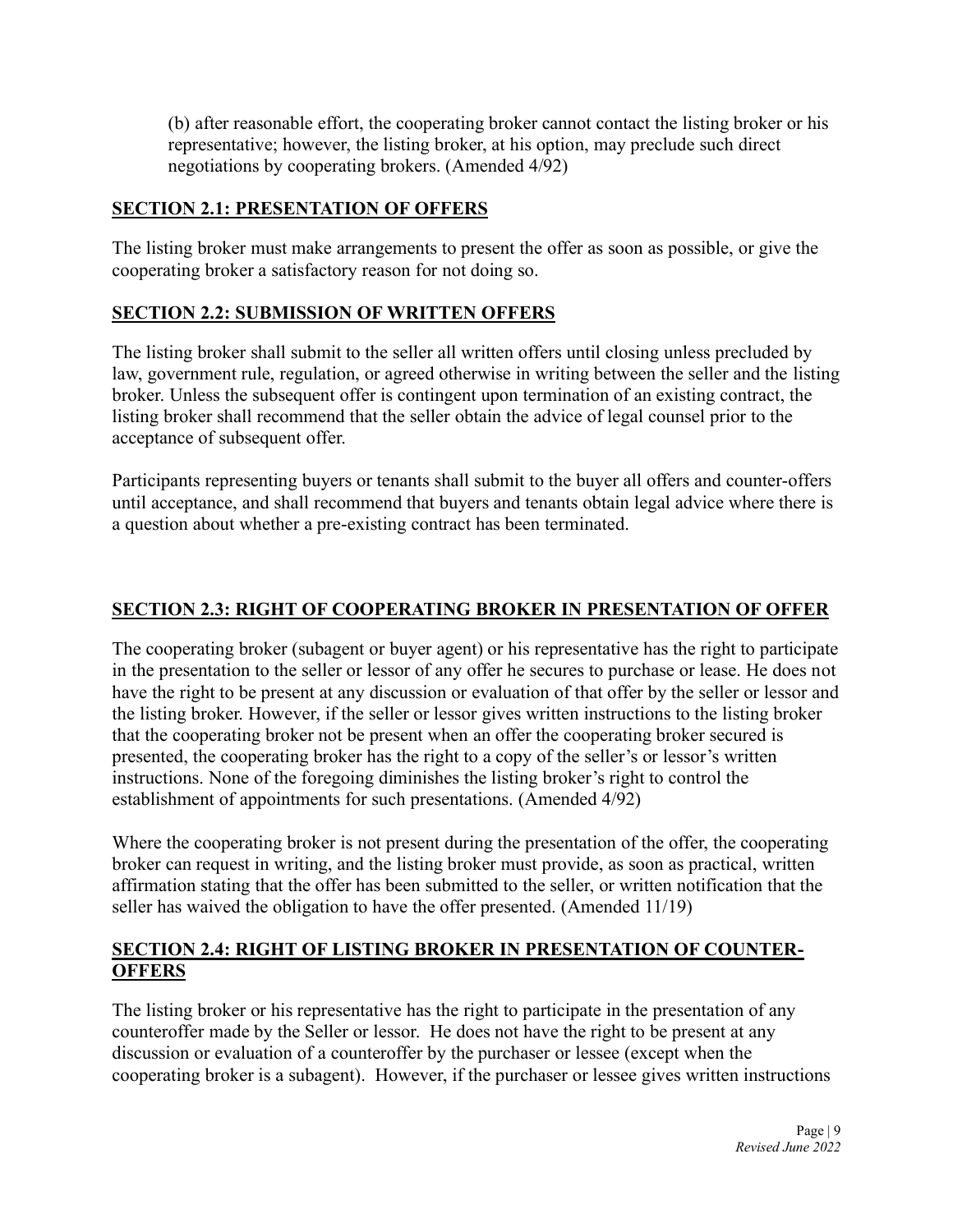to the cooperating broker that the listing broker is not to be present when a counter-offer is presented, the listing broker has the right to a copy of the purchaser's or lessee's written instructions.

#### **SECTION 2.5: REPORTING SALES TO THE SERVICE**

Status changes, including final closing of sales and sales prices, shall be reported to the multiple listing service (entered into the MLS database) by the listing broker by 5:00 PM the following business day after they have occurred. If negotiations were carried on under Section 2 a. or b. hereof, the cooperating broker shall report accepted offers and prices to the listing broker by 5:00 PM the following business day after occurrence and the listing broker shall report them to the MLS by 5:00 PM the following business day after receiving notice from the cooperating broker. (Amended 12/16)

**Note 1:** The listing agreement of a property filed with the MLS by the listing broker should include a provision expressly granting the listing broker authority to advertise; to file the listing with the MLS; to provide timely notice of status changes of the listing to the MLS; and to provide sales information including selling price to the MLS upon sale of the property. If deemed desirable by the MLS to publish sales information prior to final closing (settlement) of a sales transaction, the listing agreement should also include a provision expressly granting the listing broker the right to authorize dissemination of this information by the MLS to its participants. (Adopted 5/18)

**Note 2**: In disclosure states, if the sale price of a listed property is recorded, the reporting of the sale price may be required by the MLS.

In states where the actual sale prices of completed transactions are not publicly accessible, failure to report sale prices can result in disciplinary action only if the MLS:

1. categorizes sale price information as confidential and

2. limits use of sale price information to participants and subscribers in providing real estate services, including appraisals and other valuations, to customers and clients; and to governmental bodies and third-party entities only as provided below.

The MLS may provide sale price information to governmental bodies only to be used for statistical purposes (including use of aggregated data for purposes of valuing property) and to confirm the accuracy of information submitted by property owners or their representatives in connection with property valuation challenges; and to third-party entities only to be used for academic research, statistical analysis, or for providing services to participants and subscribers. In any instance where a governmental body or third-party entity makes sale price information provided by the MLS available other than as provided for in this provision, a listing participant may request the sale price information for a specific property be withheld from dissemination for these purposes with written authorization from the seller, and withholding of sale price information from those entities shall not be construed as a violation of the requirement to report sale prices. (Adopted 11/11)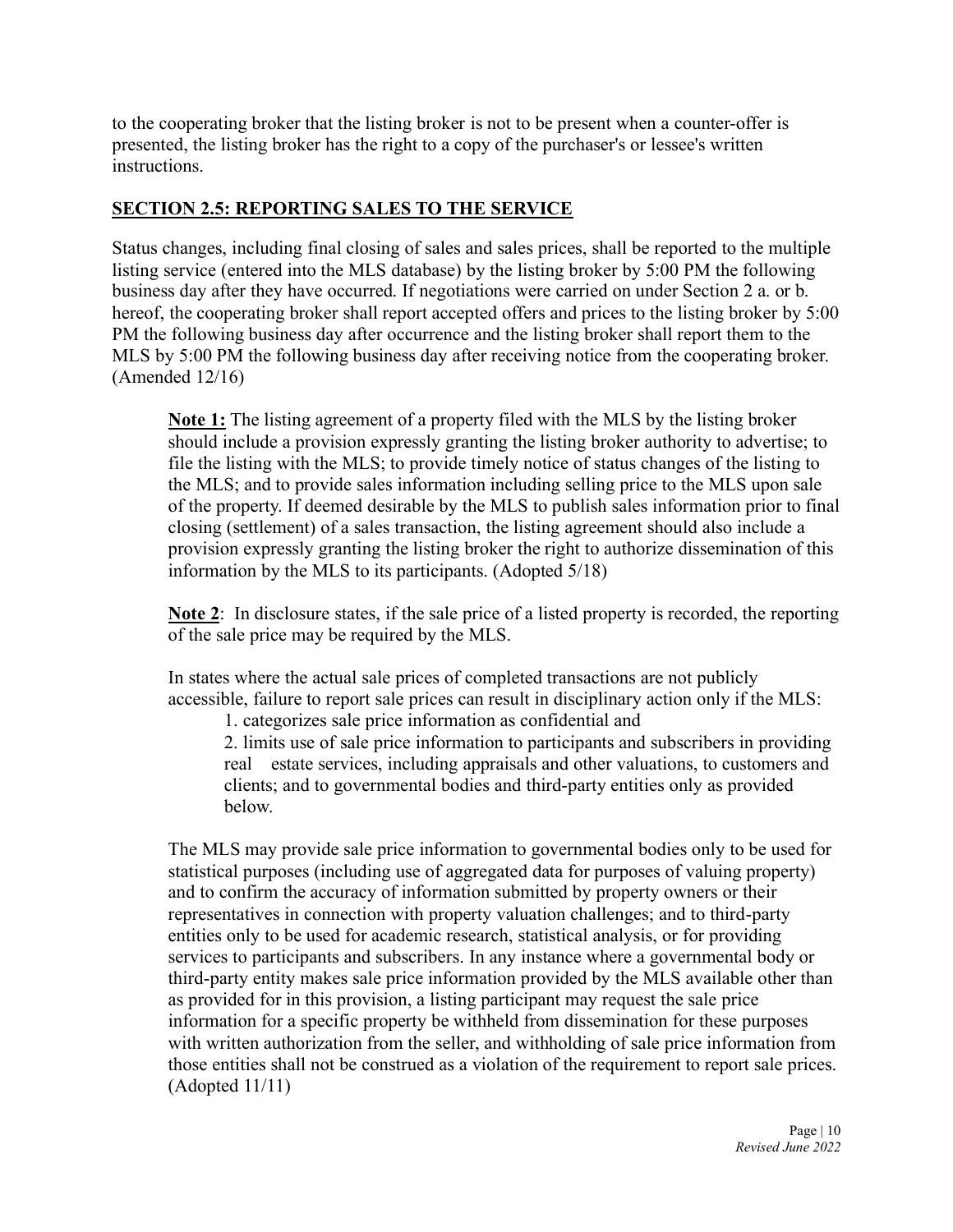**Note 3**: As established in the Virtual Office Website ("VOW") policy, sales prices can only be categorized as confidential in states where the actual sales prices of completed transactions are not accessible from public records. (Adopted 5/18)

#### **SECTION 2.6: REPORTING RESOLUTION OF CONTINGENCIES**

The listing broker shall enter into the Multiple Listing Service database by 5:00 PM the following business day that all contingencies on file with the Multiple Listing Service have been fulfilled or renewed, or the agreement canceled.

# **SECTION 2.7: ADVERTISING OF LISTING FILED WITH THE SERVICE**

A listing shall not be advertised by any Participant, other than the listing broker, without the prior consent of the listing broker.

#### **SECTION 2.8: REPORTING CANCELLATION OF PENDING SALE**

The listing broker shall report immediately to the Multiple Listing Service the cancellation of any pending sale and the listing shall be reinstated immediately.

# **SECTION 2.9: DISCLOSING THE EXISTENCE OF OFFERS**

Listing brokers, in response to inquiries from buyers or cooperating brokers shall, with the seller's approval, disclose the existence of offers on the property. Where disclosure is authorized by the seller, the listing broker shall disclose if asked, whether offers were obtained by the listing licensee, by another licensee in the listing firm, or by a cooperating broker.

Upon acceptance of offer, any contingency applicable to sale shall be properly identified in the MLS database along with the corresponding status "Active Contingent" by 5:00 PM the following business day. In instances when Sellers expressly wish to abstain from such disclosure, written authorization must be submitted to the Service by 5:00 PM the following business day of offer acceptance. (Amended 6/18)

# **SECTION 2.10: AVAILABILITY OF LISTED PROPERTY**

Listing brokers shall not misrepresent the availability of access to show or inspect listed property.

# **REFUSAL TO SELL**

# **SECTION 3: REFUSAL TO SELL**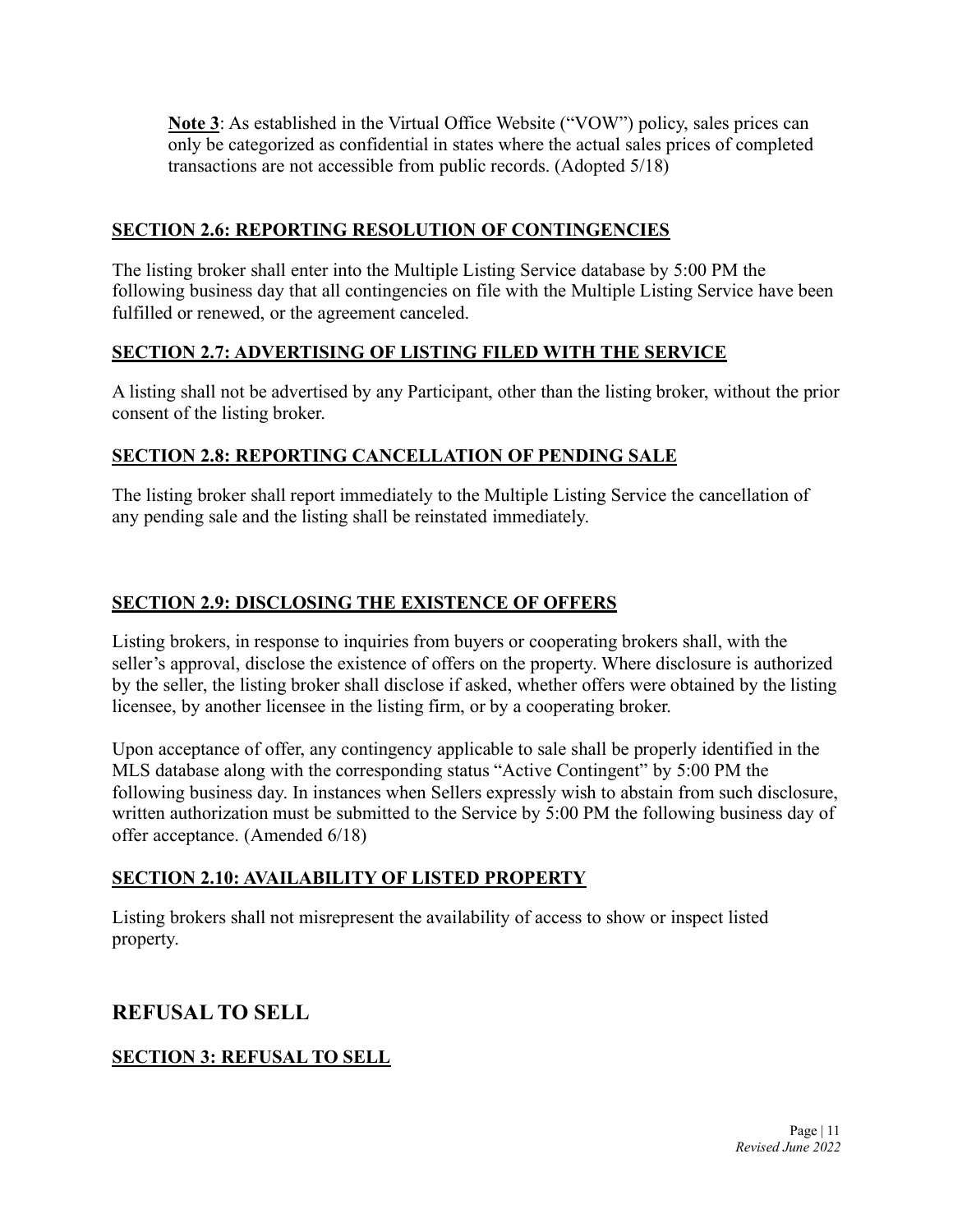If the seller of any listed property filed with the multiple listing service refuses to accept a written offer satisfying the terms and conditions stated in the listing, such fact shall be transmitted immediately to the service and to all participants.

# **PROHIBITIONS**

#### **SECTION 4: INFORMATION FOR PARTICIPANTS ONLY**

Any listing filed with the service shall not be made available to any broker or firm not a member of the MLS without the prior consent of the listing broker.

#### **SECTION 4.1: FOR SALE SIGNS**

Only the "For Sale" sign of the listing broker may be placed on a property.

#### **SECTION 4.2: SOLD SIGNS**

Prior to closing, only the "Sold" sign of the listing broker may be placed on a property, unless the listing broker authorizes the cooperating (selling) broker to post such a sign.

#### **SECTION 4.3: SOLICITATION OF LISTING FILED WITH THE SERVICE**

Participants shall not solicit a listing on property filed with the service unless such solicitation is consistent with Article 16 of the REALTORS® Code of Ethics, its Standards of Practice, and its Case Interpretations.

**Note:** This section is to be construed in a manner consistent with Article 16 of the Code of Ethics and particularly Standard of Practice 16-4. This section is intended to encourage sellers to permit their properties to be filed with the service by protecting them from being solicited, prior to expiration of the listing, by brokers and salespersons seeking the listing upon its expiration.

Without such protection, a seller could receive hundreds of calls, communications, and visits from brokers and salespersons who have been made aware through MLS filing of the date the listing will expire and desire to substitute themselves for the present broker.

This section is also intended to encourage brokers to participate in the service by assuring them that other participants will not attempt to persuade the seller to breach the listing agreement or interfere with their attempts to market the property. Absent the protection afforded by this section, listing brokers would be most reluctant to generally disclose the identity of the seller or the availability of the property to other brokers.

This section does not preclude solicitation of listings under the circumstances otherwise recognized by the Standards of Practice related to Article 16 of the Code of Ethics.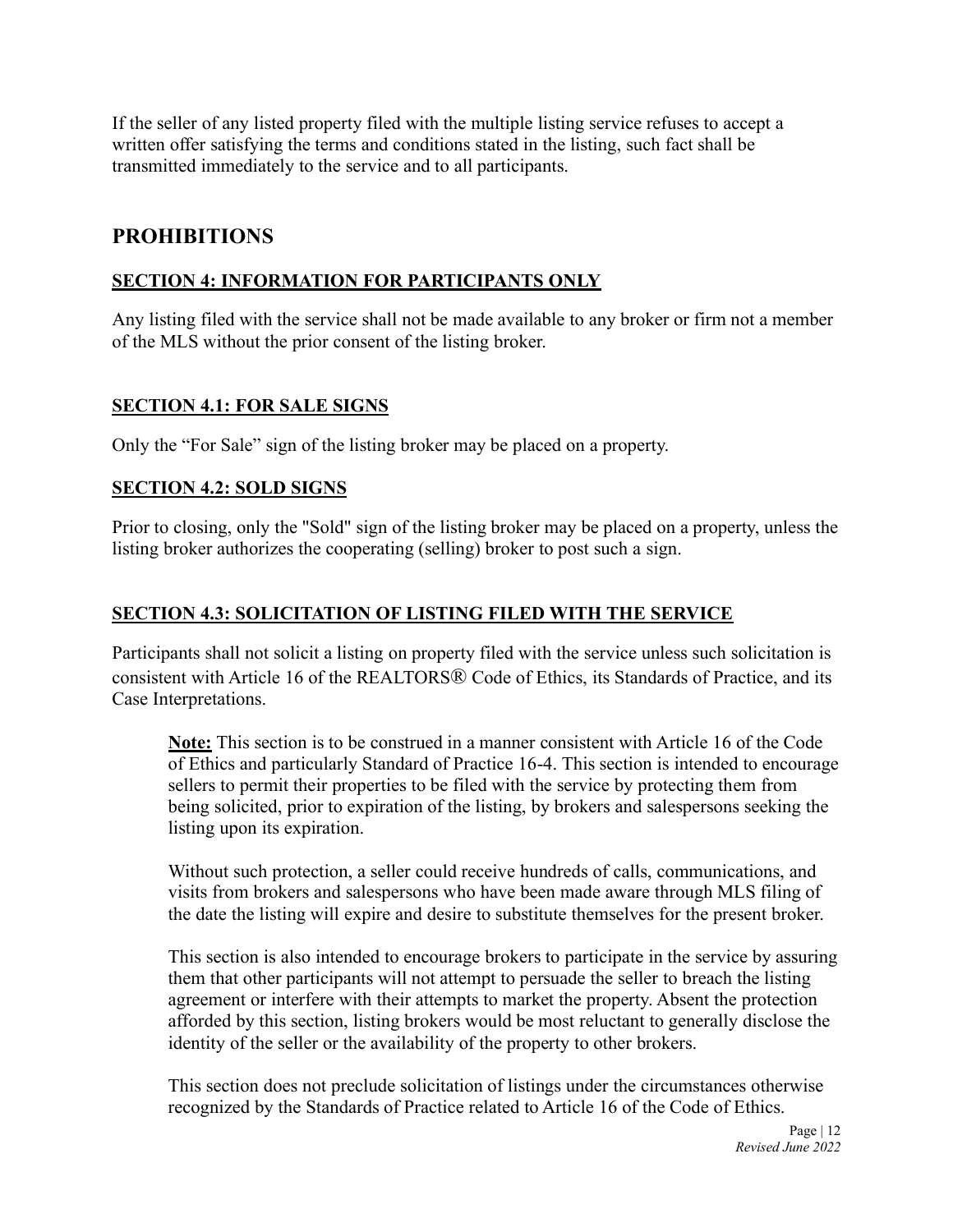# **SECTION 4.4: USE OF THE TERMS MLS AND MULTIPLE LISTING SERVICE**

No MLS participant, subscriber, or licensee affiliated with any participant shall, through the name of their firm, their URL's, their email addresses, or in any other way represent, suggest, or imply that the individual firm is an MLS, or that they operate an MLS. Participants, subscribers, and licensees affiliated with participants shall not represent, suggest, or imply that consumers or others have direct access to MLS databases, or that consumers or others are able to search MLS databases available only to participants and subscribers. This does not prohibit participants and subscribers from representing that any information they are authorized under MLS rules to provide to clients and customers is available on their websites or otherwise.

# **4.5: SERVICES ADVERTISED AS "FREE"**

MLS participants and subscribers must not represent that their brokerage services to a client or customer are free or available at no cost to their clients, unless the participant or subscriber will receive no financial compensation from any source for those services.

# **DIVISION OF COMMISSIONS**

# **SECTION 5: COMPENSATION SPECIFIED ON EACH LISTING**

The listing broker shall specify, on each listing filed with the multiple listing service, the compensation offered to other multiple listing service participants for their services in the sale of such listing. Such offers are unconditional except that entitlement to compensation is determined by the cooperating broker's performance as the procuring cause of sale (or lease) or as otherwise provided for in this rule. The listing broker's obligation to compensate any cooperating broker as the procuring cause of the sale (or lease) may be excused if it is determined through arbitration that, through no fault of the listing broker and in the exercise of good faith and reasonable care, it was impossible or financially unfeasible for the listing broker to collect a commission pursuant to the listing agreement. In such instances, entitlement to cooperative compensation offered through MLS would be a question to be determined by an arbitration hearing panel based on all relevant facts and circumstances including, but not limited to, why it was impossible or financially unfeasible for the listing broker to collect some or all of the commission established in the listing agreement; at what point in the transaction did the listing broker know of (or should have known) that some or all of the commission established in the listing agreement might not be paid; and how promptly had the listing broker communicated to cooperating brokers that the commission established in the listing agreement might not be paid.

In filing a property with the multiple listing service of any association of REALTORS®, the participant of the service is making a blanket unilateral offer of cooperation to the other MLS participants, and shall therefore specify on each listing filed with the service, the compensation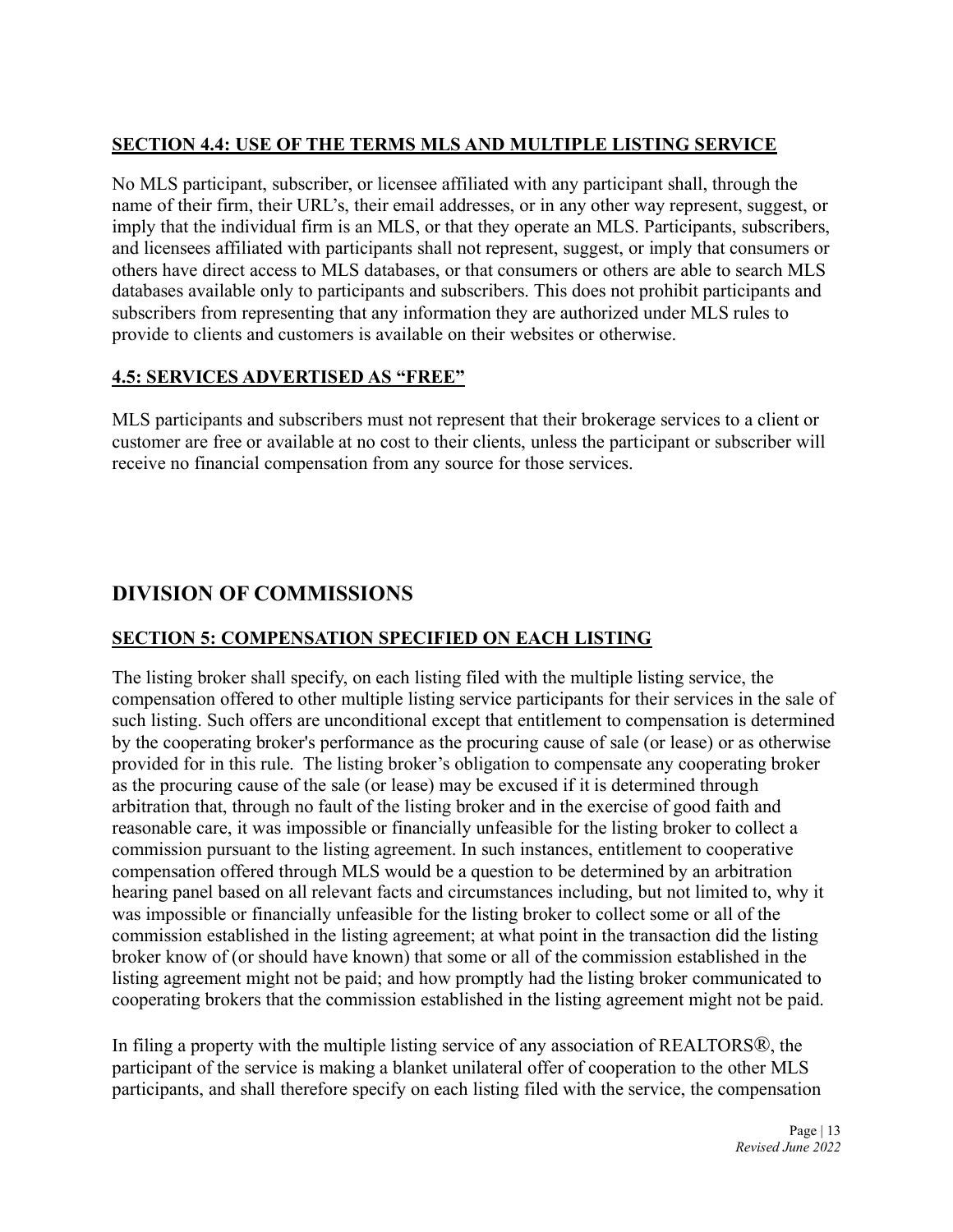being offered to the other MLS participants. Specifying the compensation on each listing is necessary, because the cooperating broker has the right to know what his compensation shall be prior to his endeavor to sell.\*

The listing broker retains the right to determine the amount of compensation offered to other participants (acting as subagents, buyer agents, or in other agency or non-agency capacities defined by law) which may be the same or different. (Amended 11/96)

This shall not preclude the listing broker from offering any MLS participant compensation other than the compensation indicated on any listing published by the MLS, provided the listing broker informs the other broker, in writing, in advance of submitting an offer to purchase, and provided that the modification in the specified compensation is not the result of any agreement among all or any other participants in the service. Any superseding offer of compensation must be expressed as either a percentage of the gross sales price or as a flat dollar amount. (Amended 11/95)

**Note 1**: The multiple listing service shall not have a rule requiring the listing broker to disclose the amount of total negotiated commission in his listing contract, and the association multiple listing service shall not publish the total negotiated commission on a listing which has been submitted to the MLS by a participant. The association multiple listing service shall not disclose in any way the total commission negotiated between the seller and the listing broker

\*The compensation specified on listings filed with the multiple listing service shall appear in one of two forms. The essential and appropriate requirement by an association multiple listing service is that the information to be published shall clearly inform the participants as to the compensation they will receive in cooperative transactions, unless advised otherwise by the listing broker, in writing, in advance of submitting an offer to purchase. The compensations specified on listings published by the MLS shall be shown in one of the following forms:

- 1. By showing a percentage of the gross selling price
- 2. By showing a definite dollar amount
- 3. By showing a percentage of net selling price

**Note:** Net sales price, which by our definition, is sales price minus closing costs related to financing.

**Note 2:** The listing broker may, from time to time, adjust the compensation being offered to other multiple listing service participants with respect to any listing by advance published notice to the service so that all participants will be advised.)

**Note 3:** The multiple listing service shall make no rule on the division of commissions between participants and nonparticipants. This should remain solely the responsibility of the listing broker.

**Note 4**: Multiple listing services, at their discretion, may adopt rules and procedures enabling listing brokers to communicate to potential cooperating brokers that gross commissions established in listing contracts are subject to court approval, and that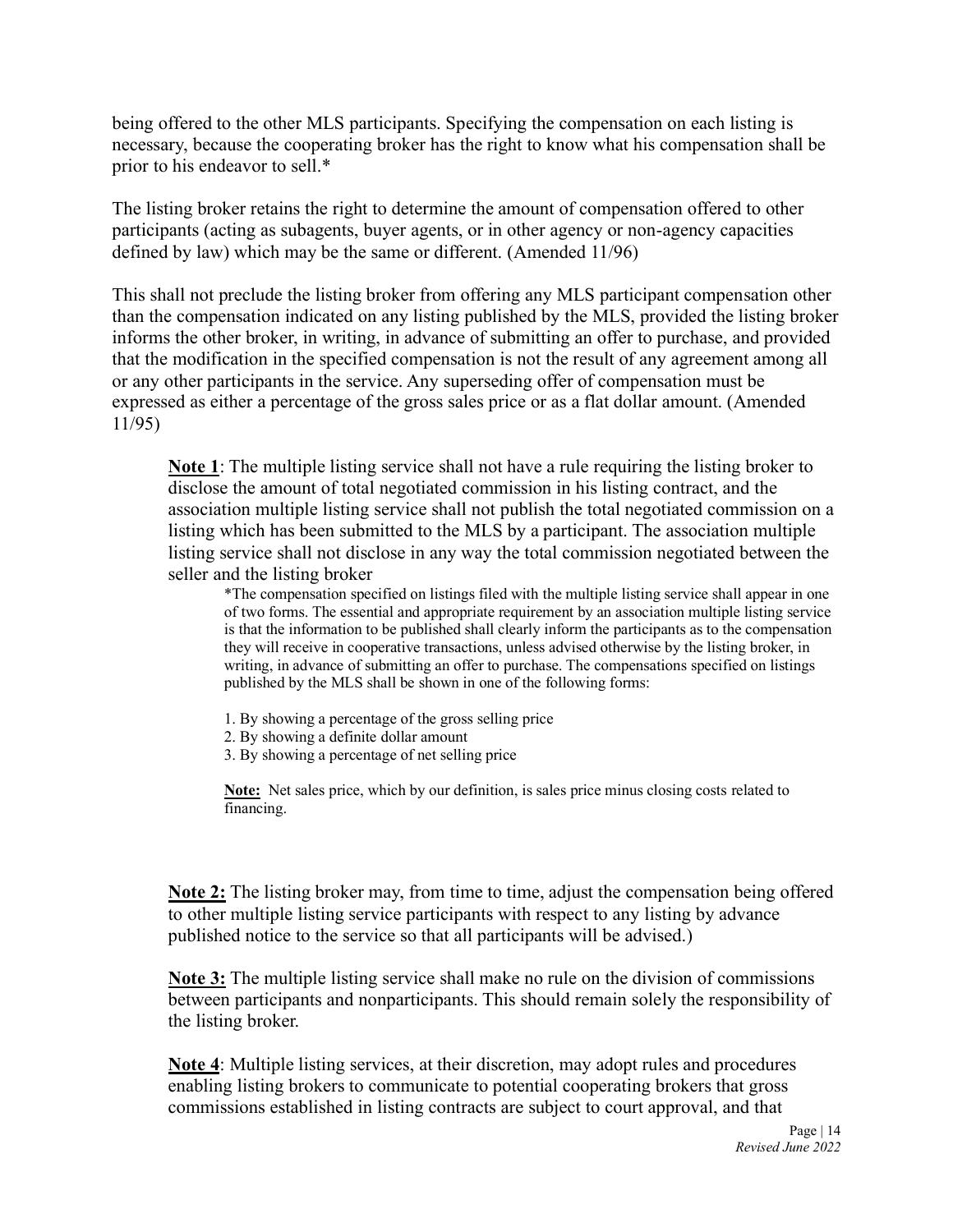compensation payable to cooperating brokers may be reduced if the gross commission established in the listing contract is reduced by a court. In such instances, the fact that the gross commission is subject to court and either the potential reduction in compensation payable to cooperating brokers or the method by which the potential reduction in compensation will be calculated must be clearly communicated to potential cooperating brokers prior to the time they submit an offer that ultimately results in a successful transaction.

**Note 5**: Nothing in these MLS rules precludes a listing participant and a cooperating participant, as a matter of mutual agreement, in writing, from modifying the cooperative compensation to be paid in the event of a successful transaction. (Adopted 11/05)

**Note 6:** Multiple listing services must give participants the ability to disclose to other participants any potential for a short sale. As used in these rules, short sales are defined as a transaction where title transfers, where the sale price is insufficient to pay the total of all liens and costs of sale, and where the seller does not bring sufficient liquid assets to the closing to cure all deficiencies. Multiple listing services may, as a matter of local discretion, require participants to disclose potential short sales when participants know a transaction is a potential short sale. In any instance where a participant discloses a potential short sale, they may, as a matter of local discretion, also be permitted to communicate to other participants how any reduction in the gross commission established in the listing contract required by the lender as a condition of approving the sale will be apportioned between listing and cooperating participants. All confidential disclosures and confidential information related to short sales, if allowed by local rules, must be communicated through dedicated fields or confidential "remarks" available only to participants and subscribers. (Amended 5/09)

# **SECTION 5.0.1: DISCLOSING POTENTIAL SHORT SALES**

Participants must disclose potential short sales (defined as a transaction where title transfers, where the sale price is insufficient to pay the total of all liens and costs of sale and where the seller does not bring sufficient liquid assets to the closing to cure all deficiencies) when reasonably known to the listing participants. (Amended 5/09)

# **SECTION 5.1: PARTICIPANT AS PRINCIPAL**

If a participant or any licensee (or licensed or certified appraiser) affiliated with a participant has any ownership interest in a property, the listing of which is to be disseminated through the multiple listing service, that person shall disclose that interest when the listing is filed with the multiple listing service and such information shall be disseminated to all multiple listing service participants.

# **SECTION 5.2: PARTICIPANT AS PURCHASER**

If a participant or any licensee (or licensed or certified appraisers) affiliated with a participant wishes to acquire an interest in property listed with another participant, such contemplated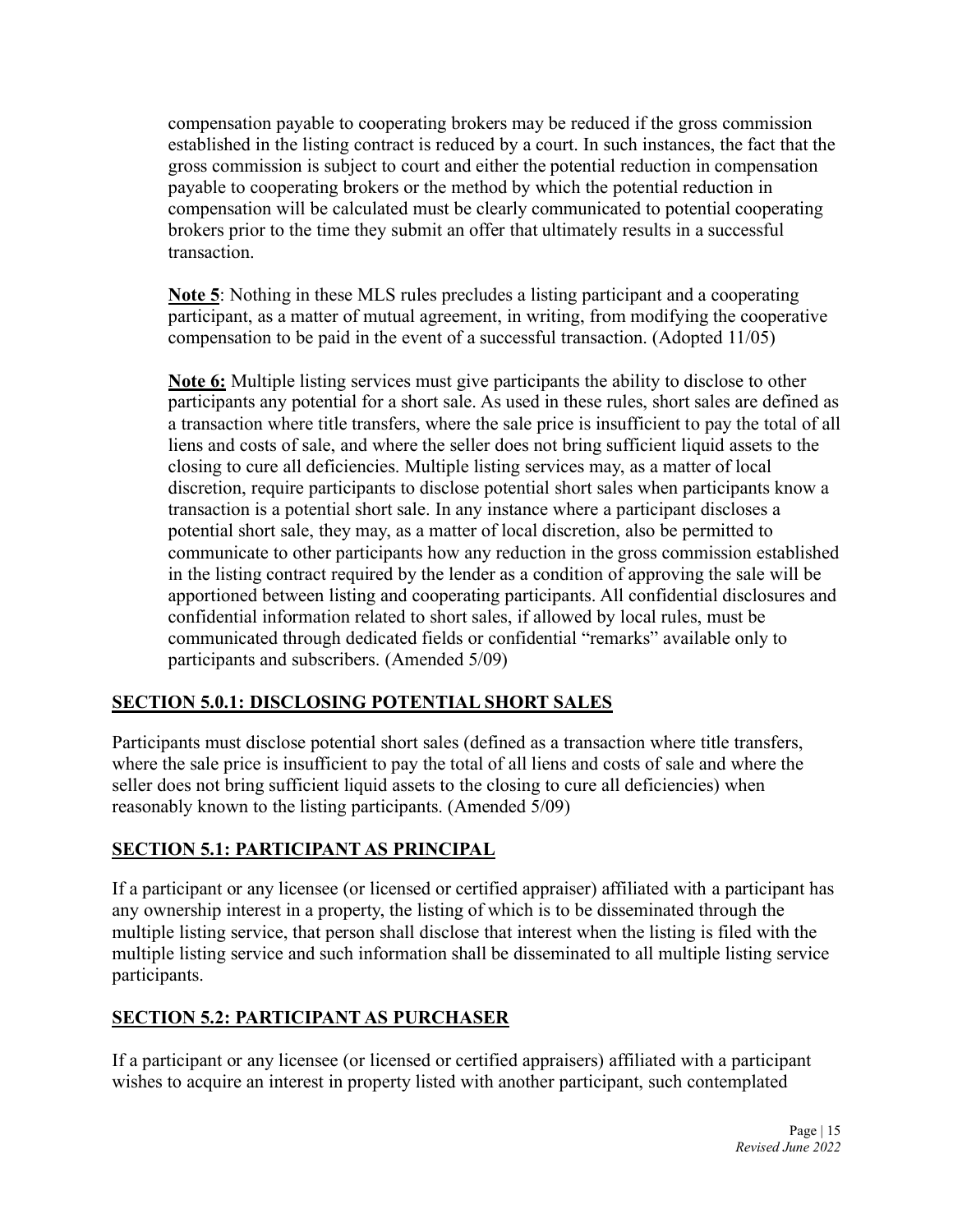interest shall be disclosed, in writing, to the listing broker not later than the time an offer to purchase is submitted to the listing broker.

#### **SECTION 5.3: DUAL OR VARIABLE RATE COMMISSION ARRANGEMENTS**

The existence of a dual or variable rate commission agreement (i.e., one in which the seller/landlord agrees to pay a specified commission if the property is sold/leased by the listing broker without assistance and a different commission if the sale/lease results through the efforts of a cooperating broker; or one in which the seller/landlord agrees to pay a specified commission if the property is sold/leased by the listing broker either with or without the assistance of a cooperating broker and a different commission if the sale/lease results through the efforts of a seller/landlord) shall be disclosed by the listing broker by a key, code, or symbol as required by the MLS. The listing broker shall, in response to inquiries from potential cooperating brokers, disclose the differential that would result in either a cooperative transaction or, alternatively, in a sale/lease that results through the efforts of the seller/landlord. If the cooperating broker is a buyer/tenant representative, the buyer/tenant representative must disclose such information to their client before the client makes an offer to purchase or lease.

# **SECTION 5.4: DISPLAY OF LISTING BROKER'S OFFER OF COMPENSATION**

Participants and subscribers who share the listing broker's offer of compensation for an active listing must display the following disclaimer, or something similar.

*The listing broker's offer of compensation is made only to participants of the MLS where the listing is filed.*

# **SERVICE CHARGES**

#### **SECTION 6: SERVICE FEES AND CHARGES**

The following service charges for operation of the multiple listing service are in effect to defray the costs of the service and are subject to change from time to time in the manner prescribed.

#### **Initial Participation fee**:

An applicant for office membership in the service shall pay a one-time new office processing fee of \$1000.00, for each participating office with such fee to accompany the office application.

An applicant for membership in the service shall pay a one-time new member processing fee of \$250.00 with such fee to accompany the participant application.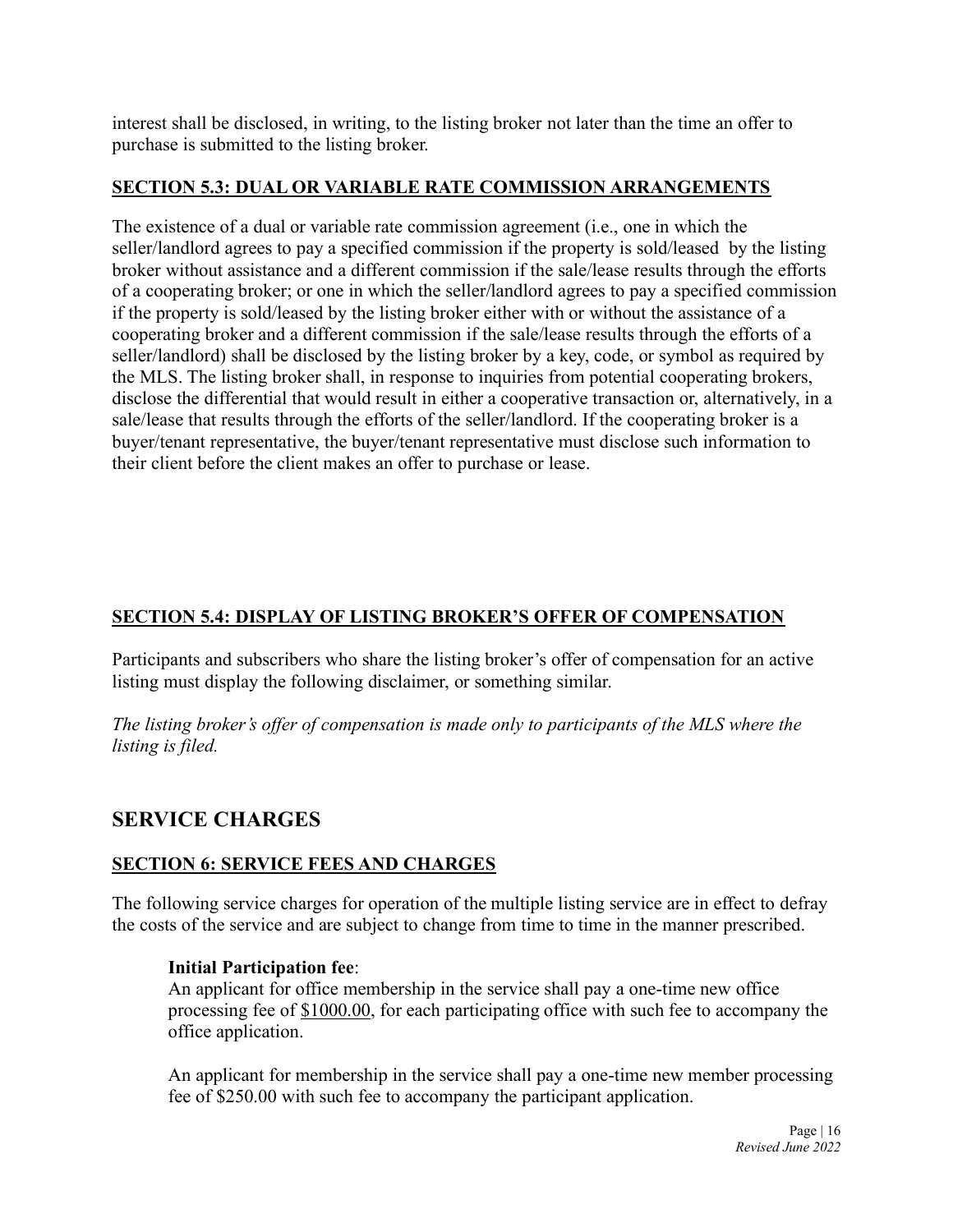Each new office is entitled to receive one office level administrative access at no charge. Each additional administrative access shall be required to pay a \$50/quarter fee, charged to the office broker.

**Note:** The initial participation fee shall approximate the cost of bringing the service to the participant.

#### **Recurring Participation fee:**

The annual participation fee of each participant shall be an amount equal to \$640.00 times each salesperson and licensed or certified appraiser who has access to and use of the service, whether licensed as a broker, sales licensee, or licensed or certified appraiser who is employed by or affiliated as an independent contractor with such participant. Payment of such fees shall be made on or before the 25th day of the month prior to the beginning of the quarter during the fiscal year. Fees for new members shall be prorated on a monthly basis.

However, MLSs must provide participants of a no-cost waiver of MLS fees, dues, and charges for any licensee or licensed or certified appraiser who can demonstrate subscription to a different MLS where the principal broker participates. MLSs may, at their discretion, require waiver recipients and their participants to sign a certification for nonuse of its MLS services, which can include penalties and termination of the waiver if violated. \* (Adopted 11/17)

#### \**Mandatory waiver provision is effective no later than July 1, 2018.*

**Note 1**: A multiple listing service may elect to have such fees payable on a quarterly or even on a monthly basis. However, added administrative services are necessitated by increased frequency of such payments.

**Note 2**: Multiple listing services that choose to include affiliated unlicensed administrative and clerical staff, personal assistants, and/or individuals seeking licensure or certification as real estate appraisers among those eligible for access to and use of MLS information as subscribers may, at their discretion, charge recurring fees. (Amended 11/17))

\*\*\*Multiple Listing fees shall be billed quarterly and are due on the 25<sup>th</sup> day of the month prior to the beginning of each quarter. MLS fees may be prepaid up to through year end. **Members with non-continuous membership in the Service will be required to reapply. A \$50 reactivation fee applies to these members.**

Access to and use of the Supra lockbox system is included in the recurring participation fee. Lockboxes are assigned to the Principal Broker for each office and issuance of Lockboxes to member agents is at the Principal Broker's discretion. It is the broker's responsibility to maintain up to date inventory of boxes assigned to them at all times.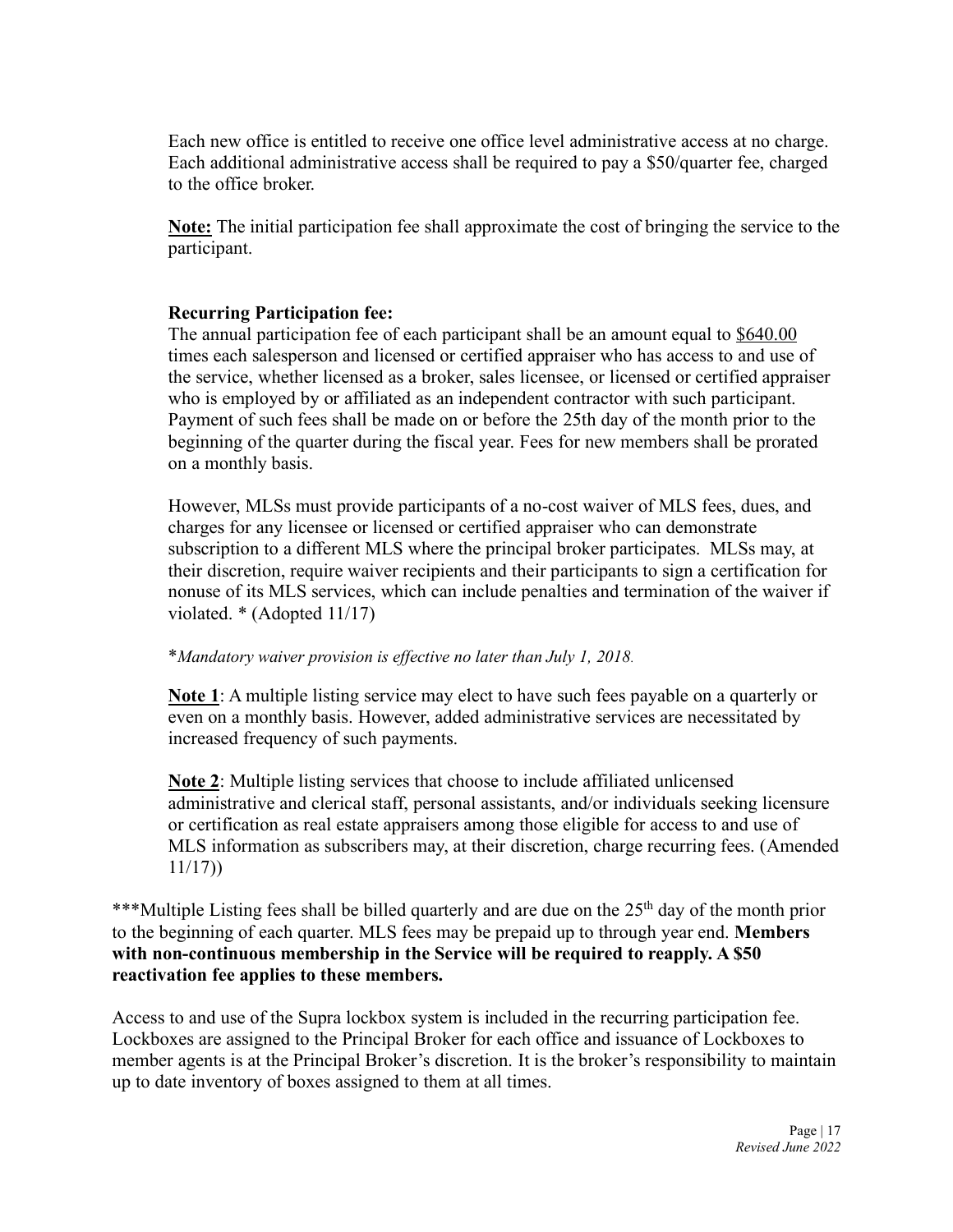# **COMPLIANCE WITH RULES**

#### **SECTION 7: COMPLIANCE WITH RULES**

By becoming and remaining a participant or subscriber in this MLS, each participant and subscriber agrees to be subject to the rules and regulations and any other MLS governance provision. The MLS may, through the administrative and hearing procedures established in these rules, impose discipline for violations of the rules and other MLS governance provisions. Discipline that may be imposed may only consist of one or more of the following:

- (a) letter of warning
- (b) letter of reprimand

(c) attendance at MLS orientation or other appropriate courses or seminars which the participant or subscriber can reasonably attend taking into consideration cost, location, and duration

(d) appropriate, reasonable fine not to exceed \$15,000

(e) suspension of MLS rights, privileges, and services for not less than thirty (30) days nor more than one (1) year

(f) termination of MLS rights, privileges, and services with no right to reapply for a specified period not to exceed three (3) years. *(Revised 11/14)*

**Note 1:** A participant (or user/subscriber, where appropriate) can be placed on probation. Probation is not a form of discipline. When a participant (or user/subscriber, where appropriate) is placed on probation the discipline is held in abeyance for a stipulated period of time not longer than one (1) year. Any subsequent finding of a violation of the MLS rules during the probationary period may, at the discretion of the Board of Directors, result in the imposition of the suspended discipline. Absent any subsequent findings of a violation during the probationary period, both the probationary status and the suspended discipline are considered fulfilled, and the individual's record will reflect the fulfillment. The fact that one or more forms of discipline are held in abeyance during the probationary period does not bar imposition of other forms of discipline which will not be held in abeyance. (Revised 05/14)

**Note 2:** MLS participants and subscribers can receive no more than three (3) administrative sanctions in a calendar year before they are required to attend a hearing for their actions and potential violations of MLS rules, except that the MLS may allow more administrative sanctions for violations of listing information provided by participants and subscribers before requiring a hearing. The MLS must send a copy of all administrative sanctions against a subscriber to the subscriber's participant and the participant is required to attend the hearing of a subscriber who has received more than three (3) administrative sanctions within a calendar year. (Adopted 11/20)

The following action may be taken for noncompliance with the rules: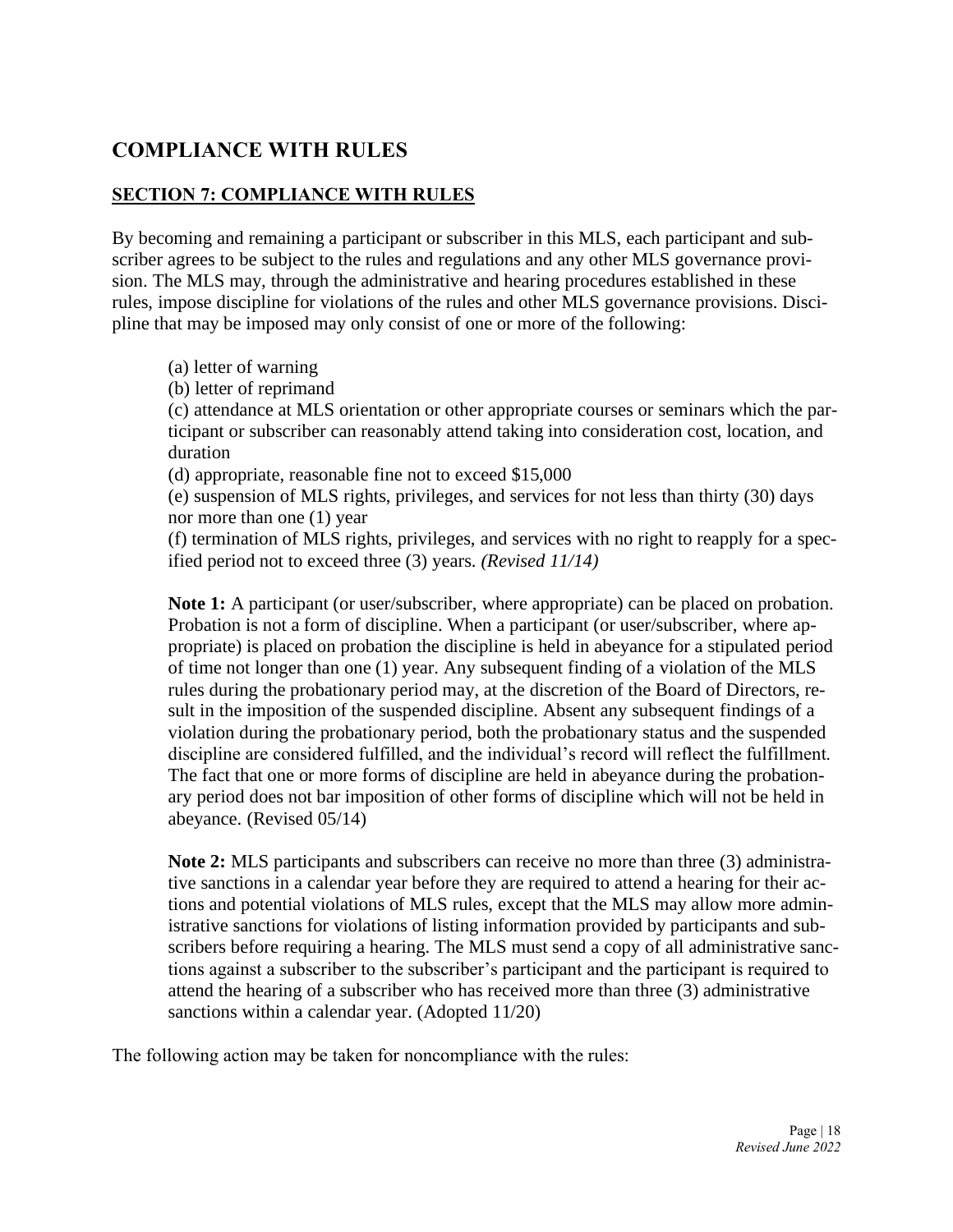(a) For failure to pay any service charge or fee within ten (10) days of the date due, a late fee of \$25 may apply and the Service shall be suspended until service charges or fees are paid in full. When a Broker is suspended for non-payment of service charges or fees, the office may be suspended until payment is made in full plus any penalties if applicable.

(b) For sharing account access, the provisions of **Section 19** shall apply.

**Note**: Generally, warning, censure, and the imposition of a moderate fine is sufficient to constitute a deterrent to violation of the rules and regulations of the multiple listing service. Suspension or termination is an extreme sanction to be used in cases of extreme or repeated violation of the rules and regulations of the Service.

There will be a reactivation fee of \$50.00 per members whose access has been suspended for non-payment. Reactivation fees are applicable to both user access and RETS feed access.

# **SECTION 7.2: APPLICABILITY OF RULES TO USERS AND/OR SUBSCRIBERS**

Non-principal brokers, sales licenses, appraisers, and others authorized to have access to information published by the MLS are subject to these rules and regulations and may be disciplined for violations thereof provided that the user or subscriber has signed an agreement acknowledging that access to and use of MLS information is contingent on compliance with the rules and regulations. Further, failure of any user or subscriber to abide by the rules and/or any sanction imposed for violations thereof can subject the participant to the same or other discipline. This provision does not eliminate the participant's ultimate responsibility and accountability for all users or subscribers affiliated with the participant. (Adopted 4/92)

# **CHANGES TO MULTIPLE LISTING POLICY STATEMENTS**

Eligibility for coverage under NAR's blanket errors & omissions insurance program is contingent on compliance with the following security measures whether the system is operated by the association, its MLS, or on behalf of an association by a recognized lockbox vendor. (Adopted 5/18)

1. **Types of keys**- Any physical or electronic key, programmer, or other device (hereinafter referred to as key) by which a lockbox can be opened must be non-duplicative. Being non-duplicative means that it cannot be readily copied in the manner that other types of keys ordinarily are. (Adopted 5/18)

A mobile device (such as a smart phone, tablet, fob, etc.) can transmit a key to access a lockbox using standard protocols including Bluetooth, ZigBee, infrared technology, and others. The applications and software used by mobile devices must contain security controls to allow only authorized users access to the lockbox. (Adopted 5/18)

As a matter of local discretion, the listing broker or agent can issue temporary codes/access to the lockbox on terms and conditions agreed to in advance by the seller.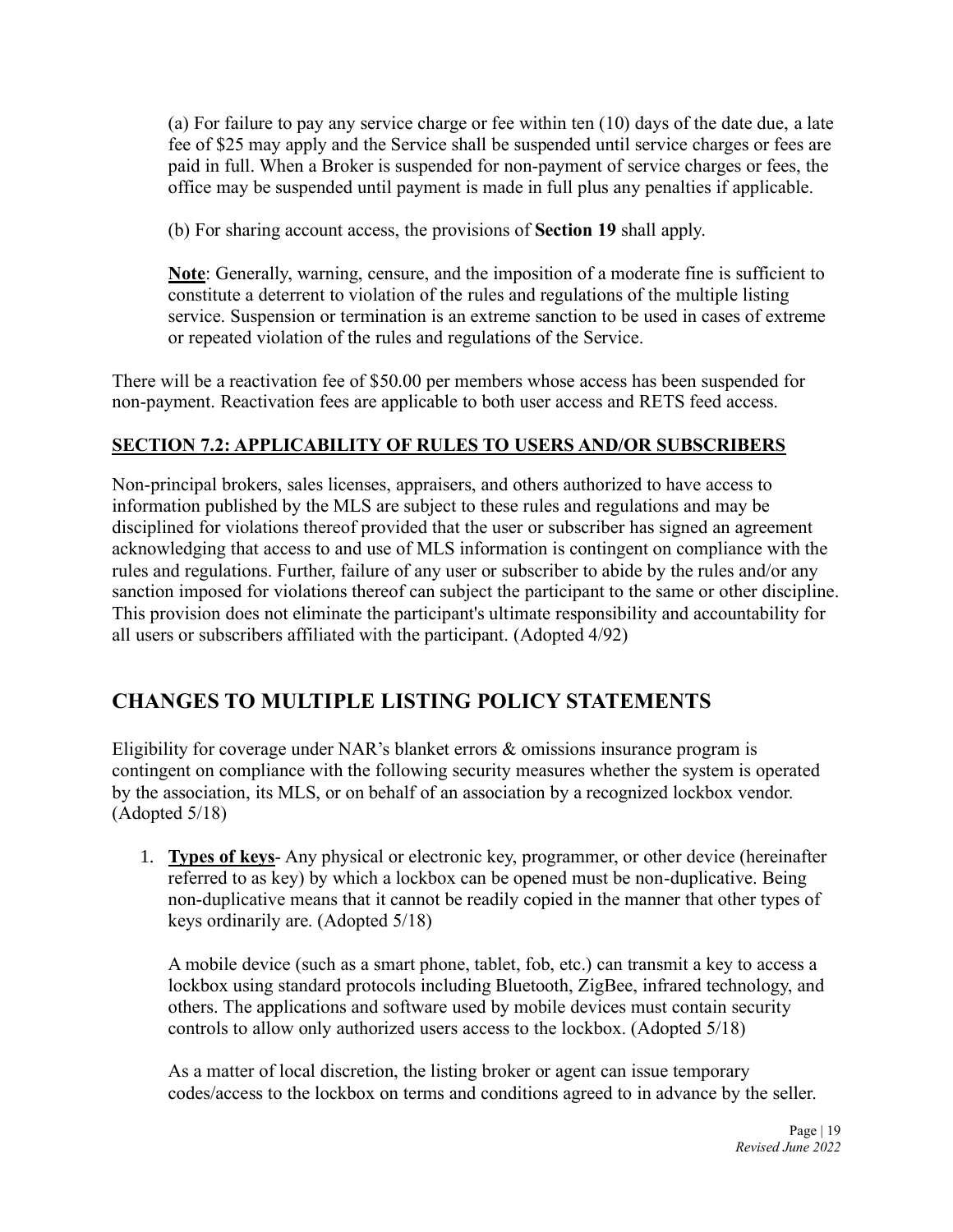Temporary codes/access must expire within seventy-two (72) hours after being issued or must be under the control of the listing broker or agent. Temporary codes must be a minimum field size of five (5) characters (XX,XXX). (Adopted 5/18)

**2. Security protocols-** Keys must be obtained from the original manufacturer, from a recognized vendor or lockbox systems or from any other legitimate source. Prior to utilizing previously used keys, lids, or boxes, associations and MLSs must obtain sufficient information from the original manufacturer and surrounding associations and MLSs in order to determine whether the key's pattern, code, or configuration is already in use. (Adopted 5/18)

Electronic lockboxes and electronic keys running on mobile devices must incorporate security protocols to prevent the following types of cyber attacks:

-where an authorized user can override or escalate the security credentials -where the communication session between the electronic lockbox and key are recorded and played back later to gain unauthorized access -forging of electronic credentials that could allow an unauthorized user the ability to masquerade as an authorized user -digitally signed updates to electronic keys running on mobile devices or electronic lockbox firmware plus a secured update process to prevent unauthorized software from being introduced into the lockbox system. -transmission(s) of frequencies to deceive the lockbox electronics into opening (Adopted 5/18)

3. **Availability of lockbox system and keys**- Any lockbox system must be designated as either an activity of an association of REALTORS or as an association owned and operated MLS. (Adopted 5/18)

If the lockbox system is an activity of an association of REALTORS, then every REALTOR and REALTOR-Associate and every non-principal broker, sales licensee, and licensed or certified appraiser affiliated with a REALTOR, shall be eligible to hold a key subject to their execution of a lease agreement with the association. (Adopted 5/18)

If the lockbox system is an activity of an association-owned and operated MLS, the every MLS participant and every non-principal broker, sales licensee, and licensed or certified appraiser who is affiliated with an MLS participant and who is legally eligible for MLS access shall be eligible to hold a key subject to their execution of a lease agreement with the MLS. (Adopted 5/18)

As a matter of local discretion, associations and MLSs can determine that key lease agreements executed by non-principal brokers, sales licensees, unlicensed personal assistants, administrative and clerical staff, and licensed, certified, or those seeking to be licensed or certified as appraisers, must also be cosigned by the designated REALTOR or the office's broker of record. Lease agreements shall also provide that keys may not be used under any circumstances by anyone other than the keyholder except as provided elsewhere in this statement of policy. (Adopted 5/18)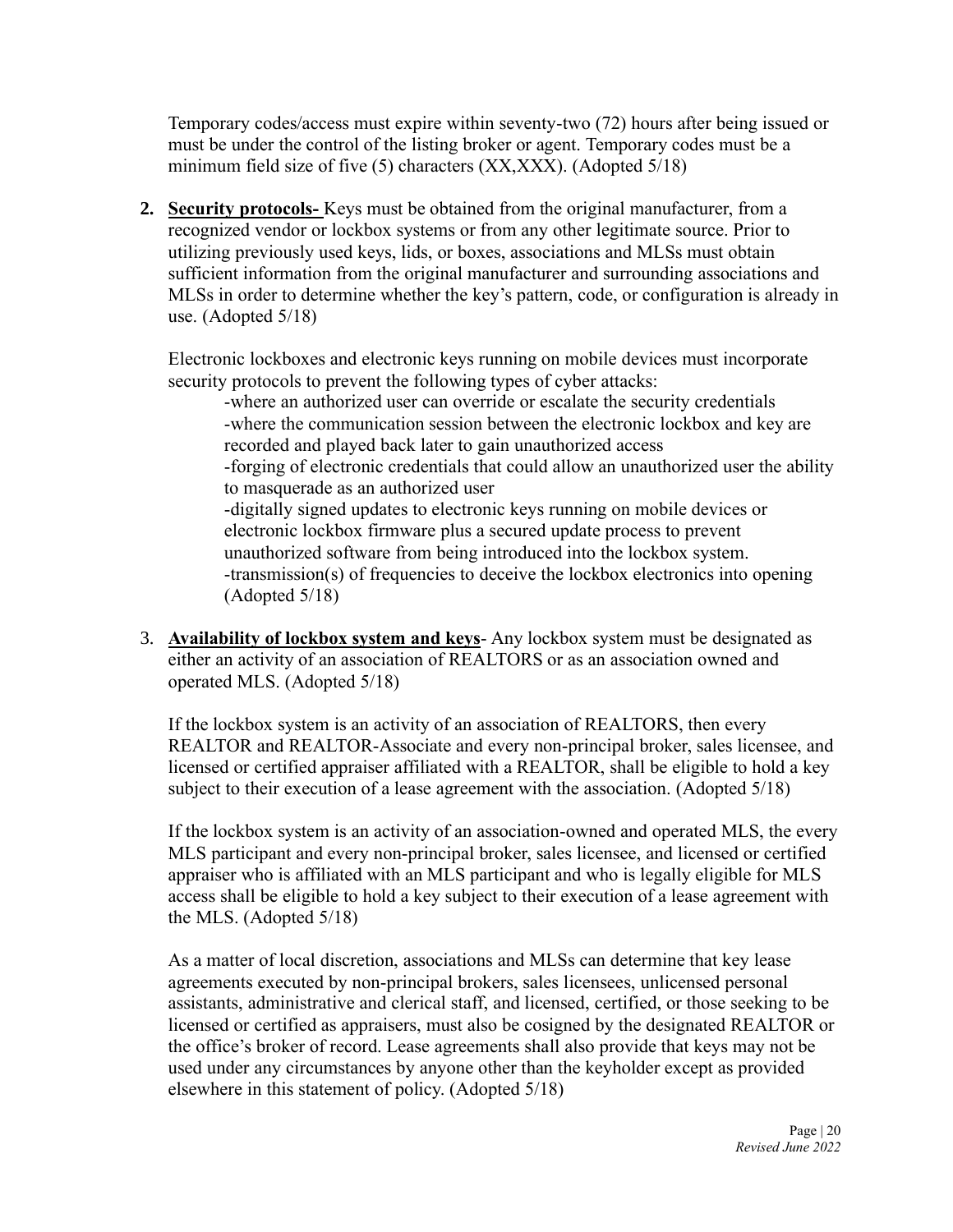Associations and MLSs may, at their discretion, lease keys to affiliate members of associations who are actively engaged in a recognized field of real estate practice or in related fields. In such instances, the lease agreement shall be signed by the keyholder and by a principal, partner, or corporate officer of the keyholder's firm. (Adopted 5/18)

Individuals may be required to pay lockbox costs as part of association dues or as part of MLS participation fees pursuant to MLS Policy Statement 7.57, Categorization of MLS Services, Information, and Products and pursuant to NAR Bylaws Official Interpretation #32. No one shall be required to lease a key from the association except on a voluntary basis. (Adopted 5/18)

Associations and MLSs may refuse to sell or lease lockbox keys, may terminate existing lease agreements, and may refuse to activate or reactivate any key held by an individual who has been convicted of a crime in the past seven (7) years under the following circumstances:

- a. The association or MLS determines that the conviction(s) relates to the real estate business or puts clients, customers, other real estate professionals, or property at risk, for example through dishonest, deceptive, or violent acts. (Adopted 5/18)
- b. The association or MLS gives the individual an opportunity to provide and the association or MLS must consider mitigating factors related to the individual's criminal history, including but not limited to factors such as:
	- the individual's age at the time of the conviction(s)
	- nature and seriousness of the crime
	- extent and nature of past criminal activity
	- time elapsed since criminal activity was engaged in
	- rehabilitative efforts undertaken by the applicant since the conviction(s)
	- facts and circumstances surrounding the convictions(s) and
	- evidence of current fitness to practice real estate

Associations and MLSs should be sure to evaluate individuals uniformly, and avoid making exceptions for one individual while denying an exception to another individual with a similar criminal history. (Adopted 5/18)

Associations or MLSs may suspend the right to lockbox keyholders to use lockbox keys following their arrest and prior to a final determination on any such charge if, in the determination of the association or MLS, the charge relates to a crime that relates to the real estate business or puts clients, customers, other real estate professionals, or property at risk (Adopted 5/18)

4. **Audit requirement**- Associations or MLSs shall maintain current records as to all keys issued and in inventory, including registered users accessing lockboxes through applications and software used by mobile devices. There shall be an audit, at least annually, of all keys, whether issued or in inventory. This requirement may be satisfied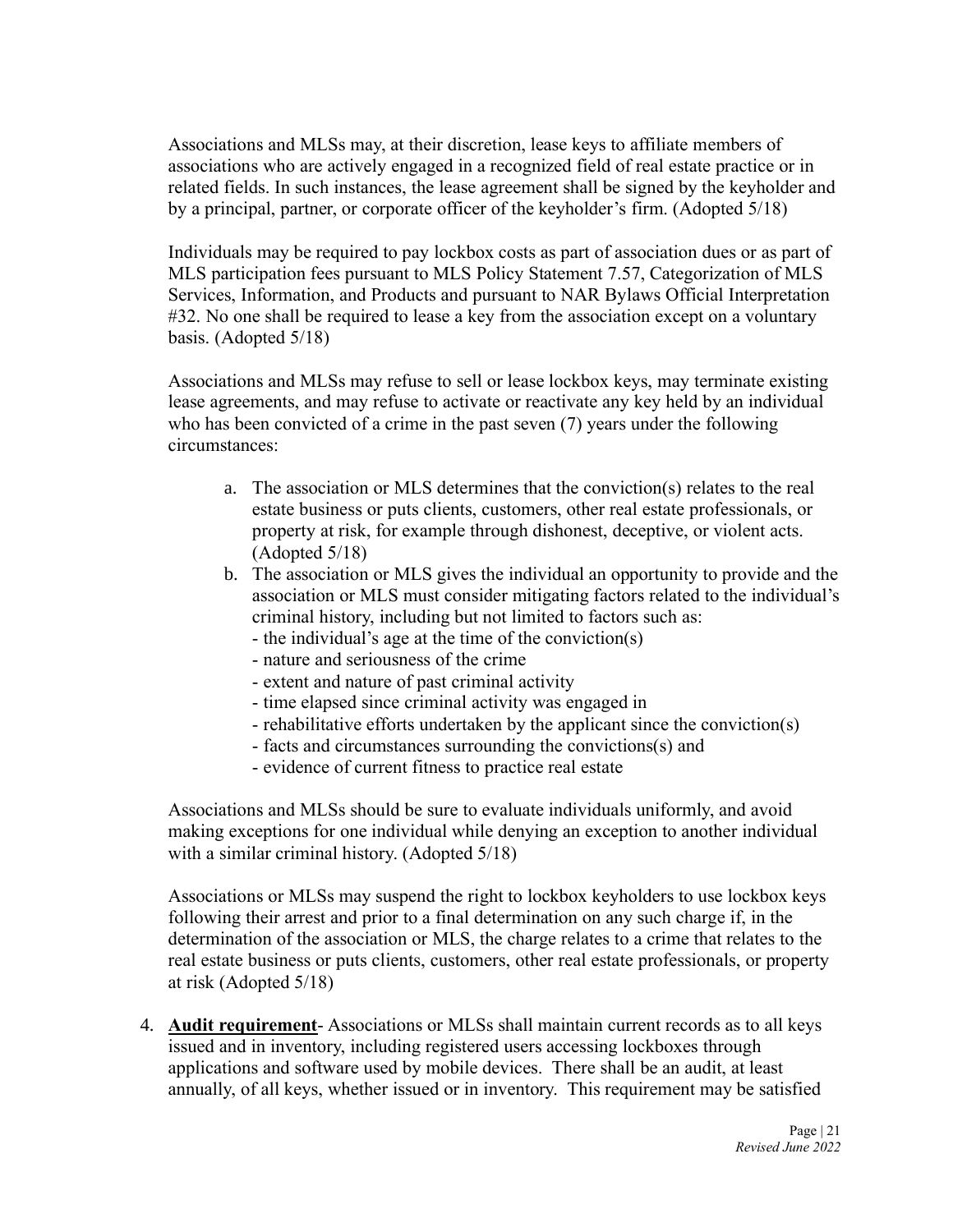by a physical inventory or, alternatively, by receipt of a statement signed by the keyholder and the designated REALTOR, broker of record, or, in the case of an affiliate member, by a principal, partner, or corporate officer of the keyholder's firm, attesting that the key is currently in possession of the keyholder. (Adopted 5/18)

If, at the time of inventory, a key is unaccounted for, or if a keyholder refuses or is unable to demonstrate that the key is within their physical control, then the key will be considered unaccounted for an any funds on deposit will be forfeited to the association. Deposits for electronic programmers or electronic keycards which are leased but which can be deactivated within thirty (30) days may be required as a matter of local determination. (Adopted 5/18)

A lockbox audit will be completed annually by each Principal Broker during the first quarter of each year, at the direction of the IGLBOR office. If the Principal Broker fails to return the lockbox audit form in the time frame indicated, they will be fined \$25 per day for every day it is late. Principal Brokers are responsible for the management of lockboxes issued to them by the IGLBOR.

If an agent transfers from one Principal Broker to another, the Principal Broker the agent is transferring from is responsible for ensuring lockboxes issued to that agent are returned to their inventory prior to transfer. Principal Brokers who are unable to account for lockboxes issued to them during the yearly audit, or at any other time upon exiting the MLS, will be responsible for paying the cost of replacement.

- **5. Seller Authority Required-** Lockboxes may not be placed on a property without written authority from the seller. This authority may be established in the listing contract or any other written document. Inclusion in MLS compilations cannot be required as a condition of placing lockboxes on listed property. (Adopted 5/18)
- **6. Reporting Missing Keys-** Associations or MLSs shall must charge keyholders and their cosignatories with the joint obligation of immediately reporting lost, stolen, or otherwise unaccountable for keys to the association or MLS. Upon receipt of notice, the association or MLS shall/must take any steps deemed necessary to resecure the system. (Adopted 5/18)
- **7. Rules and Procedures Governing Lockbox Systems-**Associations and MLSs must adopt written, reasonable, and appropriate rules and procedures for administration of lock-box systems which may include appropriate fines, not to exceed \$15,000. Any issuing fees, recurring fees, or other administrative costs shall be established at the discretion of the association or MLS and set forth in the rules and procedures. All keyholders, whether or not they are association members or MLS participants, shall agree, as a condition of the key lease agreement, to be bound by the rules and procedures governing the operation of the lock-box system. (Adopted 5/18)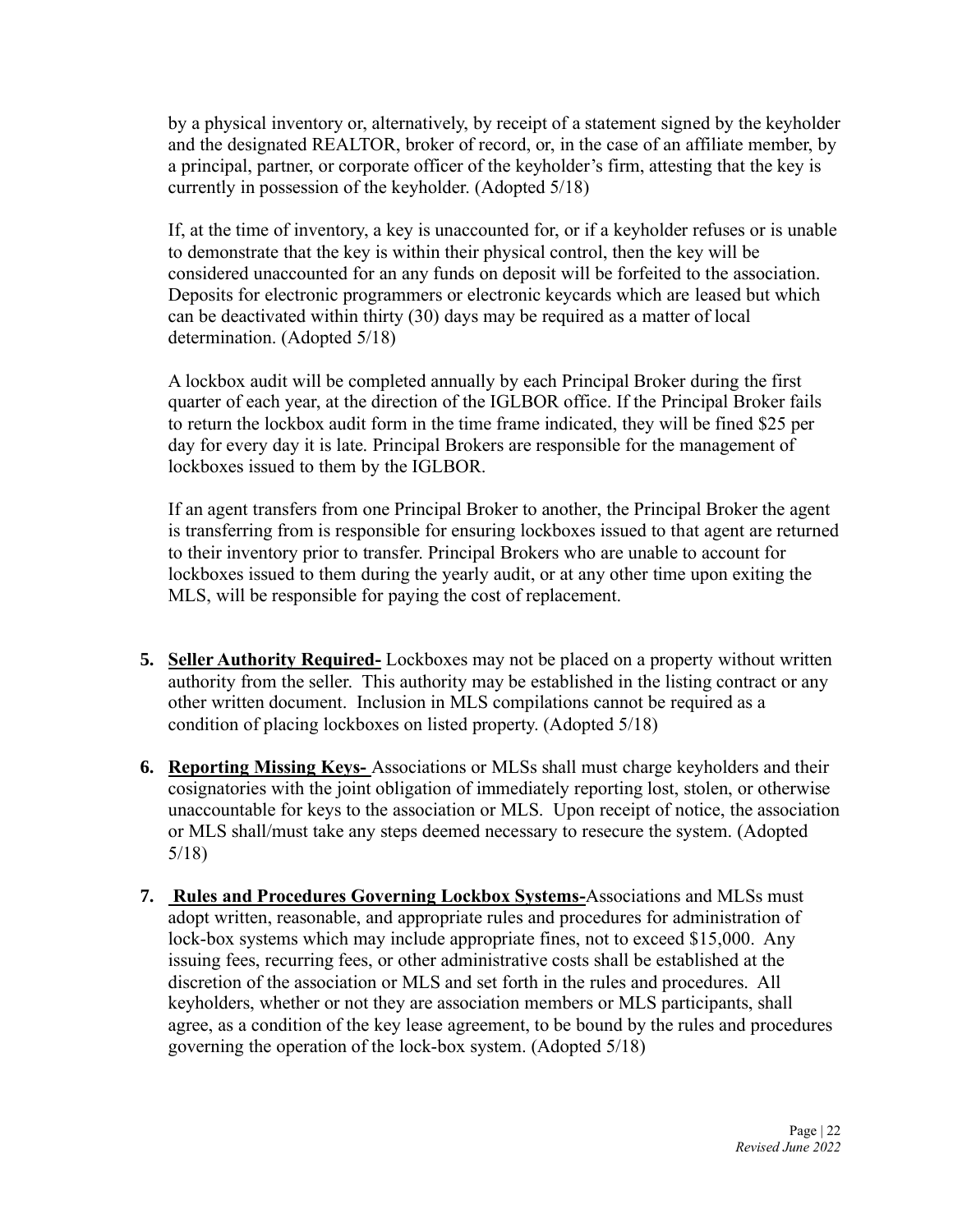Key lease agreements may contain a liquidated damages provision to offset some or all of the costs in reestablishing the security of the system if it is determined that the security has been compromised through the negligence or fault of the keyholder. (Adopted 5/18)

- **8. Issuing Electronic Programmers or Keypads on Temporary Basis-**In the event electronic lockbox programmers or keypads are sold or leased, a designated REALTOR principal or an office's broker of record may purchase or lease additional programmers or keypads to be issued on a temporary basis to other keyholders in the same office in the event their programmer or keypad becomes non-functional outside normal business hours or under circumstances where a replacement programmer or keypad is not reasonably available from the issuing association or MLS. When a programmer or keypad is issued on a temporary basis, it shall be the responsibility of the REALTOR principal or the broker of record to advise the association or MLS in writing that the programmer or keypad has been issued, to whom, and the date and time of issuance within forty-eight (48) hours. It shall also be the responsibility of the REALTOR principal or the broker of record to advise the association or MLS in writing within two (2) business days after possession of the previously issued programmer or keypad has been reassumed. (Adopted 05/18)
- **9. Requiring "Approved" Lockbox Systems-**As a matter of local discretion, associations and MLSs may require placement of an "approved" lock-box on listed properties if any device giving access to real estate professionals or service providers is authorized by the seller and occupant and is placed on the property. The purpose of this requirement, if adopted by an association or MLS, is to ensure cooperating participants and subscribers have timely access to listed properties. Requiring that a lock-box or other access device be "MLS approved" does not limit the devices that satisfy the requirement to lock-boxes leased or sold by an association or MLS. The association or MLS may require that the devices be submitted in advance for approval, and the access device may be any lock-box or other access device that provides reasonable, timely access to listed property. The association or MLS also may revoke the approval or subject the participant to discipline if the device is used in a manner that fails to continue to satisfy this requirement. (Adopted 05/18)

# **MLS POLICY STATEMENT 7.42: JURISDICTION OF ASSOCIATION MULTIPLE LISTING SERVICES**

The service area of multiple listing services owned and operated by associations of REALTORS® is not limited to the jurisdiction of the parent association(s) of REALTORS®. Rather, associations are encouraged to establish multiple listing services that encompass natural market areas and to periodically reexamine such boundaries to ensure that they encompass the relevant market area. While associations are encouraged to work cooperatively to establish market area multiple listing services, the absence of such an agreement shall not preclude any association from establishing and maintaining a multiple listing service whose service area exceeds that of the parent association(s) jurisdiction. MLSs may **not** require other offices of a firm to participate in the MLS if any office of that firm participates in that MLS. (Revised 5/02)

# **MLS POLICY STATEMENT 7.43: WAIVERS OF MLS FEES, DUES AND CHARGES**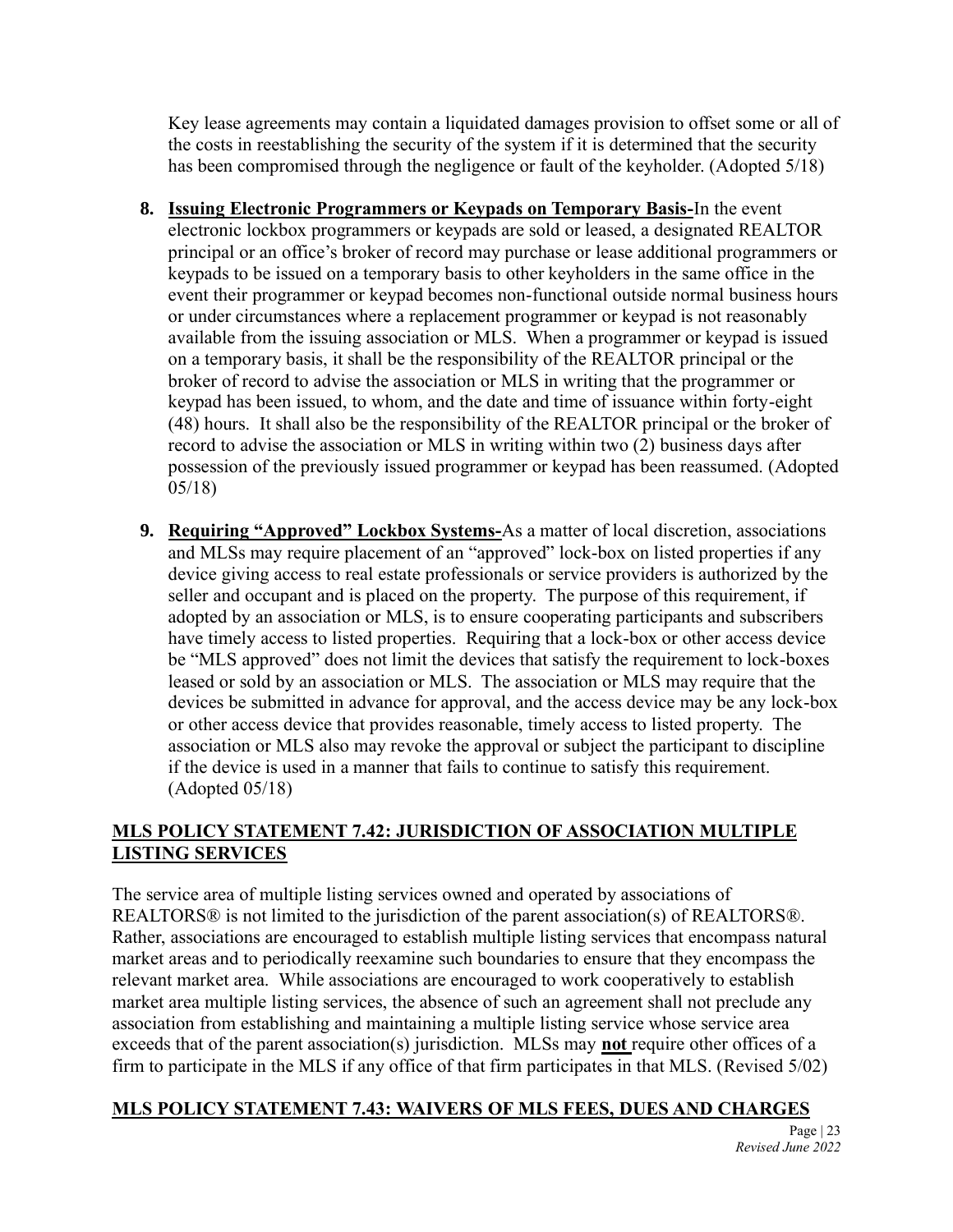Recurring MLS fees, dues and charges may be based upon the total number of real estate brokers, sales licensees, and licensed or certified real estate appraisers affiliated with or employed by an MLS participant.(Amended 11/17)

However, MLSs must provide participants the option of a no-cost waiver of MLS fees, dues and charges for any licensee or licensed or certified appraiser who can demonstrate subscription to a different MLS where the principal broker participates. MLSs may, at their discretion, require that broker participants sign a certification for nonuse of its MLS services, which can include penalties and termination of the waiver if violated.(Amended 8/18)

#### **MLS POLICY STATEMENT 7.58: INTERNET DATA EXCHANGE (IDX) POLICY**

The IDX policy gives MLS participants the ability to authorize limited electronic display and delivery of their listings by other participants via the following authorized mediums under the participant's control: websites, mobile applications and audio devices. As used throughout this policy, "display" includes "delivery" of such listings. Associations of REALTORS and their multiple listing services must enable MLS participants to display aggregated MLS listing information by specified electronic means in accordance with this policy. Requests for IDX feeds/downloads must be acted on by the MLS within five (5) business days from receipt, barring extenuating circumstances related to an individual's qualification for MLS Participation, and review of the participant's and vendor's use of the IDX information consistent with the MLS rules, in which case an estimated time of approval or denial must be issued.

For purposes of this policy "control" means participants must have the ability to add, delete, modify and update information as required by this policy. All displays of IDX listings must also be under the actual and apparent control of the participant and must be presented to the public as being the participant's display. Actual control requires that the participant has developed the display or caused the display to be developed for the participant pursuant to an agreement giving the participant authority to determine what listings will be displayed, and how those listings will be displayed. Apparent control requires that a reasonable consumer receiving the participant's display will understand the display is the participant's and that the display is controlled by the participant. Factors evidencing control include, but are not limited to, clear, conspicuous, written or verbal identification of the name of the brokerage firm under which the participant operates except as otherwise provided for in this policy (e.g., displays of minimal information). All electronic display of IDX information conducted pursuant to this policy must comply with state law and regulations, and MLS rules. Any display of IDX information must be controlled by the participant, including the ability to comply with this policy and applicable MLS rules. (Adopted 5/18)

To comply with this requirement MLSs must, if requested by a participant, promptly provide basic downloading of all active listings, sold\* listing data starting from January 1, 2012, nonconfidential pending sale listing data, and other listings authorized under applicable MLS rules. MLSs may not exclude any listings from which can be downloaded or displayed under IDX except those listings for which a seller has affirmatively directed that their listing or their property address not appear on the Internet or other electronic forms of display or distribution.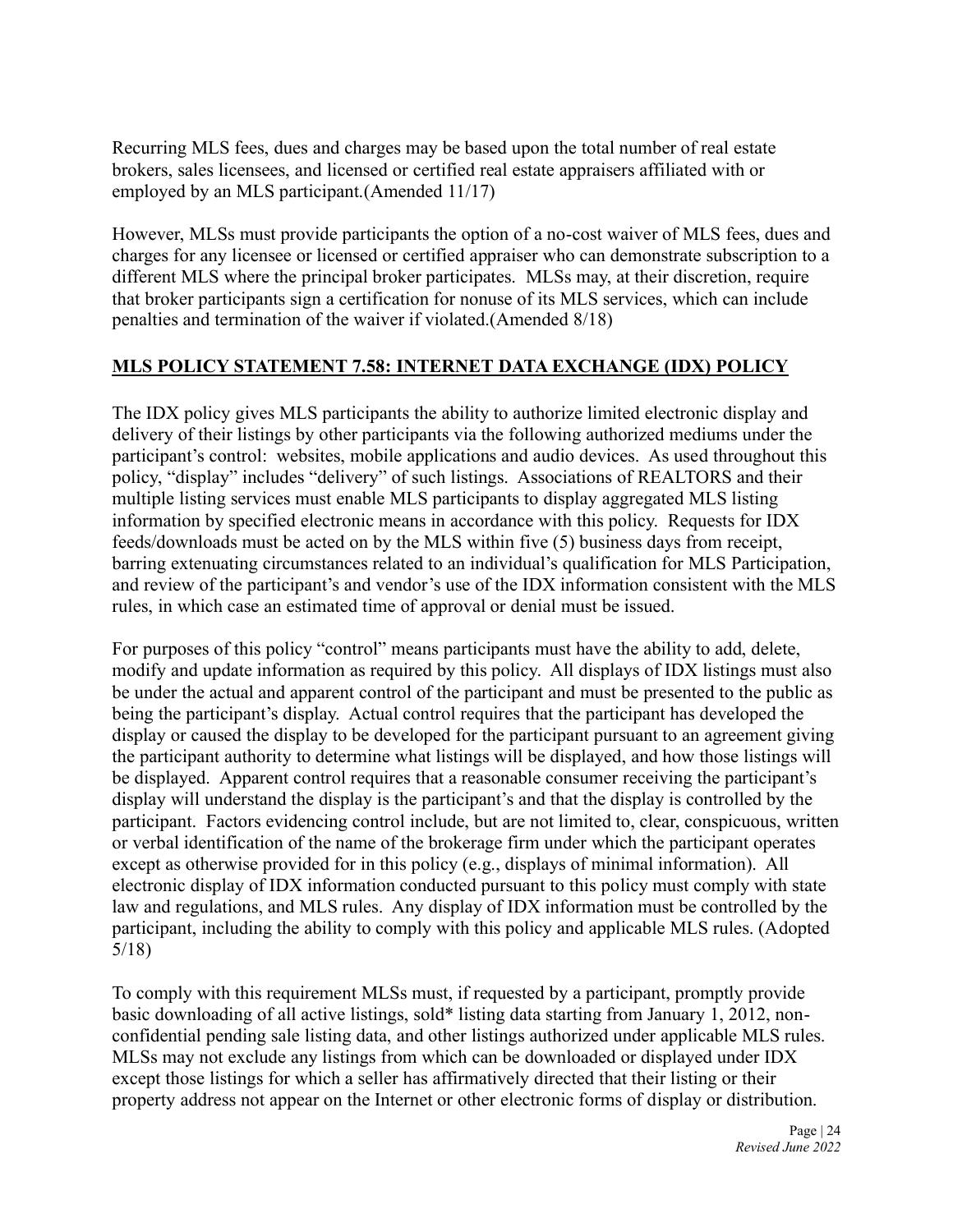Associations and MLSs can also offer alternative display options including framing of board, MLS, or other publicly-accessible sites displaying participants' listings (with permission of the framed site). For purposes of this policy, "downloading" means electronic transmission of data from MLS servers to participants' servers on a persistent or transient basis, at the discretion of the MLS. The MLSs IDX download must refreshed to accurately reflect all updates and status changes no less frequently than every twelve (12) hours. (Adopted 5/18)

**Note:** If "sold" information is not publicly accessible, sold listings can be removed from the MLSs' IDX feeds/downloads. "Publicly accessible" sold information as used in IDX policy and rules, means data that is available electronically or in hard copy to the public from city, county, state and other government records. MLSs must provide for its Participants' IDX displays publicly accessible sold information maintained by the MLS starting January 1, 2012. (Adopted 5/18)

MLSs that allow persistent downloading of the MLS database by participants for display or distribution on the Internet of by other electronic means may require that participants' websites (1) utilize appropriate security protection, such as firewalls, provided that any security obligations imposed on participants may not be greater than those employed currently by the MLS, and/or (2) maintain an audit trail of consumer activity on participants' websites and make that information available to the MLS if the MLS has reason to believe that a participant's IDX website has caused or permitted a breach in the security of the data or a violation of MLS rules related to use by consumers. This policy does not require associations or MLSs to establish publicly accessible sites displaying participants' listings. (Adopted 5/18)

Unless state law requires prior written consent from listing brokers, listing brokers' consent for IDX display may be presumed unless a listing broker affirmatively notifies the MLS that the listing broker refuses to permit display (either on a blanket or on a listing-by-listing basis). If a participant refuses on a blanket basis to permit IDX display of that participant's listings, then that participant may not display the aggregated MLS data of other participants on an IDX site (Adopted 5/18).

Alternatively, MLSs may require that participants' consent for IDX display of their listings by other participants be affirmatively established in writing. Even where participants have given blanket authority for other participants' IDX display of their listings, such consent may be withdrawn on a listing-by-listing basis as instructed by the seller. (Adopted 5/18)

Access to MLS databases, or any part of such databases, may not be provided to any person or entity not expressly authorized such access under the MLS rules. (Adopted 5/18)

Participants' Internet websites and other authorized display mechanisms may also provide other features, information, or services in addition to IDX information (including Virtual Office Website ["VOW"] functions) which are not subject to this policy. (Adopted 5/18)

#### **MLS POLICY STATEMENT 7.98: ELECTRONIC DISPLAY OF OTHER PARTICIPANT'S LISTINGS**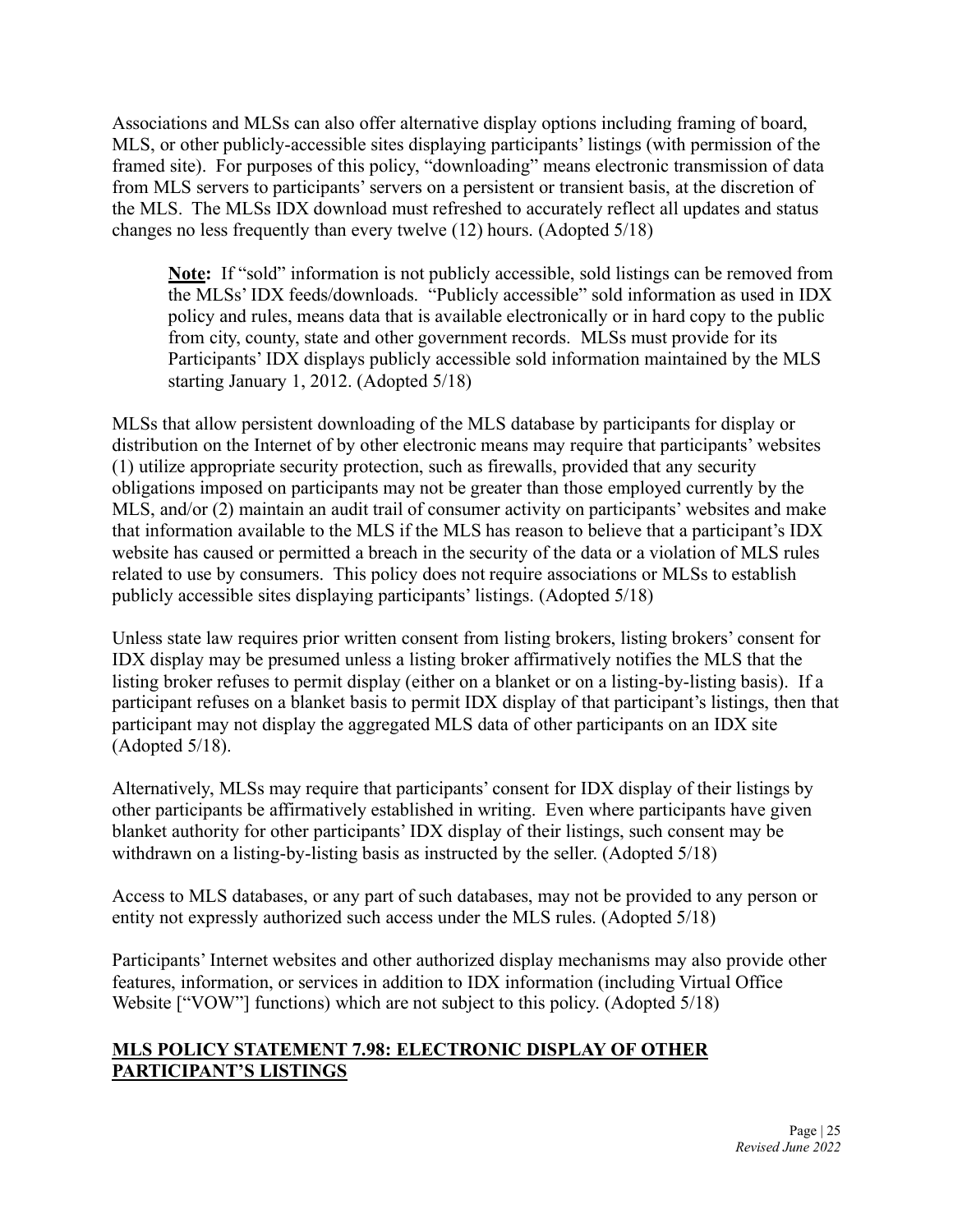MLSs may, but are not required to, give participants the ability to authorize electronic display of their listings by other participants outside the context of the Internet Data Exchange ("IDX") policy and rules, the Virtual Office Website ("VOW") policy and rules and Confidential (Backend Office) data feeds policy and rules.

Participants may not be required to consent to display or distribution of their listings through non-IDX and non-VOW channels as a condition of participation in MLS or as a condition of participation in IDX, except as otherwise provided for in the IDX rules. Electronic display and distribution pursuant to this policy contemplates, but is not limited to, Short Message Services ("SMS")/texting technologies, and interactive "social media". All electronic displays and/or distribution of other participants' listings conducted pursuant to this policy must comply with state law and regulations and applicable rules.

Displays addressed by this policy may be subject to technological limitations on disabling/discontinuing third-party comments/reviews, disabling/discontinuing automated displays of market value, "refreshing" displays on a periodic basis, and possibly other issues which should be taken into consideration when developing rules and policies governing such displays. (Adopted 11/12)

# **MEETINGS**

# **SECTION 8: MEETINGS OF MLS COMMITTEE**

The Multiple Listing Service Committee shall meet for the transaction of its business at a time and place to be determined by the Committee or at the call of the Chairperson.

#### **SECTION 8.1: MEETINGS OF MLS PARTICIPANTS**

The committee may call meetings of the participants in the service to be known as meetings of the multiple listing service.

#### **SECTION 8.2: CONDUCT OF THE MEETINGS**

The Chairperson or Vice Chairperson shall preside at all meetings or, in their absence, a temporary Chairperson from the membership of the Committee shall be named by the Chairperson or, upon his failure to do so, by the Committee.

# **ENFORCEMENT OF RULES OR DISPUTES**

# **SECTION 9: CONSIDERATION OF ALLEGED VIOLATIONS**

The committee shall give consideration to all written complaints having to do with violations of the rules and regulations. By becoming and remaining a participant, each participant agrees to be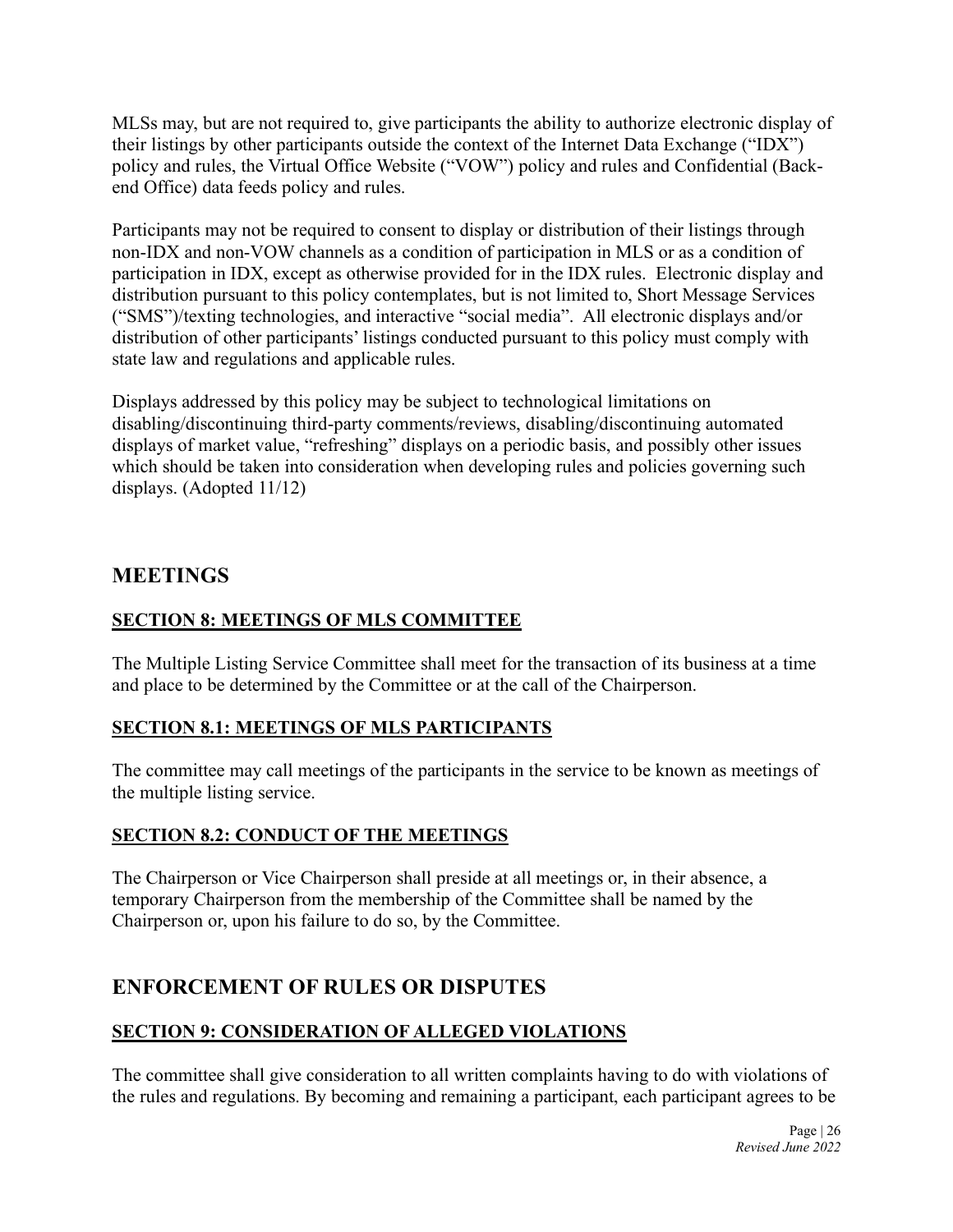subject to these rules and regulations, the enforcement of which are at the sole discretion of the Committee (Board of Directors).

When requested by a complainant, the MLS will process a complaint without revealing the complainant's identity. If a complaint is subsequently forwarded to a hearing, and the original complainant does not consent to participating in the process, the MLS will appoint a representative to serve as the complainant. (Amended 11/20)

# **SECTION 9.1: VIOLATIONS OF RULES AND REGULATIONS**

If the alleged offense is a violation of the rules and regulations of the service and does not involve a charge of alleged unethical conduct or a request for arbitration, it may be administratively considered and determined by the multiple listing service committee, and if a violation is determined, the committee may direct the imposition of sanction provided that the recipient of such sanction may request a hearing before the Grievance committee of the association in accordance with the bylaws and rules and regulations of the Iowa Great Lakes Board of REALTORS® within twenty (20) days following receipt of the committee's decision.

If, rather than conducting an administrative review, the multiple listing committee has a procedure established to conduct hearings, the decision of the multiple listing committee may be appealed to the board of directors of the Iowa Great Lakes Board of REALTORS® within twenty (20) days of the tribunal's decision being rendered. Alleged violations involving unethical conduct shall be referred to the Iowa Association of REALTORS® Grievance Committee for processing in accordance with the professional standards procedures of the association. If the charge alleges a refusal to arbitrate, such charge shall be referred directly to the Iowa Association of REALTORS® Grievance Committee.(Amended 6/18)

# **SECTION 9.2: COMPLAINTS OF UNETHICAL CONDUCT**

All other complaints of unethical conduct shall be referred by the committee to the secretary of the association of REALTORS® for appropriate action in accordance with the professional standards procedures established in the association's bylaws.

# **CONFIDENTIALITY OF MLS INFORMATION**

# **SECTION 10: CONFIDENTIALITY OF MLS INFORMATION**

Any information provided by the multiple listing service to the participants shall be considered official information of the Service. Such information shall be considered confidential and exclusively for the use of participants and real estate licensees affiliated with such participants and those participants who are licensed or certified by an appropriate state regulatory agency to engage in the appraisal of real property and licensed or certified appraiser affiliated with such participants.

# **SECTION 10.1: MLS RESPONSIBLITY FOR ACCURACY OF INFORMATION**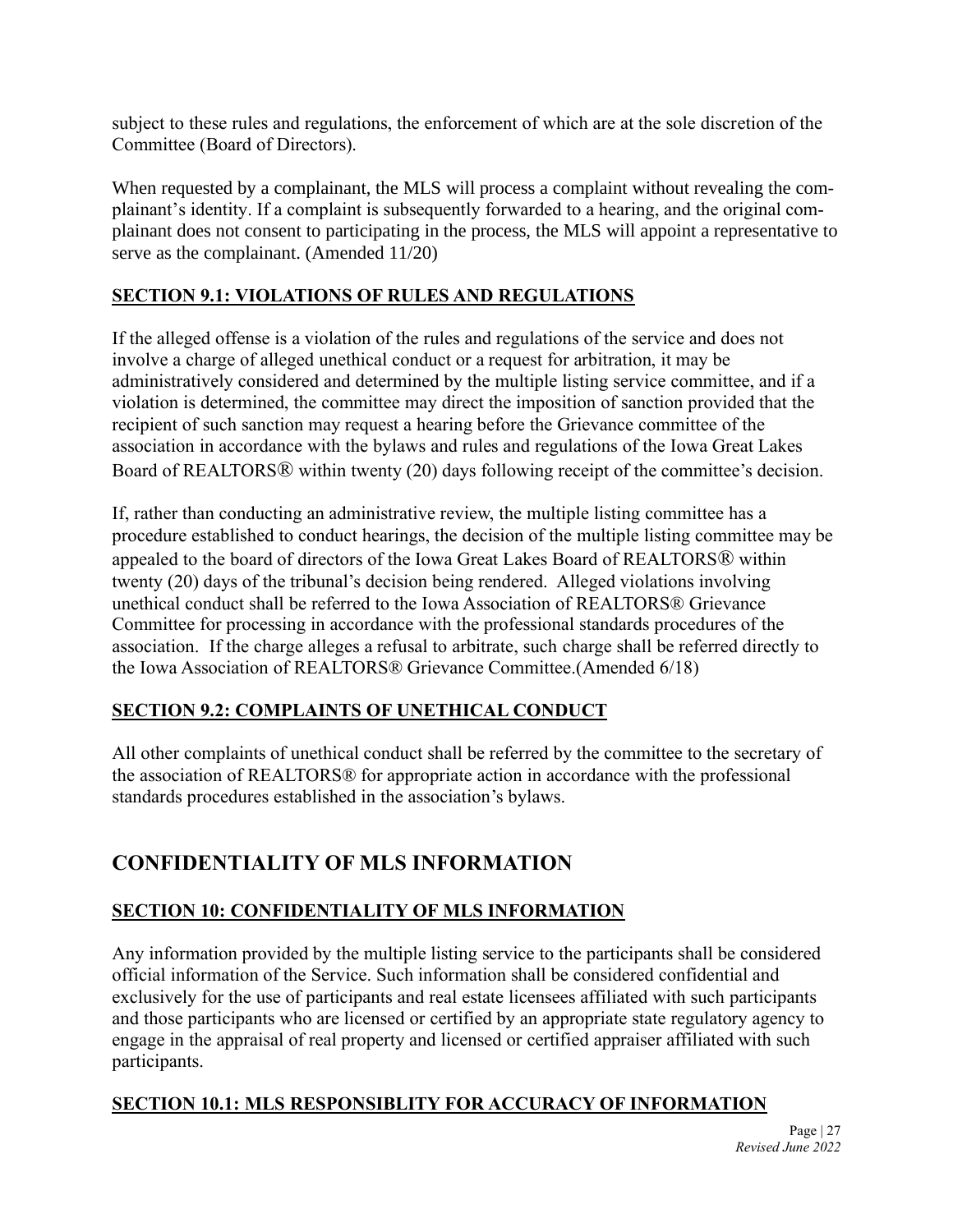The information published and disseminated by the Service is communicated verbatim, without change by the Service, as filed with the Service by the Participant. The Services does not verify such information provided and disclaims any responsibility, for its accuracy. Each Participant agrees to hold the Service harmless against any liability arising from any inaccuracy or inadequacy of the information such Participant provides.

# **OWNERSHIP OF MLS COMPILATIONS AND COPYRIGHTS**

*\*The Term MLS compilation, as used in Sections 11 and 12 herin, shall be construed to include any format in which property listing data is collected and disseminated to the participants, including but not limited to bound book, loose-leaf binder, computer database, card file, or any other format whatsoever.*

# **SECTION 11**

By the act of submission of any property listing content to the MLS the Participant represents that he has been authorized to grant and also thereby does grant authority for the MLS to include the property listing content in its copyrighted MLS compilation and also in any statistical report on comparables. Listing content includes, but is not limited to, photographs, images, graphics, audio and video recordings, virtual tours, drawings, descriptions, remarks, narratives, pricing information, and other details or information related to listed property. (Amended 5/06)

Each participant who submits listing content to the MLS agrees to defend and hold the MLS and every other participant harmless from and against any liability or claim arising from any inaccuracy of the submitted listing content or any inadequacy of ownership, license, or title to the submitted listing content. (Adopted 5/18)

**Note:** The Digital Millennium Copyright Act (DMCA) is a federal copyright law that enhances the penalties for copyright infringement occurring on the Internet. The law provides exemptions or "safe harbors" from copyright infringement liability for online service providers (OSP) that satisfy certain criteria. Courts construe the definition of "online service provider" broadly, which would likely include MLSs as well as participants and subscribers hosting an IDX display.

One safe harbor limits the liability of an OSP that hosts a system, network, or website on which Internet users may post user-generated content. If an OSP complies with the provisions of this DCMA safe harbor, it cannot be liable for copyright infringement material on its website. This protects an OSP from incurring significant sums in copyright infringement damages, as statutory damages are as high as \$150,000 per work. For this reason, it is highly recommended that MLSs, participants, and subscribers comply with the DCMA safe harbor provisions discussed herein.

To qualify for this safe harbor, the OSP must: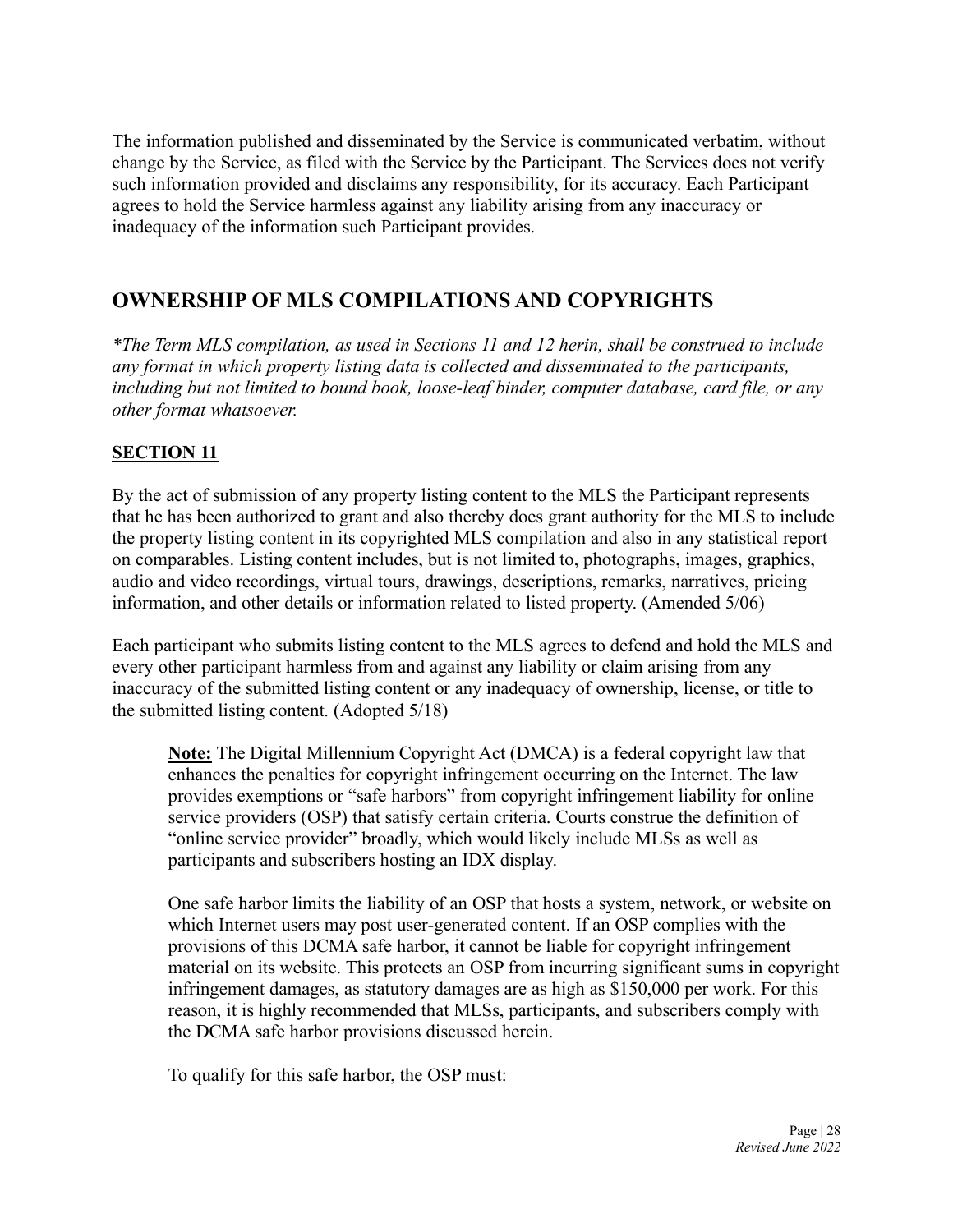- 1. Designate on its website and register with the Copyright Office an agent to receive takedown requests. The agent could be the MLS, participant, subscriber, or other individual or entity.
- 2. Develop and post a DCMA-compliant website policy that addresses repeat offenders.
- 3. Comply with the DCMA takedown procedure. If a copyright owner submits a takedown notice to the OSP, which alleges infringement of its copyright at a certain location, then the OSP must promptly remove allegedly infringing material. The alleged infringer may submit a counter-notice that the OSP must share with the copyright owner. If the copyright owner fails to initiate a copyright lawsuit within ten (10) days, then the OSP may restore the removed material.
- 4. Have no actual knowledge of any complained-of infringing activity.
- 5. Not be aware of facts or circumstances from which complained-of infringing activity is apparent.
- 6. Not receive a financial benefit attributable to complained-of infringing activity when the OSP is capable of controlling such activity.

Full compliance with these DCMA safe harbor criteria will mitigate an OSP's copyright infringement liability. For more information see 17 U.S.C. 512.

# **SECTION 11.1**

All right, title and interest in each copy of every multiple listing compilation created and copyrighted by the Iowa Great Lakes Board of REALTORS® and in the copyrights therein, shall at all times remain vested in the Iowa Great Lakes Board of REALTORS®.

# **SECTION 11.2: DISPLAY**

Each participant shall be entitled to lease from the Iowa Great Lakes Board of REALTORS® Lakes MLS a number of copies of each MLS compilation sufficient to provide the participant and each person affiliated as a licensee (including licensed or certified appraisers) with such participant with one copy of such compilation. The participant shall pay for each such copy the rental fee set by the Association.\*

*\*This section should not be construed to require the participant to lease a copy of the MLS complication for any licensee (or licensed or certified appraiser) affiliated with the participant who is engaged exclusively in a specialty of the real estate business other than listing, selling, or appraising the types of properties which are required to be filed with the MLS and who does not, at any time, have access to or use of the MLS information or MLS facility of the association.* 

Participants shall acquire by such lease only the right to use the MLS compilation in accordance with these rules.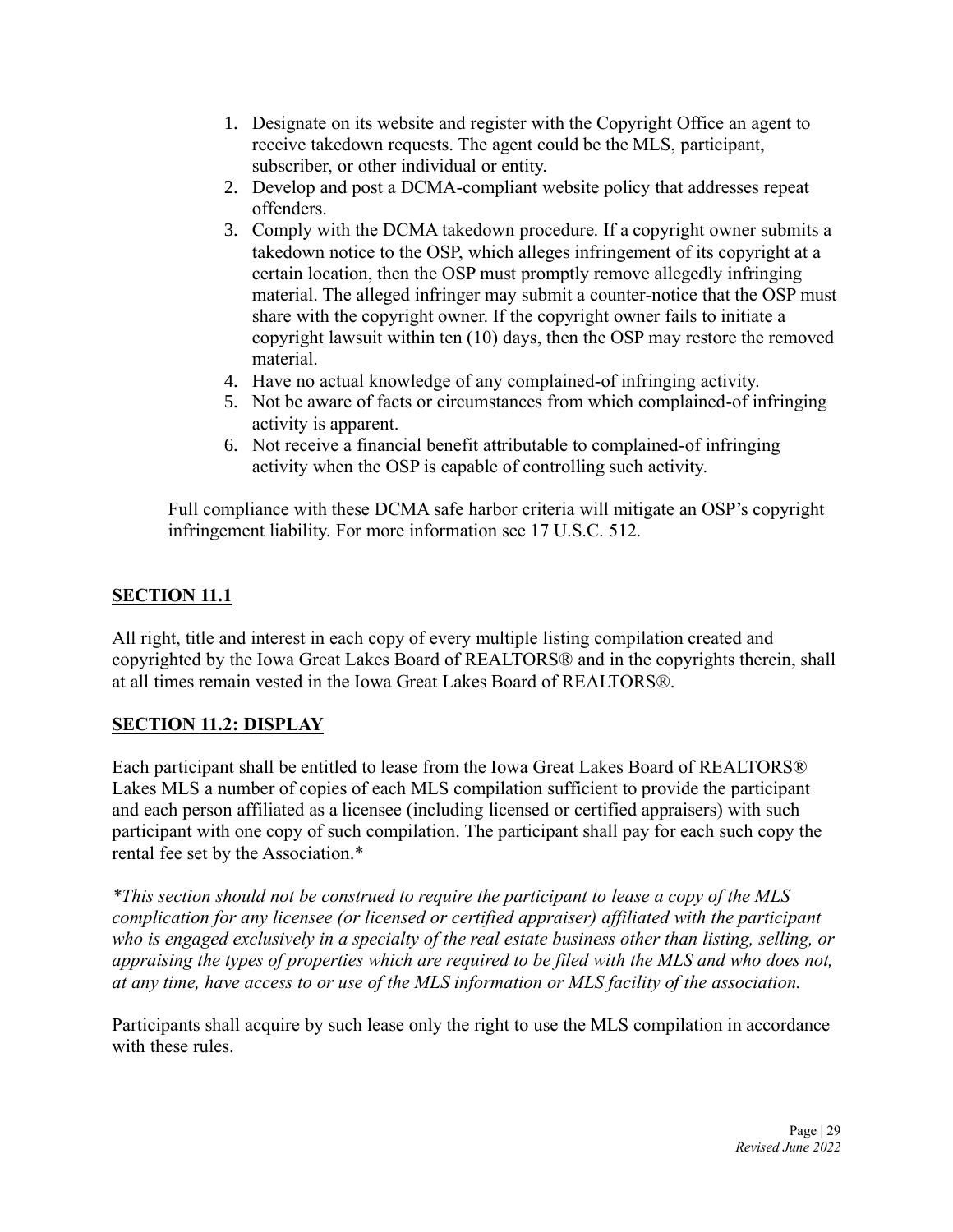# **USE OF COPYRIGHTED MLS COMPILATIONS**

# **SECTION 12: DISTRIBUTION**

Participants shall, at all times, maintain control over and responsibility for each copy of any MLS compilation leased to them by the Board of Realtors, and shall not distribute any such copies to persons other than subscribers who are affiliated with such Participants as licensees, those individuals who are licensed or certified by an appropriate state regulatory agency to engage in the appraisal of real property, and any other subscribers as authorized pursuant to the governing documents of the MLS. Use of information developed by or published by a Board Multiple Listing Service is strictly limited to the activities authorized under a Participant's licensure(s) or certification, and unauthorized uses are prohibited. Further, none of the foregoing is intended to convey "Participation" or "Membership "or any right of access to information developed or published by a Board Multiple Listing Service where access to such information is prohibited by law.

# **SECTION 12.1: DISPLAY**

Participants, and those persons affiliated as licensees with such Participants, shall be permitted to display the MLS Compilation to prospective purchases only in conjunction with their ordinary business activities of attempting to locate ready, willing, and able buyers for the properties described in said MLS compilation.

# **SECTION 12.2: REPRODUCTION**

Participants or their affiliated licensees shall not reproduce any MLS compilation or any portion thereof except in the following limited circumstances:

Participants or their affiliated licensees may reproduce from The MLS Compilation and distribute to prospective purchasers a reasonable number of single copies of property listing data contained in the MLS Compilation which relate to any properties in which prospective purchasers are or may, in the judgment of the Participant or their affiliated licensees, be interested.

*\*It is intended that the participant be permitted to provide purchasers with listing data relating to properties which the prospective purchaser has a bona fide interest in purchasing or in which the participate is seeking to promote interest. The term reasonable, as used herein, should therefore be construed to permit only limited reproduction of property listing data intended to facilitate the prospective purchaser's decision-making process in the consideration of a purchase. Factors which shall be considered in deciding whether the reproductions made are consistent with this intent and thus reasonable in number, shall include, but are not limited to, the total number of listings in the MLS compilation, how closely the types of properties contained in such listings accord with the prospective purchaser's expressed desires and ability to purchase, whether the reproductions were made on a selective basis, and whether the type of*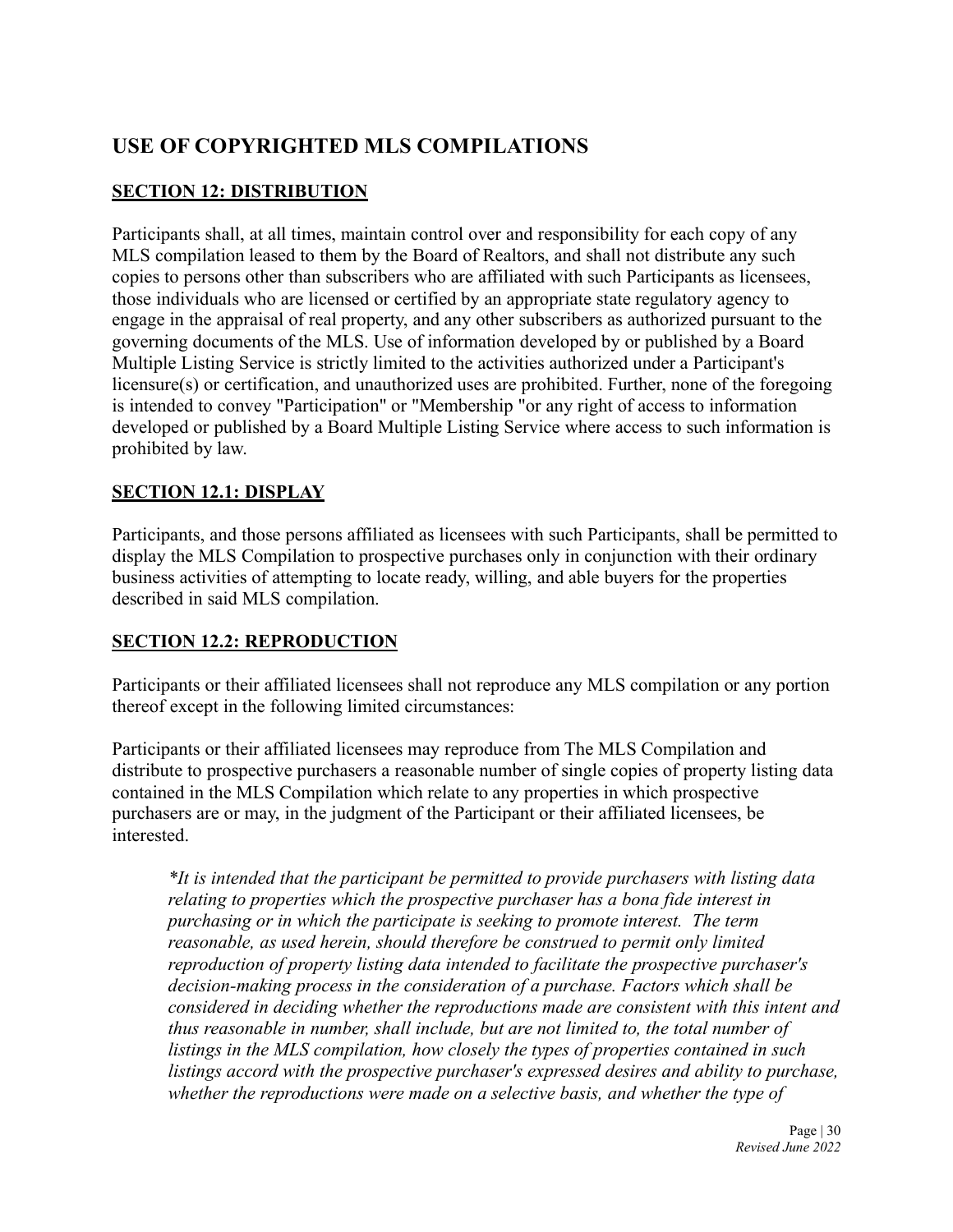*properties contained in the property listing data is consistent with a normal itinerary of properties which would be shown to the prospective purchaser.*

Nothing contained herein shall be construed to preclude any Participant from utilizing, displaying, distributing, or reproducing property listing sheets or other compilations of data pertaining exclusively to properties currently listed for sale with the Participant.

Any MLS information, whether provided in written or printed form provided electronically or provided in any other form or format, is provided for the exclusive use of the Participant and those licensees affiliated with the Participant who are authorized to have access to such information. Such information may not be transmitted, retransmitted, or provided in any manner to any unauthorized individual, office, or firm.

None of the foregoing shall be construed to prevent any individual legitimately in possession of current listing information, sold information, comparable or statistical information from utilizing such information to support valuations on particular properties for clients and customers. Any MLS content in data feeds available to participants for real estate brokerage purposes must also be available to participants for valuation purposes, including automated valuations. MLSs must either permit use of existing data feeds or create a separate data feed to satisfy this requirement. MLSs may require execution of a third-party license agreement where deemed appropriate by the MLS. MLSs may require participants who will use such data feeds to pay the reasonably estimated costs incurred by the MLS in adding or enhancing its downloading capacity for this purpose. Information may not be used as supporting documentation. Any other use of such information is unauthorized and prohibited by these rules and regulations. (Amended 5/14)

# **USE OF MLS INFORMATION**

# **SECTION 13: LIMITATIONS ON USE OF MLS INFORMATION**

Use of information from the MLS compilation of current listing information, from the Board's Statistical Report, or from any "sold" or "comparable" report of the Board or MLS for public mass-media advertising by an MLS Participant or in other public representation may not be prohibited.

However, any print or non-print forms of advertising or other forms of public representations based in whole or in part on information supplied by the Board or its MLS must clearly demonstrate the period of time over which such claims are based and must include the following, or substantially similar, notice:

"Based on information from the Iowa Great Lakes Board of REALTORS® MLS for the period (date) through (date)".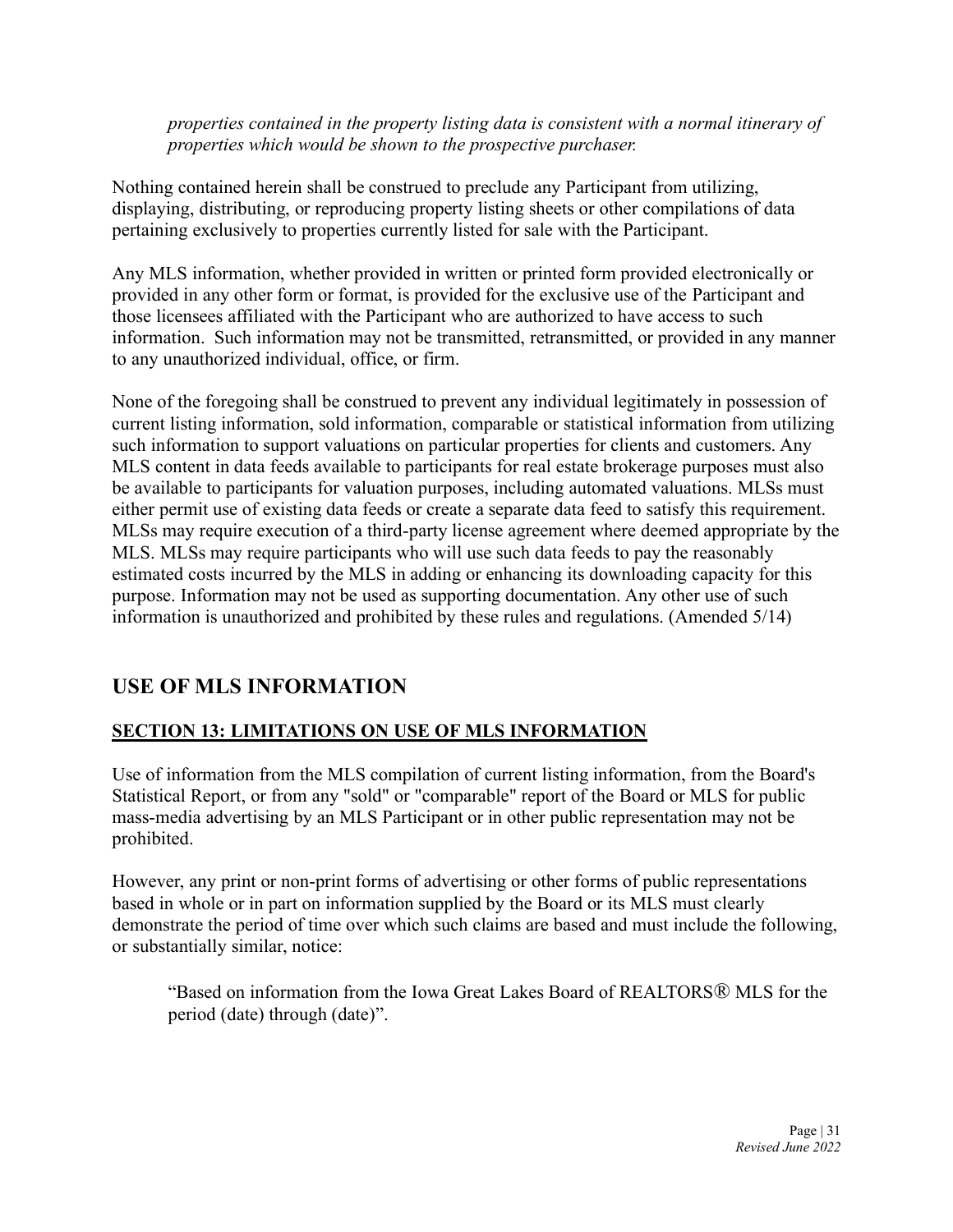# **CHANGES IN RULES AND REGULATIONS**

# **SECTION 14: CHANGES IN RULES AND REGULATIONS**

Amendments to the rules and regulations of the Service shall be by a majority vote of the Members of the multiple listing service committee, subject to approval by the board of directors of the Iowa Great Lakes Board of REALTORS®.

# **ORIENTATION**

# **SECTION 15: ORIENTATION**

Any applicant for MLS participation and any licensee (including licensed or certified appraisers) affiliated with an MLS participant who has access to and use of MLS-generated information shall complete an orientation program of no more than eight (8) classroom hours devoted to the MLS rules and regulations and computer training related to MLS information entry and retrieval and the operation of the MLS within thirty (30) days after access has been provided.

Participants and subscribers may be required at the discretion of the MLS, to complete additional training of not more than four (4) classroom hours in any twelve (12) month period when deemed necessary by the MLS to familiarize participants and subscribers with system changes or enhancements and/or changes to MLS rules or policies. Participants and subscribers must be given the opportunity to complete any mandated additional training remotely. (Adopted 12/16)

# **INTERNET DATA EXCHANGE (IDX)**

# **SECTION 16: IDX DEFINED**

IDX affords MLS Participants the ability to authorize limited electronic display and delivery of their listings by other participants via the following authorized mediums under the participant's control: websites, mobile apps, and audio devices. As used throughout these rules, "display" includes "delivery" of such listings. (Amended 6/18)

#### **SECTION 16.1: AUTHORIZATION**

Participants' consent for display of their listings by other participants pursuant to these rules and regulations is presumed unless a participant affirmatively notifies the MLS that the participant refuses to permit display (either on a blanket or on a listing-by-listing basis). If a participant refuses on a blanket basis to permit the display of that participant's listings, that participant may not download, frame or display the aggregated MLS data of other participants. (Amended 6/18)

\*Even where participants have given blanket authority for other participants to display their listings on IDX sites, such consent may be withdrawn on a listing-by-listing basis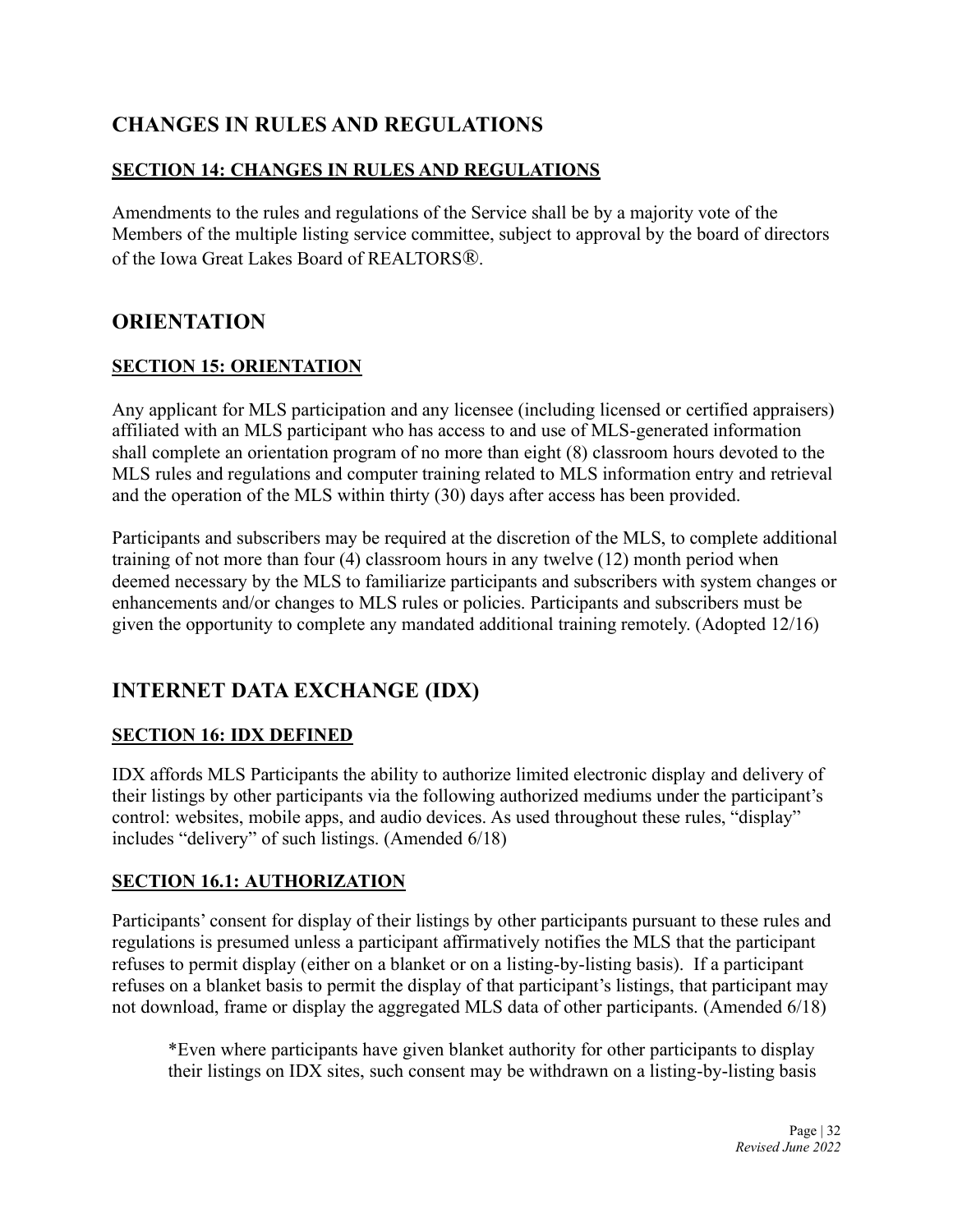where the seller has prohibited all Internet display or other electronic forms of display or distribution. (Amended 5/18)

#### **SECTION 16.2: PARTICIPATION**

Participation in IDX is available to all MLS participants who are REALTORS® who are engaged in real estate brokerage and who consent to display of their listings by other participants. (Amended 11/09)

#### **SECTION 16.2.1**

Participants must notify the MLS of their intention to display IDX information and must give the MLS direct access for purposes of monitoring/ensuring compliance with applicable rules and policies. (Amended 5/12)

#### **SECTION 16.2.2**

MLS participants may not use IDX-provided listings for any purpose other than display as provided for in these rules. This does not require participants to prevent indexing of IDX listings by recognized search engines. (Amended 5/12)

\*Even where participants have given blanket authority for other participants to display their listings on IDX sites, such consent may be withdrawn on a listing-by-listing basis where the seller has prohibited all Internet display or other electronic forms of display or distribution. (Amended 5/18)

# **SECTION 16.2.3**

Listings, including property addresses, can be included in IDX displays except where a seller has directed their listing broker to withhold their listing or the listing's property address from all display on the Internet (including, but not limited to, publicly-accessible websites or VOWs) or other electronic forms of display or distribution. (Amended 6/18)

#### **SECTION 16.2.4**

Participants may select the listings they choose to display through IDX based only on objective criteria including, but not limited to, factors such as geography or location ("uptown," "downtown," etc.), list price, type of property (e.g., condominiums, cooperatives, single-family detached, multi-family, commercial), cooperative compensation offered by listing brokers, type of listing (e.g., exclusive right-to-sell or exclusive agency), or the level of service being provided by the listing firm. Selection of listings displayed through IDX must be independently made by each participant. (Amended 6/18)

#### **SECTION 16.2.5**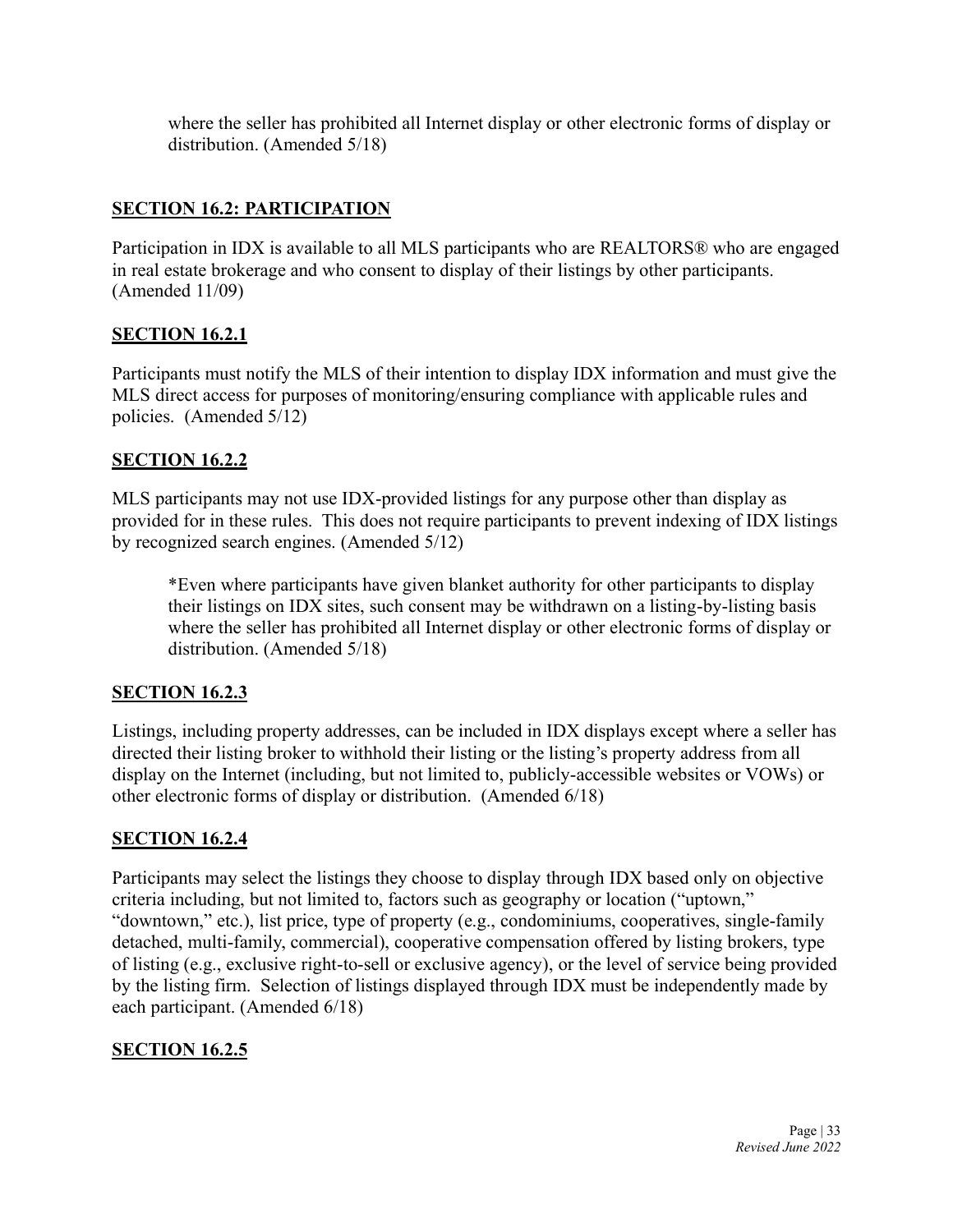Participants must refresh all MLS downloads and IDX displays automatically fed by those downloads at least once every twelve (12) hours. (Amended 12/16)

# **SECTION 16.2.6**

Except as provided in the IDX policy and these rules, an IDX site or a participant or user operating an IDX site or displaying IDX information as otherwise permitted may not distribute, provide, or make any portion of the MLS database available to any person or entity. (Amended 5/12)

# **SECTION 16.2.7**

Any IDX display controlled by a participant must clearly identify the name of the brokerage firm under which they operate in a readily visible color and typeface. For purposes of the IDX policy and these rules, "control" means the ability to add, delete, modify and update information as required by the IDX policy and MLS rules. (Amended 5/12)

#### **SECTION 16.2.8**

Any IDX display controlled by a participant or subscriber that

- a. allows third-parties to write comments or reviews about particular listings or displays a hyperlink to such comments or reviews in immediate conjunction with particular listings, or
- b. displays an automated estimate of the market value of the listing (or hyperlink to such estimate) in immediate conjunction with the listing,

shall be disabled or discontinued for the seller's listings at the request of the seller. The listing broker or agent shall communicate to the MLS that the seller has elected to have one or both of these features disabled or discontinued on all displays controlled by participants. Except for the foregoing and subject to Section 16.2.9, a participant's IDX display may communicate the participant's professional judgment concerning any listing. Nothing shall prevent an IDX display from notifying its customers that a particular feature has been disabled at the request of the seller. (Amended 5/12)

#### **SECTION 16.2.9**

Participants shall maintain a means (e.g., e-mail address, telephone number) to receive comments about the accuracy of any data or information that is added by or on behalf of the participant beyond that supplied by the MLS and that relates to a specific property. Participants shall correct or remove any false data or information relating to a specific property upon receipt of a communication from the listing broker or listing agent for the property explaining why the data or information is false. However, participants shall not be obligated to remove or correct any data or information that simply reflects good faith opinion, advice, or professional judgment. (Amended 5/12)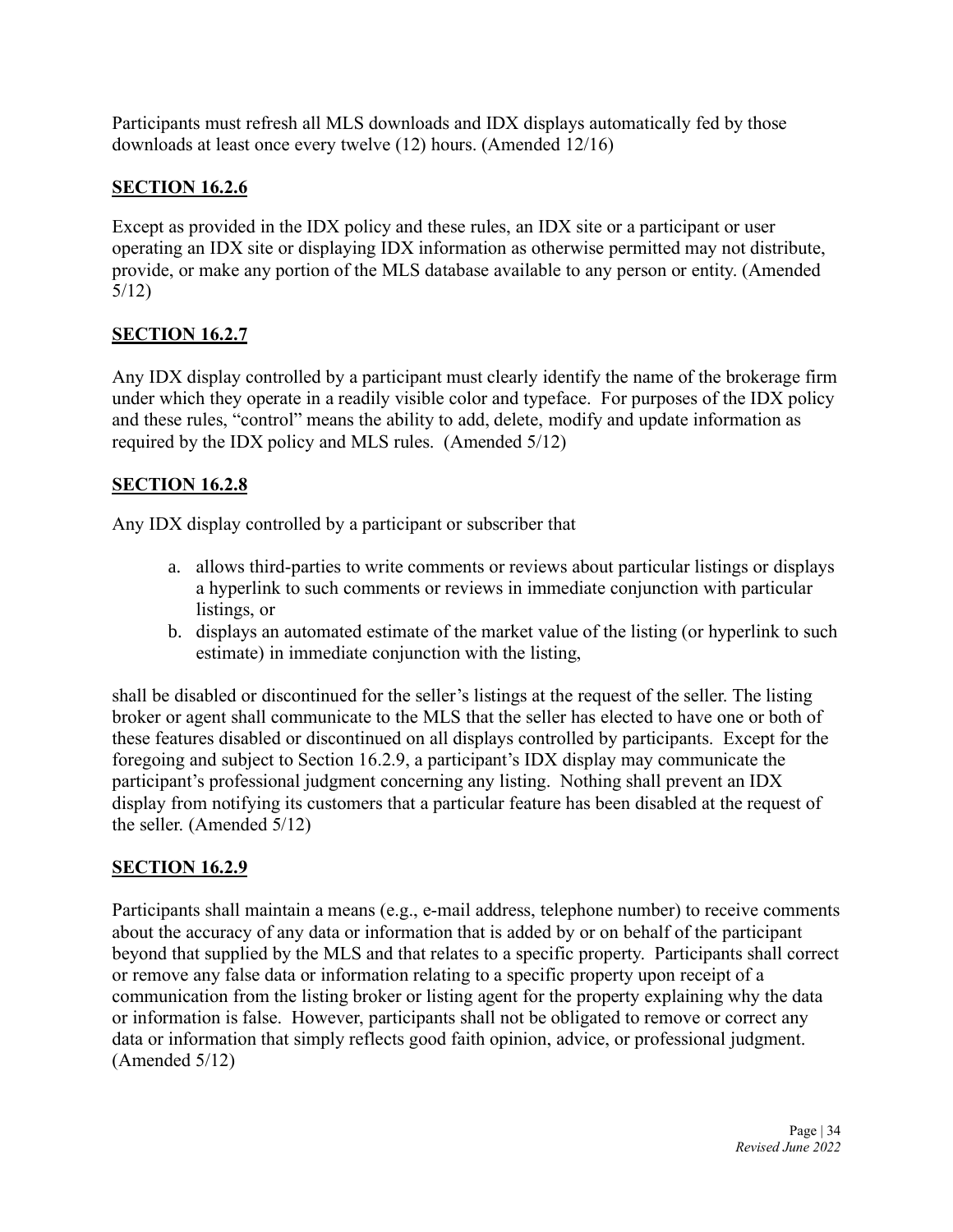#### **SECTION 16.2.10**

An MLS participant (or where permitted locally, and MLS Subscriber) may co-mingle the listings of other brokers received in an IDX feed with listings available from other MLS IDX feeds, provided all such displays are consistent with the IDX rules, and the MLS Participant (or MLS Subscriber) holds participatory rights in those MLSs. As used in this policy, "co-mingling" means that consumers are able to execute a single property search of multiple IDX data feeds resulting in the display of IDX information from each of the MLSs on a single search results page; and that Participants may display listings from each IDX feed on a single webpage or display. (Adopted 11/14)

# **SECTION 16.2.11**

Participants shall not modify or manipulate information relating to other participant's listings. MLS Participants may augment their IDX display of MLS data with applicable property information from other sources to appear on the same webpage or display, clearly separated by the data supplied by the MLS. The source(s) of the information must be clearly identified in the immediate proximity to such data. This requirement does not restrict the format of MLS data display or display of fewer than all of the available listings of fewer authorized fields. (Adopted 12/16)

#### **SECTION 16.2.12**

All listings displayed pursuant to IDX shall identify the **listing firm** in a reasonably prominent location and in a readily visible color and typeface not smaller than the median used in the display of listing data.

*\*Displays of minimal information (e.g. thumbnails, text messages, "tweets", etc. of two hundred [200] characters or less) are exempt from this requirement but only when linked directly to a display that includes all required disclosures. For audio delivery of listing content, all required disclosures must be subsequently delivered electronically to the registered consumer performing the property search or linked to through the device's application. (Amended 6/18)*

**Note:** Listing firm shall be identified in List View (example- in list of search results) except where display might not be possible, in which case refer to 16.2.12. Reasonably prominent shall be defined as on its own or in its own section as not to appear to have been hidden.

#### **SECTION 16.2.13**

All listings pursuant to IDX shall identify the **listing agent** in a reasonably prominent location and in a readily visible color and typeface not smaller than the median used in the display of listing data.

*\*Displays of minimal information (e.g. thumbnails, text messages, "tweets", etc. of two hundred [200] characters or less) are exempt from this requirement but only when linked directly to a*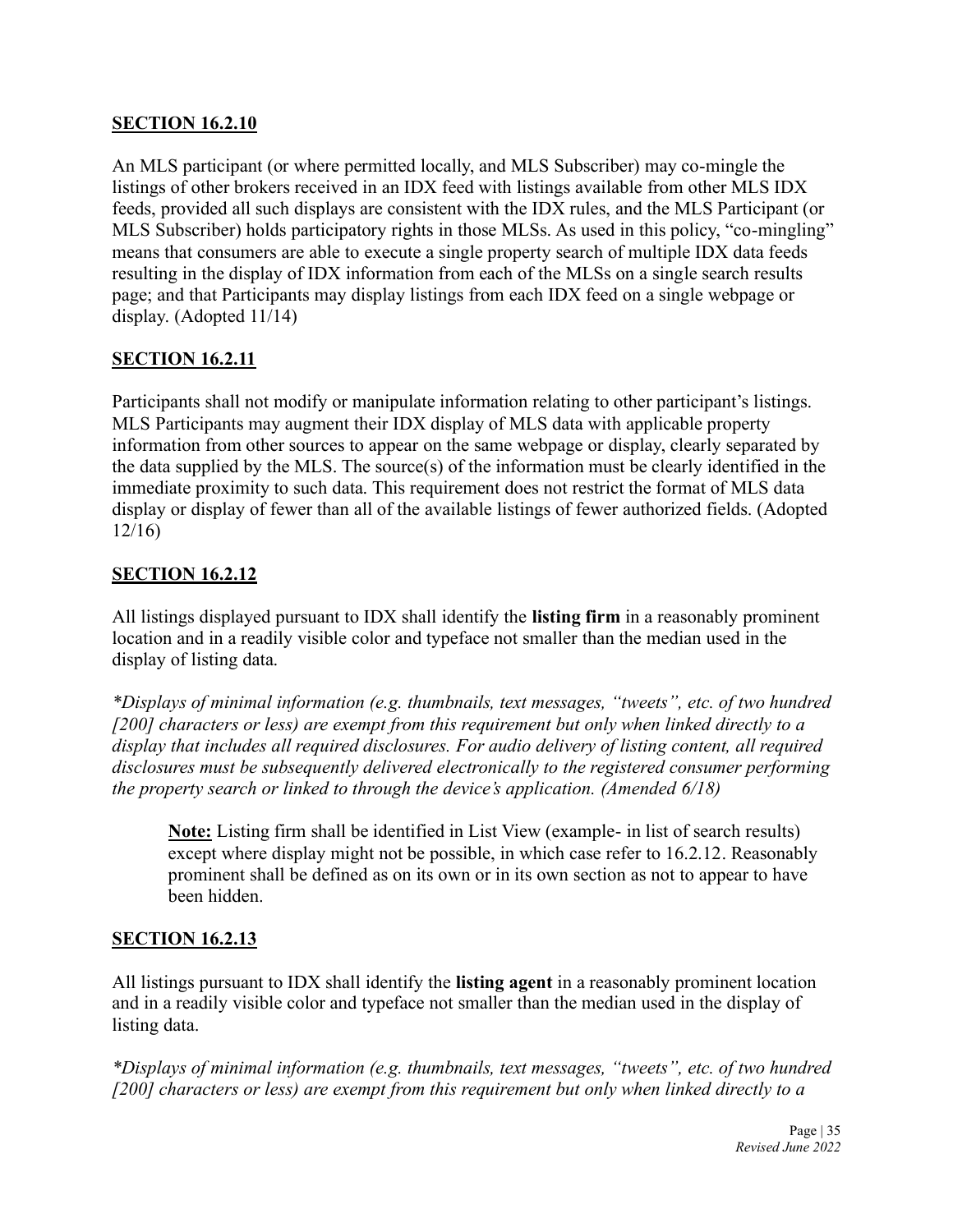*display that includes all required disclosures. For audio delivery of listing content, all required disclosures must be subsequently delivered electronically to the registered consumer performing the property search or linked to through the device's application. (Amended 6/18)*

**Note:** Listing agent shall be identified in List View (example- in list of search results) except where display might not be possible, in which case refer to 16.2.12. Reasonably prominent shall be defined as on its own or in its own section as not to appear to have been hidden.

# **SECTION 16.3: DISPLAY**

Display of listing information pursuant to IDX is subject to the following rules:

#### **SECTION 16.3.1**

Listings displayed pursuant to IDX shall contain only those fields of data designated by the MLS. Display of all other fields (as determined by the MLS) is prohibited. Confidential fields intended only for other MLS participants and users (e.g., cooperative compensation offers, showing instructions, property security information, etc.) may not be displayed.

#### **SECTION 16.3.1.1**

The type of listing agreement (e.g., exclusive right to sell, exclusive agency, etc.) may not be displayed. (Amended 5/12)

#### **SECTION 16.3.2**

Deleted May 2015

#### **SECTION 16.3.3**

Moved May 2018 to Section 16.2.12

#### **SECTION 16.3.4**

Moved May 2018 to Section 16.2.

#### **SECTION 16.3.5**

Non-principal brokers and sales licensees affiliated with IDX participants may display information available through IDX on their own websites subject to their participant's consent and control and the requirements of state law and/or regulation.

#### **SECTION 16.3.6**

Deleted November 2006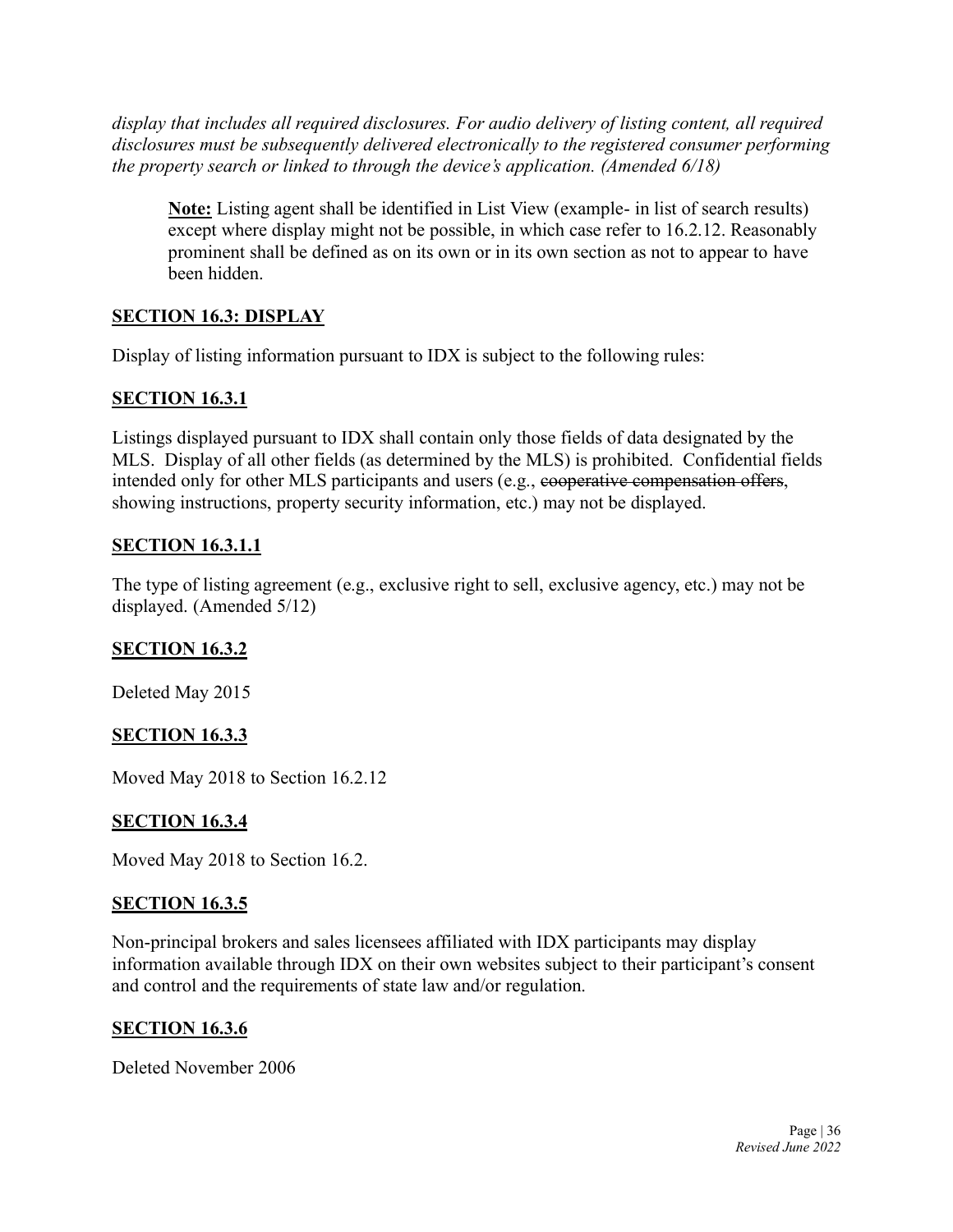#### **SECTION 16.3.7**

All listings displayed pursuant to IDX shall show the MLS as the source of the information.

*\*Displays of minimal information (e.g. "thumbnails", text messages, "tweets", etc., of two hundred (200) characters or less are exempt from this requirement but only when linked directly to a display that includes all required disclosures. For audio delivery of listing content, all required disclosures must be subsequently delivered electronically to the registered consumer performing the property search or linked to through the device's application. (Amended 6/18)*

#### **SECTION 16.3.8**

Participants (and their affiliated licensees, if applicable) shall indicate on their websites that IDX information is provided exclusively for consumers' personal, non-commercial use, that it may not be used for any purpose other than to identify prospective properties consumers may be interested in purchasing, and that the data is deemed reliable but is not guaranteed accurate by the MLS. The MLS may, at its discretion, require use of other disclaimers as necessary to protect participants and/or the MLS from liability.

*\*Displays of minimal information (e.g. "thumbnails", text messages, "tweets", etc., of two hundred (200) characters or less are exempt from this requirement but only when linked directly to a display that includes all required disclosures. For audio delivery of listing content, all required disclosures must be subsequently delivered electronically to the registered consumer performing the property search or linked to through the device's application. (Amended 6/18)*

#### **SECTION 16.3.9**

The data consumers can retrieve or download in response to an inquiry shall be determined by the MLS but in no instance shall be limited to fewer than five hundred (500) listings or fifty percent (50%) of the listings available for IDX display, whichever is fewer. (Adopted 6/18)

#### **SECTION 16.3.10**

The right to display other participants listings pursuant to IDX shall be limited to a participant's office(s) holding participatory rights in the MLS. (Adopted 6/18)

#### **SECTION 16.3.11**

Listings obtained through IDX feeds from REALTOR Association MLSs where the MLS participant holds participatory rights must be displayed separately from listings obtained from other sources. Listings obtained from other sources (e.g. from other MLSs, from nonparticipating brokers, etc.) must display the source from which each such listing was obtained.

*\*Displays of minimal information (e.g. "thumbnails", text messages, "tweets", etc. of [200] characters or less) are exempt from this requirement but only when linked directly to a display that includes all required disclosures. For audio delivery of listing content, all required*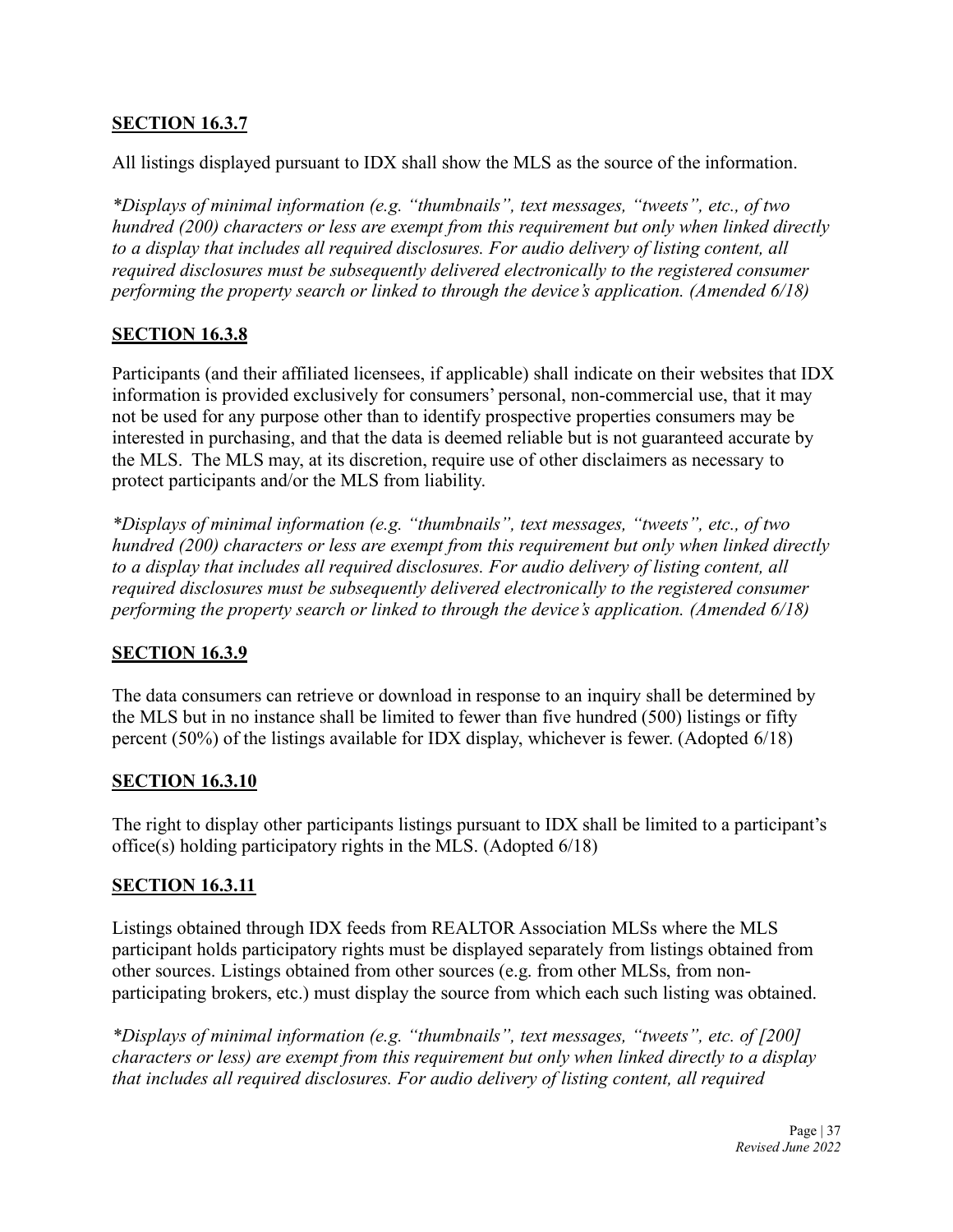*disclosures must be subsequently delivered electronically to the registered consumer performing the property search or linked to through the device's application. (Amended 6/18)*

**Note:** An MLS Participant (or where permitted locally, an MLS Subscriber) may comingle the listings of other brokers received in an IDX feed with listings available from other MLS IDX feeds, provided all such displays are consistent with the IDX rules, and the MLS Participant (or MLS Subscriber) holds participatory rights in those MLSs. As used in this policy, "co-mingling" means that consumers are able to execute a single property search of multiple IDX data feeds resulting in the display of IDX information from each of the MLSs on a single search results page; and that Participants may display listings from each IDX feed on a single webpage or display.

# **SECTION 16.3.12**

Display of expired and withdrawn listings is prohibited.

#### **SECTION 16.3.13**

Display of seller's(s') and/or occupant's(s') name(s), phone number(s), and e-mail address (es) is prohibited.

#### **SECTION 16.3.14**

Participants are required to employ appropriate security protection such as firewalls on their websites and displays, provided that any security measures required may not be greater than those employed by the MLS. (Amended 5/12)

# **SECTION 16.3.15**

Participants must maintain an audit trail of consumer activity on their website and make that information available to the MLS if the MLS believes the IDX site has caused or permitted a breach in the security of the data or a violation of MLS rules related to use by consumers. (Adopted 12/16)

# **SECTION 16.3.16**

Advertising (including co-branding) on pages displaying IDX-provided listings is prohibited. (Adopted 11/09)

# **SECTION 16.4: SERVICE FEES AND CHARGES**

Service fees and charges for participation in IDX shall be established annually by the Board of Directors. (Adopted 12/16)

Participants shall be required to pay a \$100.00 initial setup fee and an annual maintenance fee of \$100.00. (Adopted 1/21)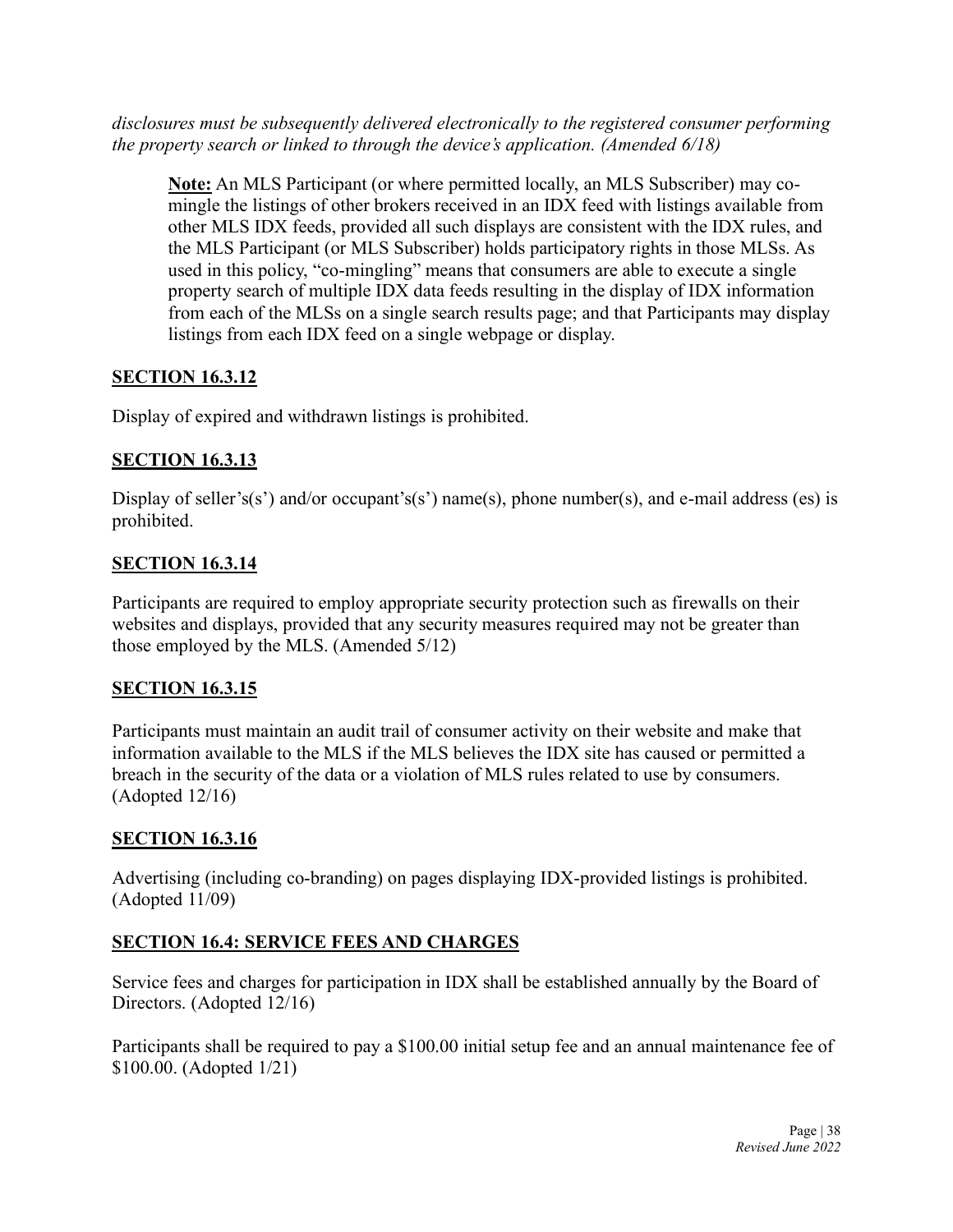# **VIRTUAL OFFICE WEBSITES (VOWS)**

#### **SECTION 17.1: VOW DEFINED**

A Virtual Office Website ("VOW") is a participant's Internet website, or a feature of a Participant's website, through with the participant is capable of providing real estate brokerage services to consumers with whom the participant has first established a broker-consumer relationship (as defined by state law) where the consumer has the opportunity to search MLS Listing Information, subject to the participant's oversight, supervision, and accountability. A non-principal broker or sales licensee affiliated with a participant may, with his or her participant's consent, operate a VOW. Any VOW of a non-principal broker or sales licensee is subject to the participant's oversight, supervision, and accountability.

- a. As used in these Rules, the term "participant" includes a participant's affiliated nonprincipal brokers and sales licensees - except when the term is used in the phrases "participants consent" and "participant's oversight, supervision, and accountability". References to "VOW and "VOWs" include all VOWs, whether operated by a participant, by a non-principal broker or sales licensee, or by an "Affiliated VOW Partner" (AVP) on behalf of a participant.
- b. "Affiliated VOW Partner" (AVP) refers to an entity or person designated by a participant to operate a VOW on behalf of the participant, subject to the participant's supervision, accountability and compliance with the VOW Policy. No AVP has independent participation rights in the MLS by virtue of its right to receive information on behalf of a participant. No AVP has the right to use MLS listing information except in connection with operation of a VOW on behalf of one or more participants. Access by an AVP to MLS listing information is derivative of the rights of the participant on whose behalf the AVP operates a VOW.
- c. As used in these rules, the term "MLS Listing Information" refers to active listing information and sold data provided by, by participants to the MLS and aggregated and distributed by the MLS to participants.

#### **SECTION 17.2**

The right of a participant's VOW to display MLS listing information is limited to that supplied by the MLS(s) in which the participant holds participatory rights. However, a participant with offices participating in different MLSs may operate a master website with links to the VOWs of the other offices.

Subject to the provisions of the VOW policy and these rules, a participant's VOW, including any VOW operated on behalf of a participant by an AVP, may provide other features, information, or functions e.g. "Internet Data Exchange" (IDX)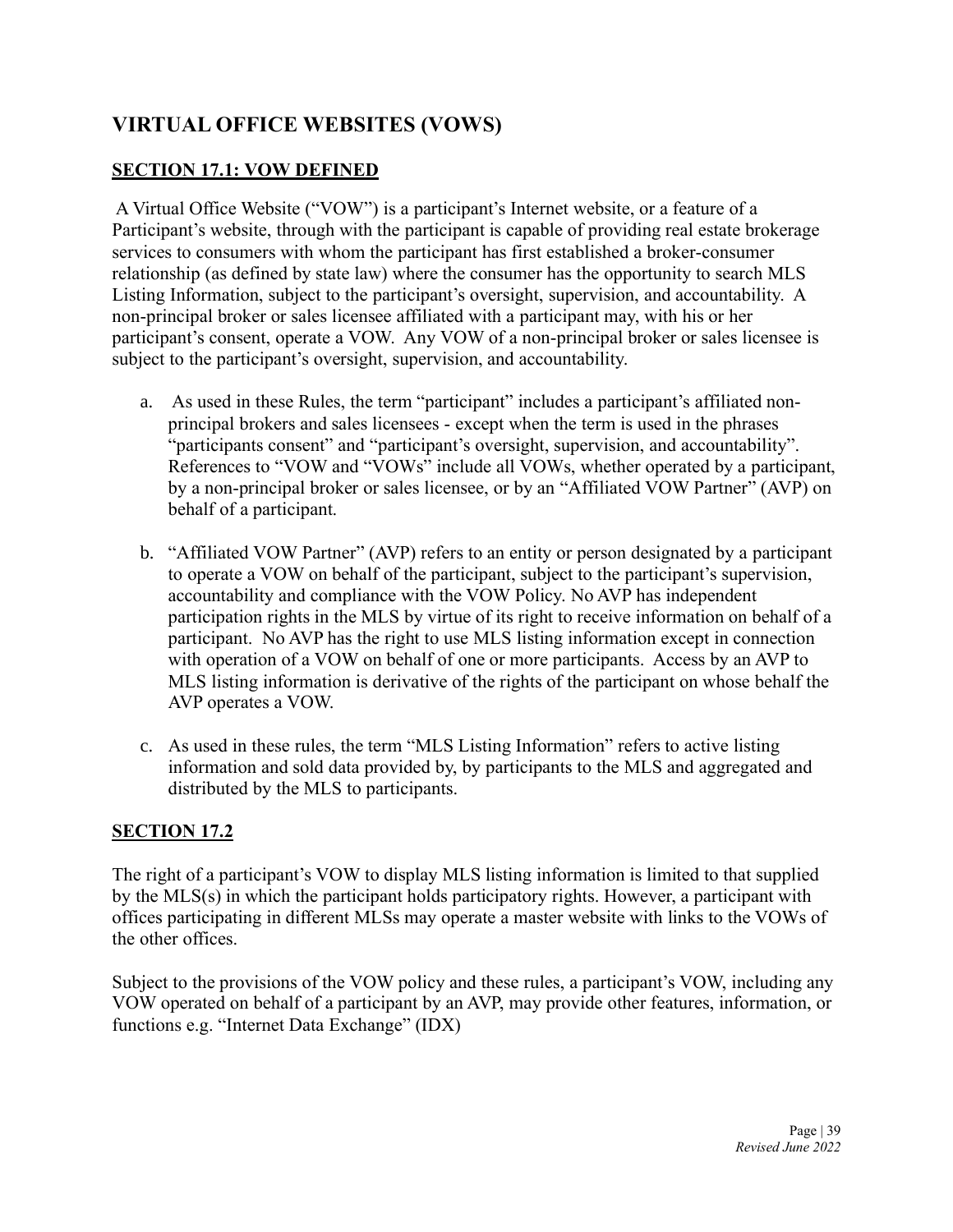Except as otherwise provided in the VOW policy and these rules, a participant need not obtain separate permission from other MLS participants whose listings will be displayed on the participant's VOW.

# **SECTION 17.2.1**

Participants may select the listings they choose to display through IDX based only on objective criteria including, but not limited to, factors such as geography or location ("uptown," "downtown," etc.), list price, or type of property (e.g., condominiums, cooperatives, singlefamily detached, multi-family), or type of listing (e.g., exclusive right-to-sell or exclusive agency). Selection of listings displayed through IDX must be independently made by each participant.

# **SECTION 17.3**

Before permitting any consumer to search for or retrieve any MLS Listing Information on his or her VOW, the participant must take each of the following steps:

- a. The participant must first establish with that consumer a lawful broker-consumer relationship (as defined by state law), including completion of all actions required by state law in connection with providing real estate brokerage services to clients and customers (hereinafter "Registrants"). Such actions shall include, but are not limited to, satisfying all applicable agency, non-agency, and other disclosure obligations, and execution of any required agreements.
- b. The participant must obtain the name of, and a valid email address for, each registrant. The participant must send an email to the address provided by the registrant confirming that the registrant has agree to the terms of Use (described in subsection (d) below). The participant must verify that the email address provided by the registrant is valid and that the registrant has agreed to the terms of use.
- c. The participant must require each registrant to have a user name and a password, the combination of which is different from those of all other registrants on the VOW. The participant may, at his or her option, supply the user name and password or may allow the registrant to establish its user name and password. The participant must also assure that any email address is associated with only one use name and password.

The participant must assure that each registrant's password expires on a date certain but may provide for renewal of the password. The participant must, at all times, maintain a record of the name, email address, user name, and current password of each registrant. The participant must keep such records for not less than 180 days after the expiration of the validity of the registrant's password.

If the MLS has reason to believe that a participant's VOW has caused or permitted a breach in the security of MLS Listing Information or a violation of MLS rules, the participant shall, upon request of the MLS, provide the name, email address, user name, and current password, of any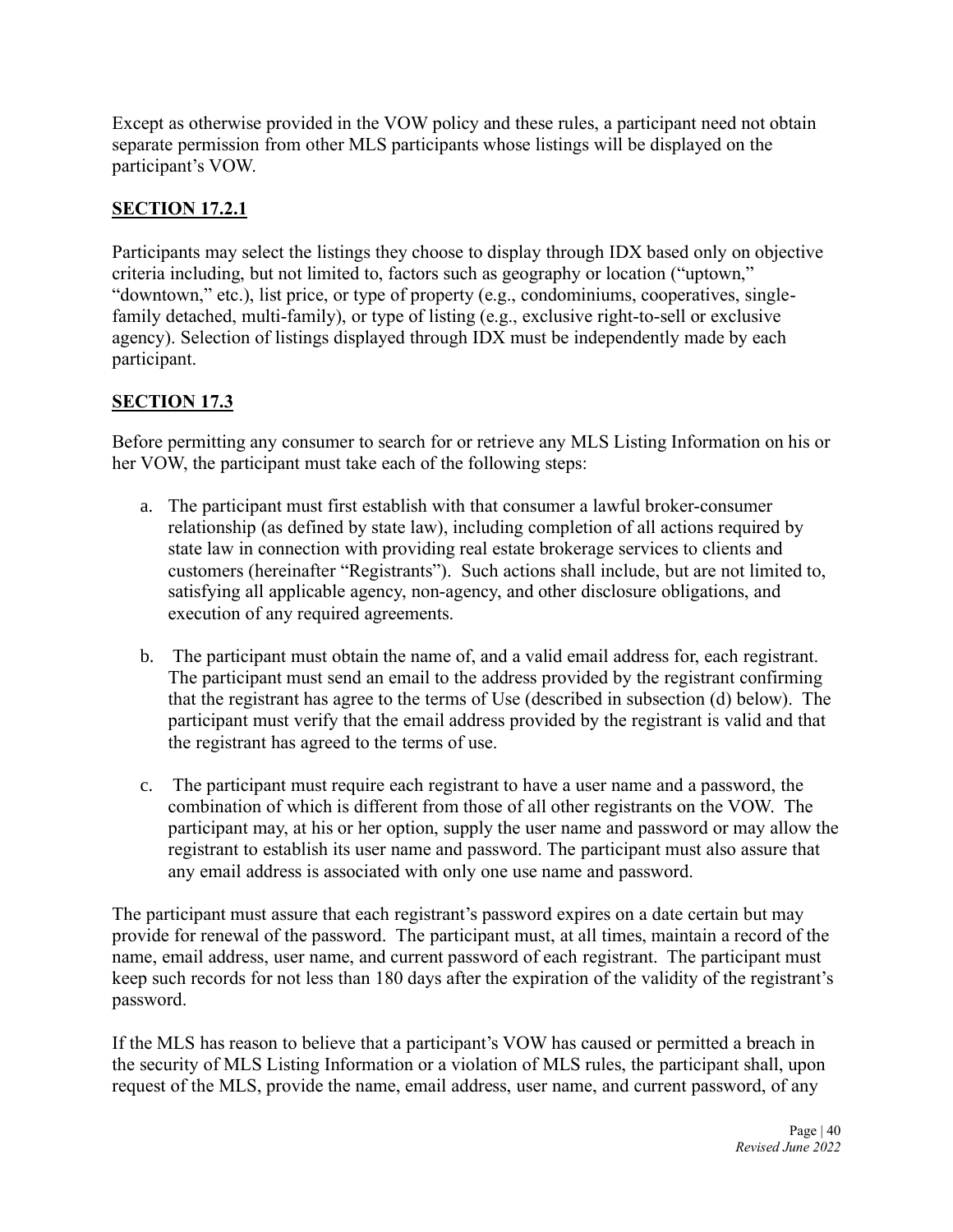registrant suspected of involvement in the breach or violation. The participant shall also, if requested by the MLS, provide an audit trail of activity by any such registrant.

The participant shall require each registrant to review, and affirmatively to express agreement (by mouse click or otherwise) to, a "Terms of Use" provision that provides at least the following:

- a. That the registrant acknowledges entering into a lawful consumer-broker relationship with the participant;
- b. That all information obtained by the registrant from the VOW is intended only for the registrant's personal, non-commercial use.
- c. That the registrant has a bona fide interest in the purchase, sale, or lease of real estate of the type being offered through the VOW.
- d. That the registrant will not copy, redistribute, or retransmit any of the information provided, except in connection with the registrant's consideration of the purchase or sale of an individual property. (Amended 6/18)
- e. That the registrant acknowledges the MLS's ownership of and the validity of the MLS's copyright in the MLS database.

The terms of use agreement may not impose a financial obligation on the registrant or create any representation agreement between the registrant and the participant. Any agreement entered into at any time between the participant and registrant imposing a financial obligation on the registrant or creating representation of the registrant by the participant must be established separately from the terms of use, must be prominently labeled as such, and may not be accepted solely by mouse click.

The terms of use agreement shall also expressly authorize the MLS, and other MLS participants or their duly authorized representatives, to access the VOW for the purposes of verifying compliance with MLS rules and monitoring display of participant's listings by the VOW. The agreement may also include such other provisions as may be agreed to between the participant and the registrant.

# **SECTION 17.4**

A participant's VOW must prominently display an e-mail address, telephone number, or specific identification of another mode of communication (e.g., live chat) by which a consumer can contact the participant to ask questions, or get more information, about any property displayed on the VOW. The participant, or a non-principal broker or sales licensee licensed with the participant, must be willing and able to respond knowledgeably to inquiries from registrants about properties within the market area served by that participant and displayed on the VOW.

#### **SECTION 17.5**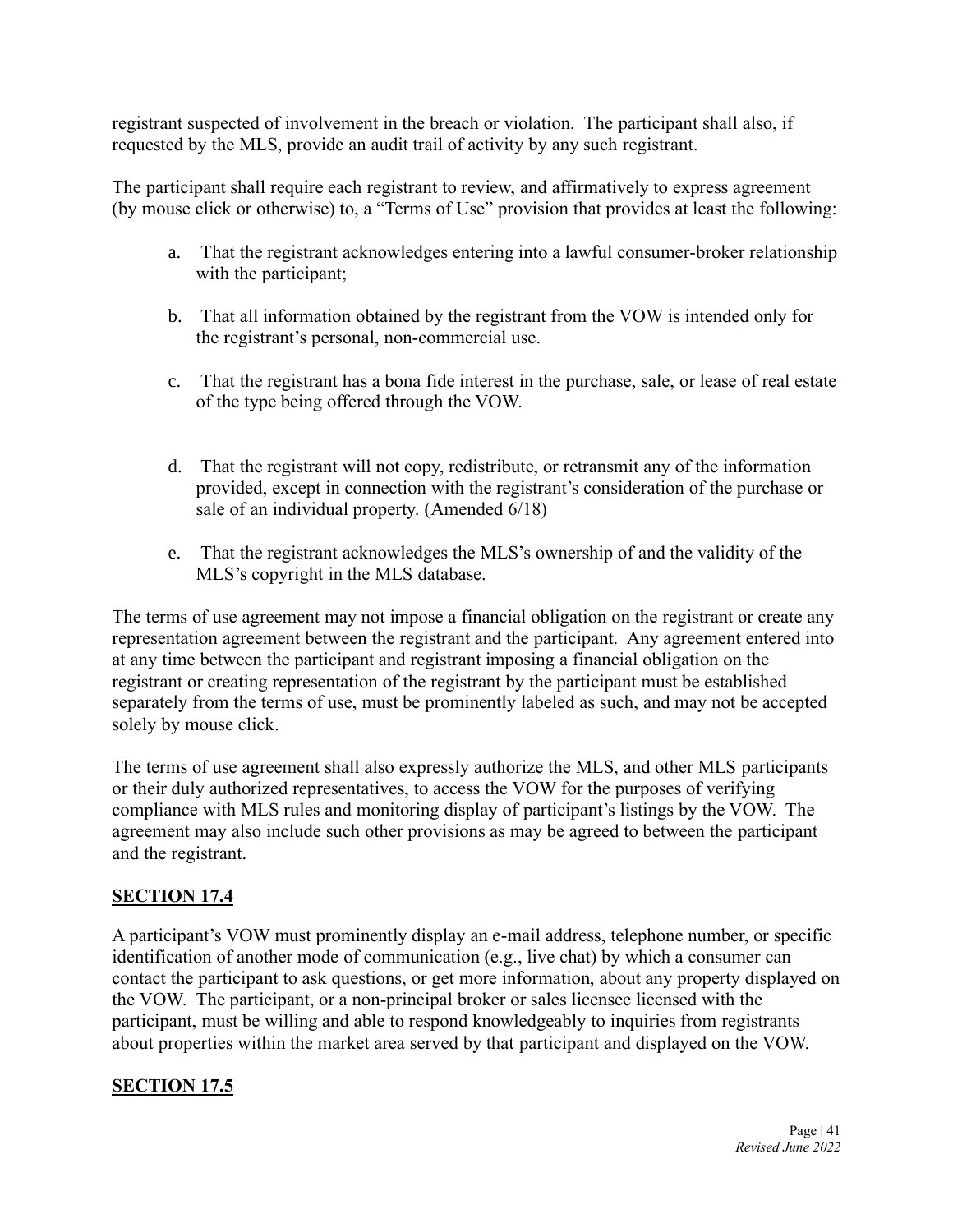A participant's VOW must employ reasonable efforts to monitor for, and prevent, misappropriation, "scraping", and other unauthorized use of MLS Listing Information. A participant's VOW shall utilize appropriate security protection such as firewalls as long as this requirement does not impose security obligations greater than those employed concurrently by the MLS.

**Note:** MLSs may adopt rules requiring participants to employ specific security measures, provided that any security measure required does not impose obligations greater than those employed by the MLS.

# **SECTION 17.6**

A participant's VOW shall not display listings or property addresses of any seller who has affirmatively directed the listing broker to withhold the seller's listing or property address from display on the Internet. The listing broker shall communicate to the MLS that the sell has elected not to permit display of the listing or property address on the Internet. Notwithstanding the foregoing, a participant who operates a VOW may provide to consumers via other delivery mechanisms, such as email fax, otherwise, the listings of sellers who have determined not to have the listing for their property displayed on the Internet.

A participant who lists a property for a seller who has elected not to have the property listing or the property displayed on the Internet shall cause the seller to execute a document that includes the following (or a substantially similar) provision:

# **Seller Opt-Out Form**

1. Please check either Option a or Option b

a: [ ] I have advised my broker or sales agent that I do not want the listed property to be displayed on the Internet.

OR

b. [ ] I have advised my broker or sales agent that I do not want the address of the listed property to be displayed on the Internet.

2. I understand and acknowledge that, if I have selected option a, consumers who conduct searches for listings on the Internet will not see information about the listed property in response to their searches.

Initials of Seller

The participant shall retain such forms for at least one year from the date they are signed, or one year from the date the listing goes off the market, whichever is greater.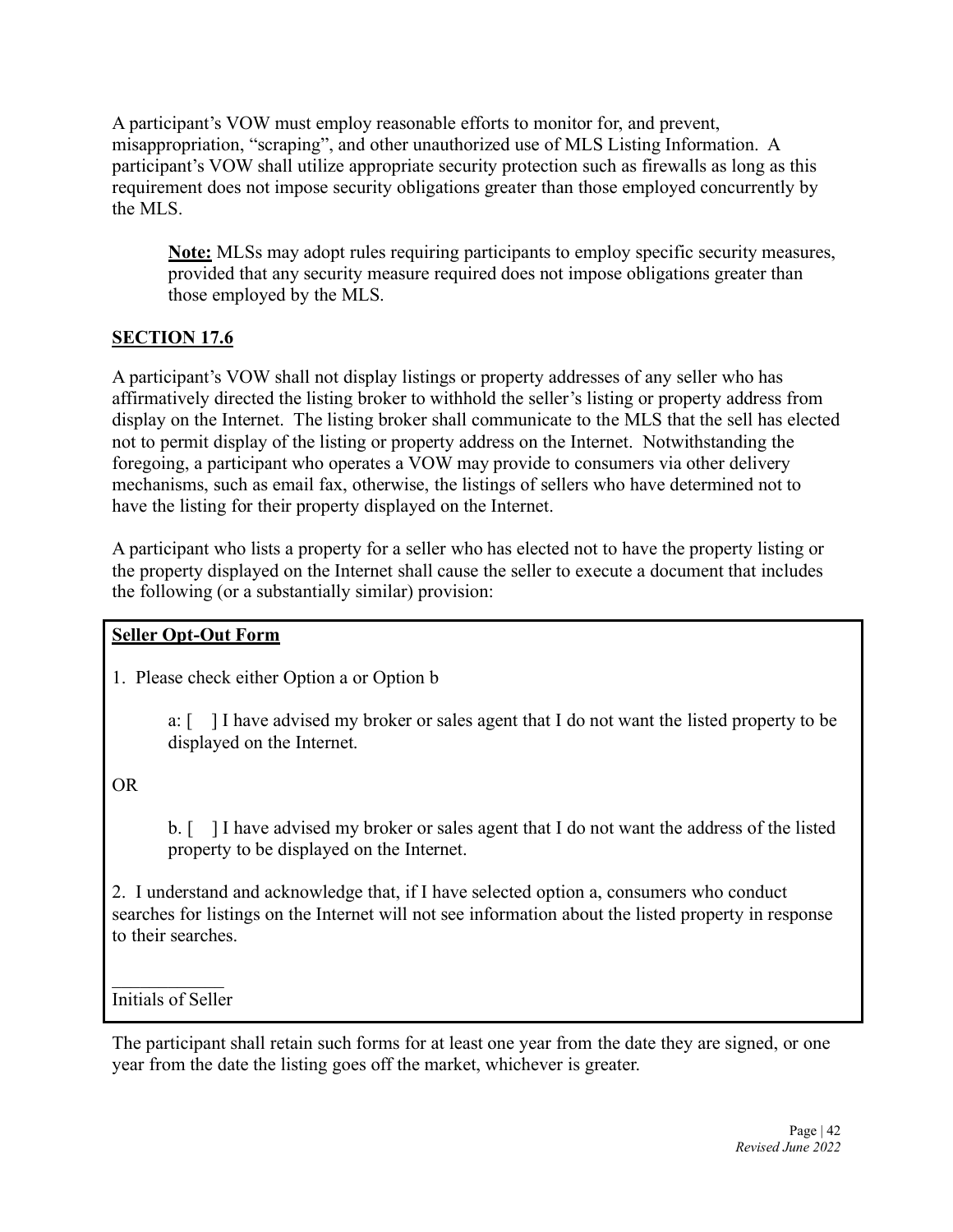#### **SECTION 17.7**

Subject to subsection 17.7.1 below, a Participant's VOW may allow third-parties:

- a. to write comments or reviews about listings or display a hyperlink to such comments or reviews in immediate conjunction with particular listings, or
- b. to display an automated estimate for the market value of the listing (or hyperlink to such estimate) in immediate conjunction with the listing

#### **SECTION 17.7.1**

Notwithstanding the foregoing, at the request of a seller the participant shall disable or discontinue either or both of those features described in Subsection (a) as to any listing of the seller. The listing broker or agent shall communicate to the MLS that the seller has elected to have one or both features disabled or discontinued on all participants' websites. Subject to the foregoing and to Section 19.8, a participant's VOW may communicate the participant's professional judgment concerning any listing. A participant's VOW may notify its customers that a feature has been disabled "at the request of the seller."

#### **SECTION 17.8**

A participant's VOW shall maintain a means (e.g., e-mail address, telephone number) to receive comments from the listing broker about the accuracy of any information that is added by or on behalf of the participant beyond that supplied by the MLS and that relates to a specific property displayed on the VOW. The participant shall correct or remove any false information relating to a specific property within 48 hours following receipt of a communication from the listing broker explaining why the date or information is false. The participant shall not, however, be obligated to correct or remove any data or information that simply reflects good faith opinion, advice professional judgment.

#### **SECTION 17.9**

A participant shall cause the MLS listing information available on its VOW to be refreshed at least once every three (3) days.

#### **SECTION 17.10**

Except as provided in these rules, the National Association of REALTORS® VOW Policy, or any other applicable MLS rules or policies, no participant shall distribute, provide, or make accessible any portion of the MLS listing information to any person or entity.

#### **SECTION 17.11**

Participant's VOW must display the participant's privacy policy informing registrants of all of the ways in which information that they provide may be used.

#### **SECTION 17.12**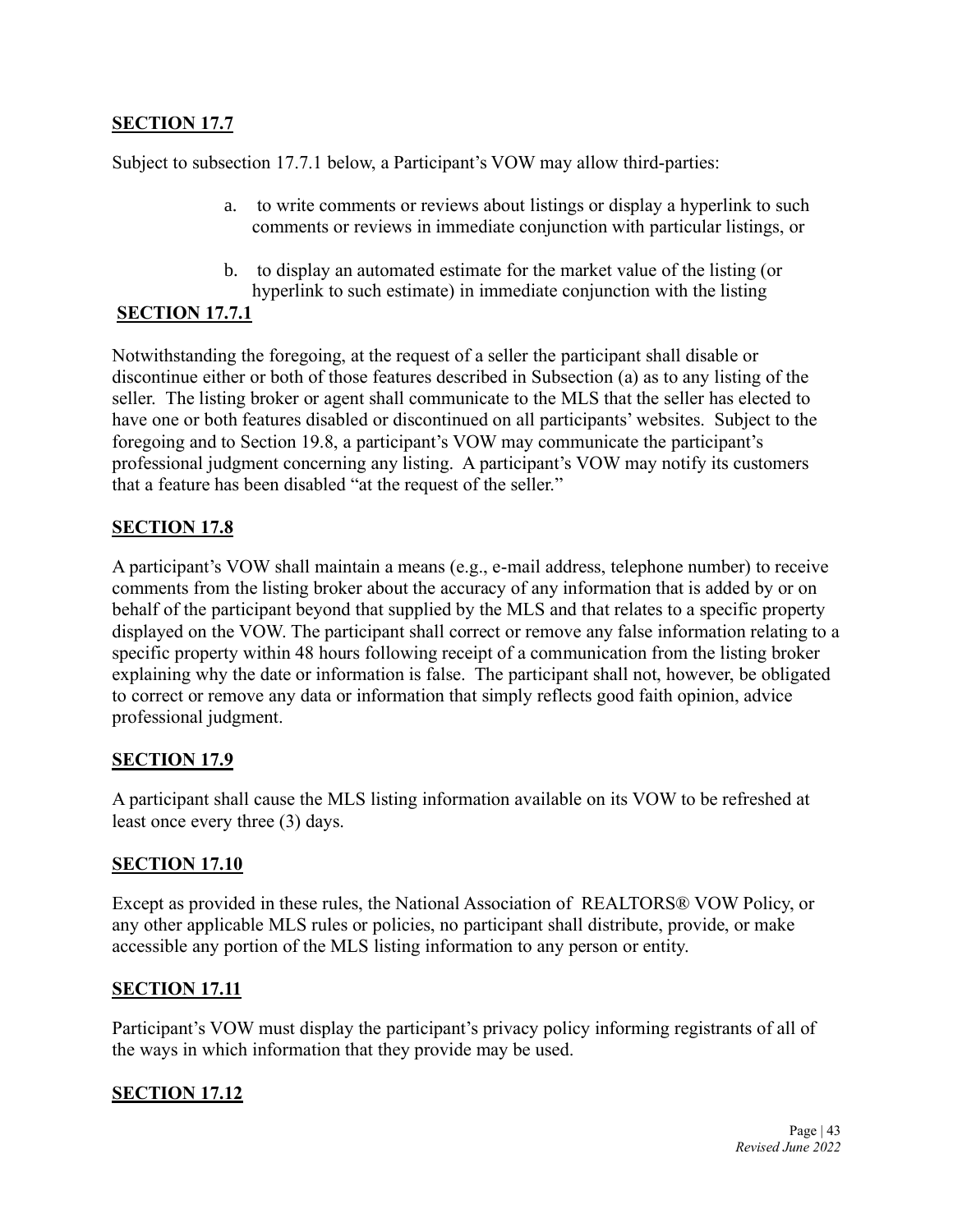A participant's VOW may exclude listings from display based only on objective criteria, including, but not limited to, factors such as geography, list price, type of property. cooperative compensation offered by listing broker, and whether the listing broker is a REALTOR®.

#### **SECTION 17.13**

A participant who intends to operate a VOW to display MLS listing information must notify the MLS of its intention to establish a VOW and must make the VOW readily accessible to the MLS and to the MLS participants for purposes of verifying compliance with these rules, the VOW policy, and any other applicable MLS rules or policies.

#### **SECTION 17.14**

A participant may operate more than one VOW himself or herself or through an AVP. A participant who operates his or her own VOW may contract with an AVP to have the AVP operate other VOWs on his or her behalf. However, any VOW operated on behalf of a participant by an AVP is subject to the supervision and accountability of the participant.

**Note**: Adoption of Sections 17.15 through 17.19 is at the discretion of the MLS. However, if any of the following sections are adopted, an equivalent requirement must be imposed on participant's use of MLS listing information in providing brokerage service through all other delivery mechanisms.

#### **SECTION 17.15**

A participant's VOW may not make available for search by or display to registrants any of the following information:

a. Expired and Withdrawn Listings

**Note:** Due to the 2015 changes in IDX policy and the requirement that participants be permitted to make MLS listing information available to registrants of VOW sites where such information may be made available via other delivery mechanisms, MLSs can no longer prohibit the display of pending ("under contract") listings on VOW sites.

- b. The compensation offered to other MLS participants
- c. The type of listing agreement, i.e. exclusive right to sell or exclusive agency
- d. The seller's and occupant's name(s), phone number (s), or email address (es)
- e. Instructions on remarks intended for cooperating brokers only, such as those regarding showings or security of listed property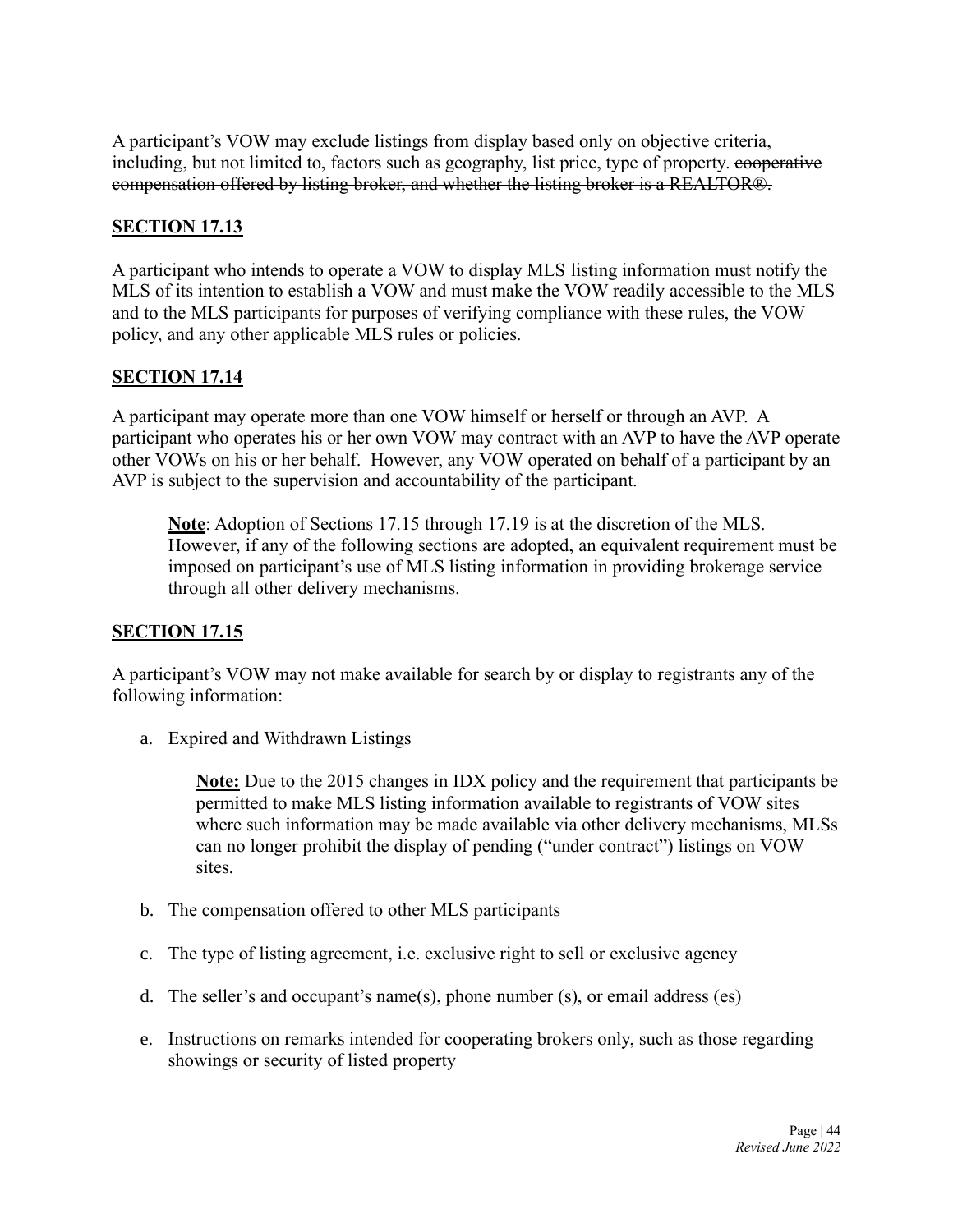#### **SECTION 17.16**

A participant shall not change the content of any MLS listing information that is displayed on a VOW from the content as it is provided in the MLS. The participant may, however, augment MLS listing information with additional information not otherwise prohibited by these rules or by other applicable MLS Rules or policies, as long as the source of such other information is clearly identified. This rule does not restrict the format of display of MLS listing information on VOWs or the display on VOWs of fewer than all of the listings or fewer than all of the authorized information fields. (Adopted 6/18)

#### **SECTION 17.17**

A participant shall cause to be placed on his or her VOW a notice indicating that the MLS listing information displayed on the VOW is deemed reliable, but is not guaranteed accurate by the MLS. A participant's VOW may include other appropriate disclaimers necessary to protect the participant and/or MLS from liability. (Adopted 6/18)

#### **SECTION 17.18**

A participant shall cause any listing that is displayed on his or her VOW to identify the name of the listing firm, and the listing broker or agent in a readily visible color, in a reasonable prominent location, and in typeface not smaller than the median typeface used in the display of listing data. (Adopted 6/18)

#### **SECTION 17.19**

A participant shall limit the number of listings that a registrant may be viewed, retrieved, or download to not more than 500 current listings and not more than 500 sold listings in response to an inquiry. (Adopted 6/18)

**Note:** The number of listings that may be viewed, retrieved, or downloaded should be specified by the MLS in the context of this rule, but may not be fewer than five hundred (500) listings or fifty (50%) of the listings in the MLS, whichever is less.

**Note:** Adoption of Sections 17.20 through 17.25 is at the discretion of the MLS. It is not required that equivalent requirements be established related to other delivery mechanisms.

#### **SECTION 17.20**

A participant shall require that registrants passwords be reconfirmed or changed every 90 days.

**Note:** The number of days passwords remain valid before being changed or reconfirmed must be specified in the MLS in the context of this rule and cannot be shorter than ninety (90) days. Participants may, at their option, require registrants to reconfirm or change passwords more frequently. (Adopted 6/18)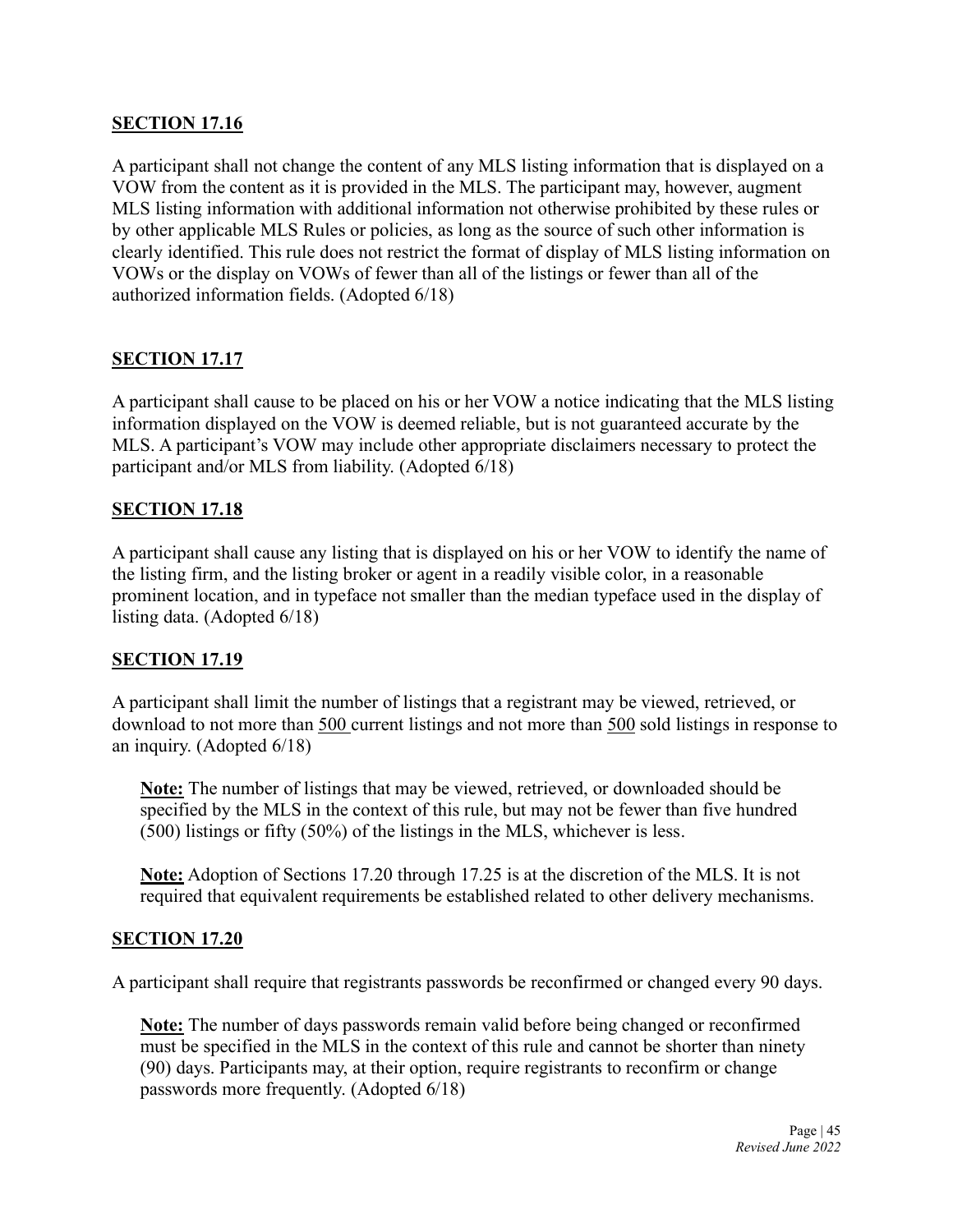#### **SECTION 17.21**

A participant may display advertising and the identification of other entities ("co-branding") on any VOW the participant operates or that is operated on his or her behalf. However, a participant may not display on any such VOW deceptive or misleading advertising or co-branding. For purposes of this section, co-branding will be presumed not to be deceptive or misleading if the participant's logo and contact information (or that of at least one participant, in the case of a VOW established and operated on behalf of more than one participant) is displayed in immediate conjunction with that of every party, and the logo and contact information of all participants is displayed on the VOW is as large as the logo of the AVP and larger than that of any third party. (Adopted 6/18)

# **SECTION 17.22**

A participant shall cause any listing to be displayed on his or her VOW obtained from other sources, including from another MLS or from a broker not participating in the MLS, to identify the source of the listing. (Adopted 6/18)

#### **SECTION 17.23**

A participant shall cause any listing displayed on his or her VOW obtained from other sources, including from another MLS or from a broker not participating in the MLS, to be searched separately from listings in the MLS. (Adopted 6/18)

#### **SECTION 17.24**

Participants and the AVP's operating VOW's on their behalf must execute the license agreement required by the MLS. (Adopted 6/18)

#### **SECTION 17.25**

Where a seller affirmatively directs his or her listing broker to withhold either the seller's listing or the address of the seller's listing from display on the Internet, a copy of the seller's affirmative direction shall be provided to the MLS within forty-eight (48) hours. (Adopted 6/18)

# **CONFIDENTIAL (BACK-END OFFICE) DATA FEED**

#### **SECTION 18: CONFIDENTIAL FEED**

In addition to a standard IDX feed the Board allows Participant's access to a Confidential (Backend Office) feed to be used exclusively by participants for non-display and non-public purposes. (Adopted 6/19)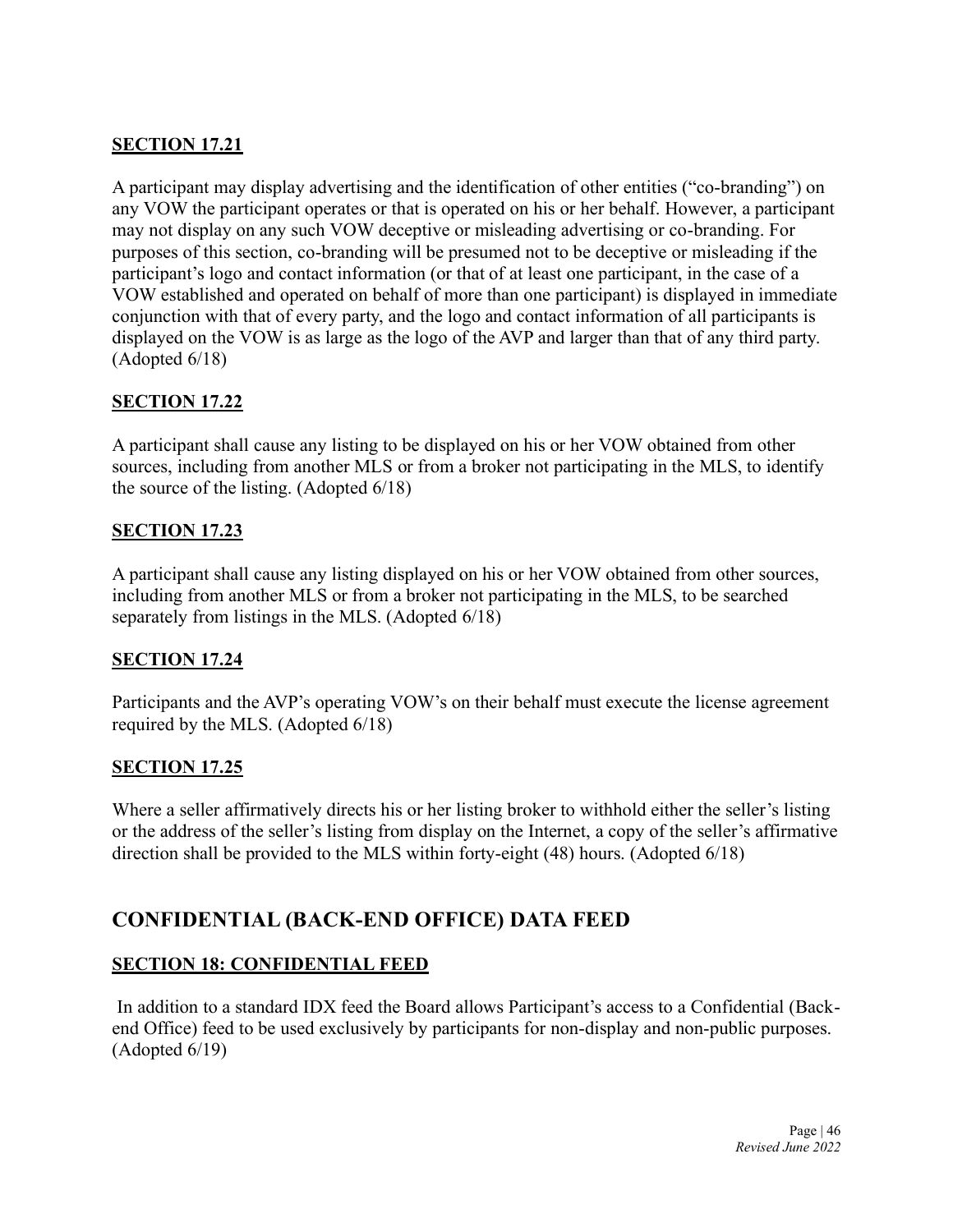#### **SECTION 18.1**

The Board recognizes that the data and documents such as lead disclosures and property disclosures provided in a Confidential (Back-end Office) feed is already readily available to all participants via the MLS provider, and the Board recognizes that many participants may have a need for data analysis, transaction management, accounting, commissions management among many other applications, and these applications require an efficient Confidential (Back-end Office) feed. (Adopted 6/19)

#### **SECTION 18.2**

Similar to the rules and regulations of a standard IDX feed, any participant that requests a Confidential (Back-end Office) feed understands and agrees to the fact that the Confidential (Back-end Office) feeds are for NON-PUBLIC use and are ONLY to be used internally. Data retrieved from a Confidential (Back-end Data) feed shall not be used for public display such as websites or VOW. Any data from a Confidential (Back-end Data) feed shall not be sold or redistributed. (Adopted 6/19)

#### **SECTION 18.3 FEES**

Fees for a Confidential (Back-end Office) feed shall be identical to the fees established for a standard IDX feed. (Adopted 6/19)

#### **SECTION 18.4 VIOLATIONS**

Participants found in violation of the rules and regulations of Confidential (Back-end Office) Data feed shall be subject to a \$5,000.00 fine, an immediate feed termination and two(2) year suspension. (Adopted 6/19)

# **ENFORCEMENT**

#### **SECTION 19 COMPLIANCE WITH AND ENFORCEMENT OF THESE RULES AND REGULATIONS**

\*This section applies to all violations of the above stated rules, except for specific violations stated in 19.1 and 19.2.

When a violation is reported:

1. Either the MLS administrator will notify the Listing Agent and Broker of the identified violation, or the violation will automatically be sent to the Listing Agent and Broker via the MLS platform by use of the MLS violation button.

2. Upon receipt of notice of violation, the listing office has 24 hours to correct the violation.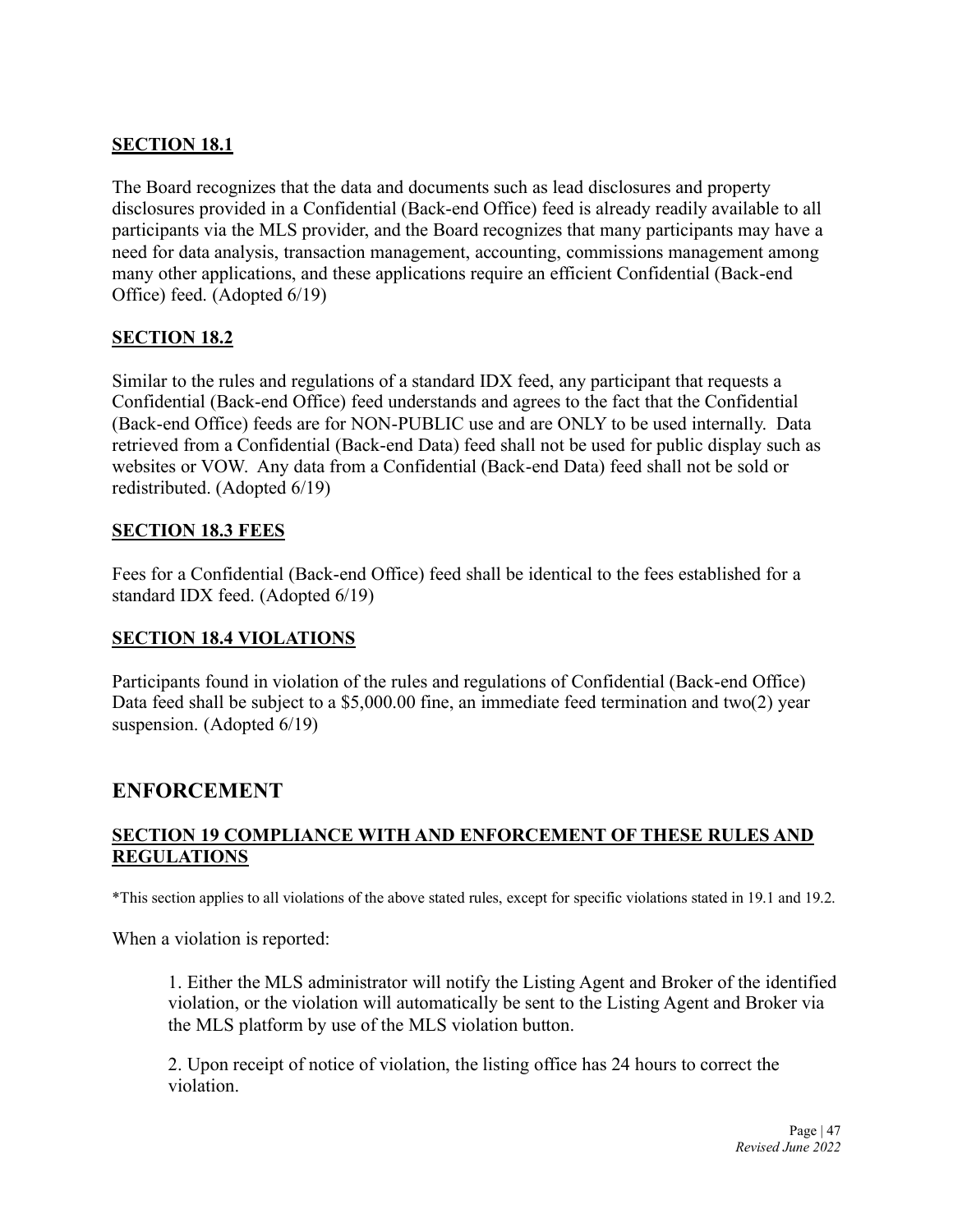3. After 24 hours, the MLS administrator will issue a fine of \$50 per day, per listing in violation. (Maximum cumulative fine is \$500 per offense.)

The fine can be retro-active to the date the violation occurred or the date staff became aware of the violation. (Staff discretion) Repeat offenses for the same violation will automatically be fined without 24-hour notice at the discretion of the MLS administrator.

Fines will be invoiced to the Broker and payable by the Broker. Invoice will state listing number (if one exists), listing agent, and violation details. If an office reaches \$500 of unpaid fines the MLS will be turned off for both the Listing Agent and the Broker until the bill has been paid in full. A \$50 per user reactivation fee will be incurred to restore MLS access. All fines levied shall be made payable to Iowa Great Lakes Board of REALTORS® Multiple Listing Service.

# **SECTION 19.1 UNAUTHORIZED ACCESS**

Any user shall be prohibited from sharing their MLS database credentials to any unauthorized individual or non-member.

The Multiple Listing Service Committee, upon its own motion, or upon receipt of a written complaint by a Subscriber, shall investigate the action of any Subscriber involving unauthorized access. If the complaint is substantiated, the Multiple Listing Service Committee shall determine the action or fine against the Subscriber considering the following guidelines:

- a.  $1<sup>st</sup>$  Offense Up to \$5,000 invoiced to and payable by the Broker within 5 business days. Fines not paid within the specified time period shall result in removal of access to the MLS database for both the Agent and Broker. A \$50 reactivation fee applies to the Agent and Broker accounts upon payment of fines and before access to the MLS is restored.
- b. Additional offenses committed in a 12 month period shall have their membership in the MLS reviewed by the Board of Directors and may be barred from membership for a set period of time, or indefinitely.

If the Multiple Listing Service Committee finds that a complaint is not substantiated, the Chairperson shall file a written report to that effect. (Adopted 1/18)

#### **SECTION 19.2 CLEAR COOPERATION POLICY VIOLATIONS**

Any user who engages in public marketing of a property which is not listed with the Multiple Listing Service, in violation of the Clear Cooperation Policy defined in Section 1.4 Note 4, shall be fined according to the below guidelines. All fines are invoiced to and payable by the Broker within 5 business days. Fines not paid within the specified time period shall result in removal of access to the MLS database for both the Agent and Broker. A \$50 reactivation fee applies to the Agent and Broker accounts upon payment of fines and before access to the MLS is restored.